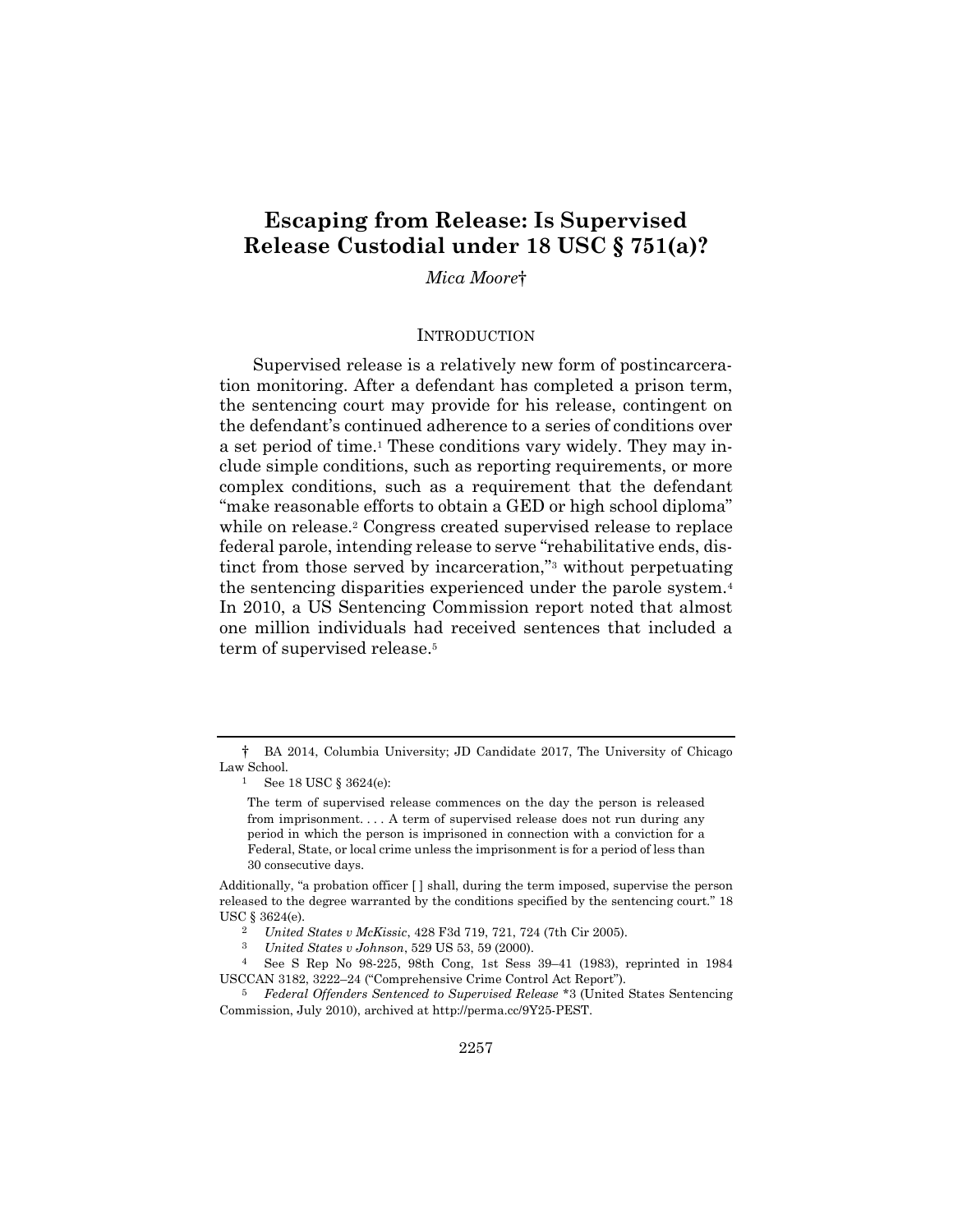It is quite common for releasees to miss scheduled meetings, disobey curfews, or otherwise violate their release conditions.<sup>6</sup> When this happens, sentencing judges may redress defendants' violations with a variety of sanctions. Judges may even revoke release and sentence the offender to a prison sentence lasting for the duration of the original release term.<sup>7</sup> In addition, some releasees have also been charged with the independent crime of escape.<sup>8</sup> Because escape is a felony punishable by up to five years in prison,<sup>9</sup> plus up to three years of supervised release,10 an independent conviction for escape may significantly lengthen a defendant's time under criminal-justice supervision.

It is unclear, however, whether and in what circumstances violating release conditions constitutes an "escape" under the federal statute. Unlike certain state statutes, which narrowly proscribe escape from correctional institutions or from the custody of specific state officers, $11$  the federal escape statute, 18 USC § 751(a), broadly prohibits escape from "any custody under or by virtue of any process issued under the laws of the United States."<sup>12</sup> The escape statute does not define "custody," and no Supreme Court case has provided direct guidance. Because supervised release may take many different forms, ranging from physical confinement to minimal reporting requirements, it is unclear when, if ever, defendants on release are in federal custody under § 751(a) and are thus capable of committing escape.

10 See 18 USC §§ 3559(a)(4), 3583(b)(2).

<sup>6</sup> Id at \*63. A study conducted by the United States Sentencing Commission found that "technical violations accounted for the majority (51.6 percent) of all [supervised release] violations from 2005 to 2008." The study defined technical violations as "includ[ing] lesser infractions" such as failing to report to a supervising officer and nonpayment of fines. Id at \*67–68.

<sup>7</sup> See 18 USC § 3583(e)(3).

<sup>8</sup> See Federal Offenders at \*21 n 108, 68 (cited in note 5).

<sup>9</sup> 18 USC §§ 751(a), 3559(a)(4).

<sup>11</sup> See, for example, Mass Ann Laws ch 268, § 16 (criminalizing escapes from "any jail or correctional institution," "any courthouse," "the custody of any officer [ ] while being conveyed to or from said institution," and other forms of custody). In other instances, the scope of "custody" for escape purposes is defined through a narrowing judicial construction. See, for example, White v Commonwealth, 591 SE2d 662, 667 (Va 2004) ("Ilt is clear that for purposes of prohibiting an escape under Code § 18.2–479, the General Assembly must have intended that the term 'custody' would include a degree of physical control or restraint under circumstances other than those also necessary to constitute an actual custodial arrest."); Davis v Commonwealth, 608 SE2d 482, 484 (Va App 2005) (applying the definition articulated in White and concluding that a defendant released on bond was not in custody within the meaning of the escape statute).

 $12$  18 USC § 751(a).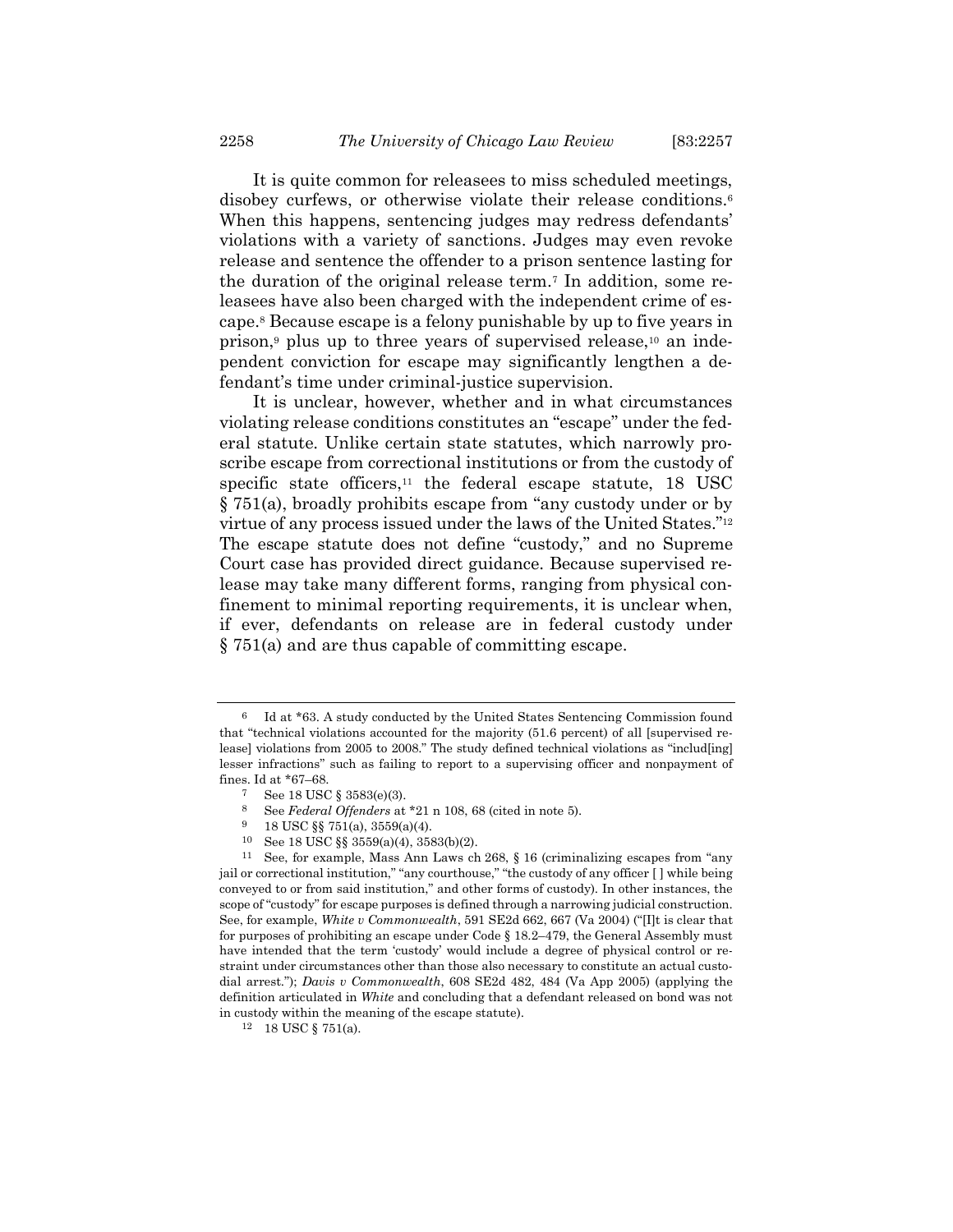The federal courts of appeals have traced the contours of this issue in a series of cases involving defendants required to reside in halfway houses as a condition of supervised release. The defendants leave the facility and are charged with escape. Circuits disagree as to whether such halfway house stays are custodial under § 751(a). In deciding these cases, many circuits define custody using expansive legal rules that are not tethered to the presence of physical or institutional restraints. These broad constructions of custody may have serious implications for other location-based forms of supervised release—for example, conditions requiring defendants to wear GPS devices, to adhere to curfews, or to remain within a judicial district unless granted permission to leave by their supervising officer.13 One important concern is that this expansive understanding of escape will increase the length and punitiveness of prison sentences, turning supervised release from a tool to facilitate reentry into a powerful new driver of incarceration.

This Comment begins in Part I by discussing salient aspects of the Sentencing Reform Act of 198414 (SRA) and Congress's replacement of parole with supervised release. Part II.A explores the circuit split over whether defendants who are ordered to reside in halfway houses pursuant to supervised release conditions are in custody for purposes of  $\S 751(a)$ ; Part II.B discusses key weaknesses inherent in the circuits' approaches. Finally, Part III draws on the history of the federal escape statute as well as the structure and function of supervised release to propose a rule that supervised release violations are categorically noncustodial under  $§ 751(a).$ 

# I. THE SENTENCING REFORM ACT

Before exploring the special challenges that supervised release poses to the application of  $\S 751(a)$ , it is necessary first to provide some background on why Congress created supervised release in the first place. This Part places supervised release in its appropriate context as one part of a wider sentencing reform scheme. It also outlines some of the specific issues that supervised release was intended to resolve.

<sup>13</sup> The Sentencing Guidelines recommend that judges impose this last restriction as a standard condition of supervised release. United States Sentencing Commission, Guidelines Manual § 5D1.3(c)(1) (Nov 1, 2015) ("USSG").

<sup>14</sup> Pub L No 98-473, 98 Stat 1987, codified as amended at 18 USC § 3551 et seq and 28 USC § 991 et seq.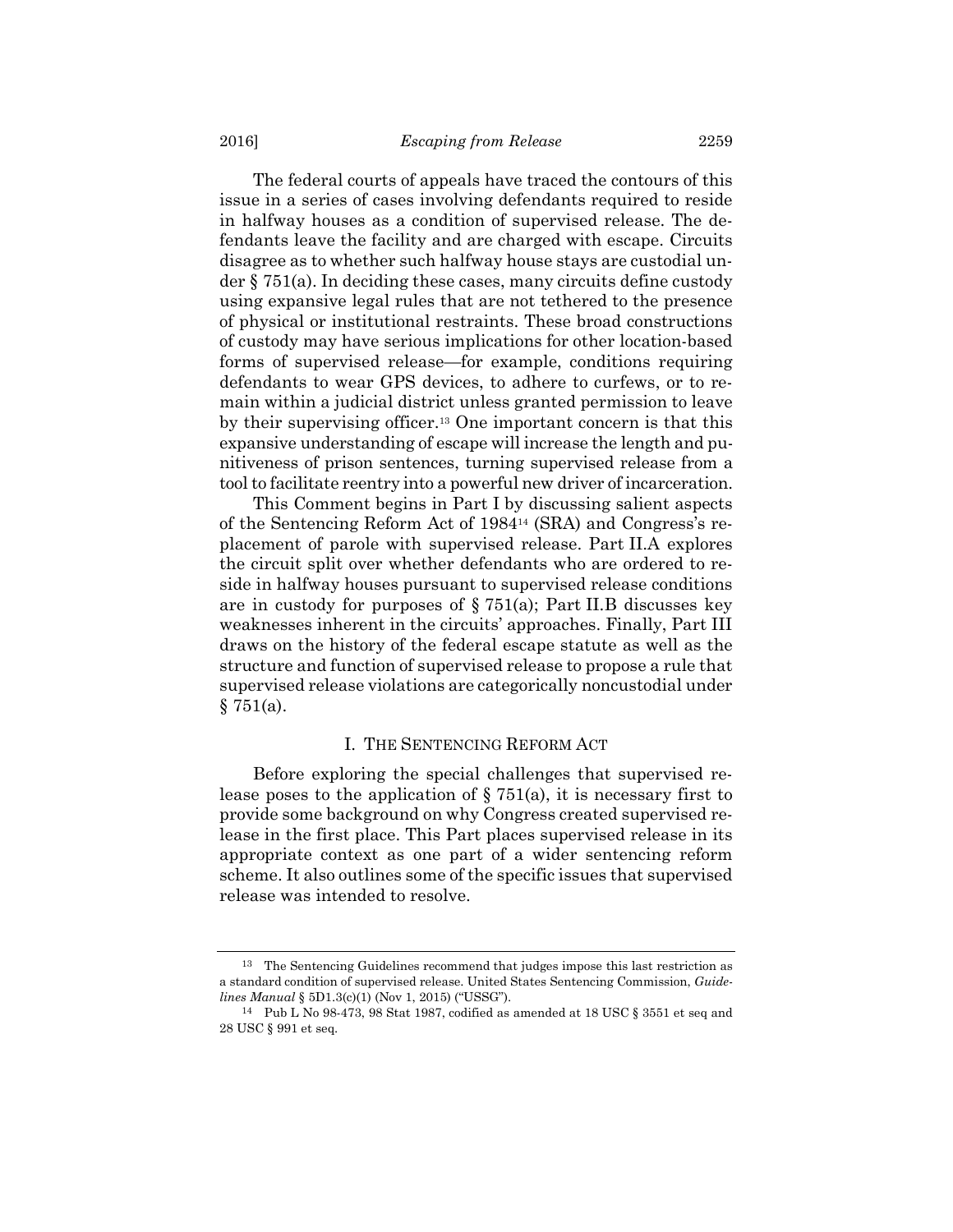#### A. The Creation of Supervised Release

Congress passed the SRA in 1984 to enact widespread reforms to the criminal-justice system. Before the SRA, federal sentencing consisted of an indeterminate system in which power was principally divided among three authorities.15 First, Congress possessed broad authority to set sentencing ranges for specific federal crimes, typically in the form of maximum sentences.16 Second, sentencing judges had broad discretion to choose a sentence within the statutory range, based on their individualized assessments of the facts of the crime and the defendant's personal characteristics.17 Third, the United States Parole Commission controlled sentences from the back end by selecting eligible prisoners for release, conditioned on their continued fulfillment of certain requirements.18 Theoretically, the discretion vested in parole authorities to replace incarceration with conditional release acted as an administrative check on the discretion of sentencing judges to impose prison sentences.<sup>19</sup>

This indeterminate sentencing regime fell into disrepute throughout the 1960s and 1970s.20 Commentators criticized the system for producing disparate sentences between similar defendants.21 Importantly, desire for sentencing reform was driven by dissatisfaction with the perceived arbitrariness of both sentencing

<sup>15</sup> See Alan M. Dershowitz, Indeterminate Confinement: Letting the Therapy Fit the Harm, 123 U Pa L Rev 297, 298–301 (1974) (defining indeterminate sentencing as a process in which actual time to be served is determined by both a judge and an administrative board against the background of a statutory mandate).

<sup>16</sup> See Kate Stith and Steve Y. Koh, The Politics of Sentencing Reform: The Legislative History of the Federal Sentencing Guidelines, 28 Wake Forest L Rev 223, 225 & n 7 (1993).

<sup>17</sup> William W. Berry III, Discretion without Guidance: The Need to Give Meaning to § 3553 after Booker and Its Progeny, 40 Conn L Rev 631, 635-36 (2008).

<sup>18</sup> Parole Commission and Reorganization Act § 2, Pub L No 94-233, 90 Stat 219, 219 (1976), codified at 18 USC § 4201 et seq, repealed by the Comprehensive Crime Control Act of 1984 § 218, Pub L No 98-273, 98 Stat 1976, 2027.

<sup>19</sup> See, for example, United States v Addonizio, 442 US 178, 187–90 (1979) (discussing the relationship between sentencing judges and the Parole Commission).

<sup>&</sup>lt;sup>20</sup> See, for example, Sanford H. Kadish, *Legal Norm and Discretion in the Police and* Sentencing Processes, 75 Harv L Rev 904, 915–29 (1962). See also generally, for example, Stanley A. Weigel, Appellate Revision of Sentences: To Make the Punishment Fit the Crime, 20 Stan L Rev 405 (1968); Marvin E. Frankel, Criminal Sentences: Law without Order (Hill & Wang 1973).

<sup>21</sup> See, for example, Weigel, 20 Stan L Rev at 406–10 (cited in note 20). But see Kate Stith and José A. Cabranes, Fear of Judging: Sentencing Guidelines in the Federal Courts 106–12 (Chicago 1998) (questioning the accuracy of pre-SRA studies demonstrating sentencing disparities).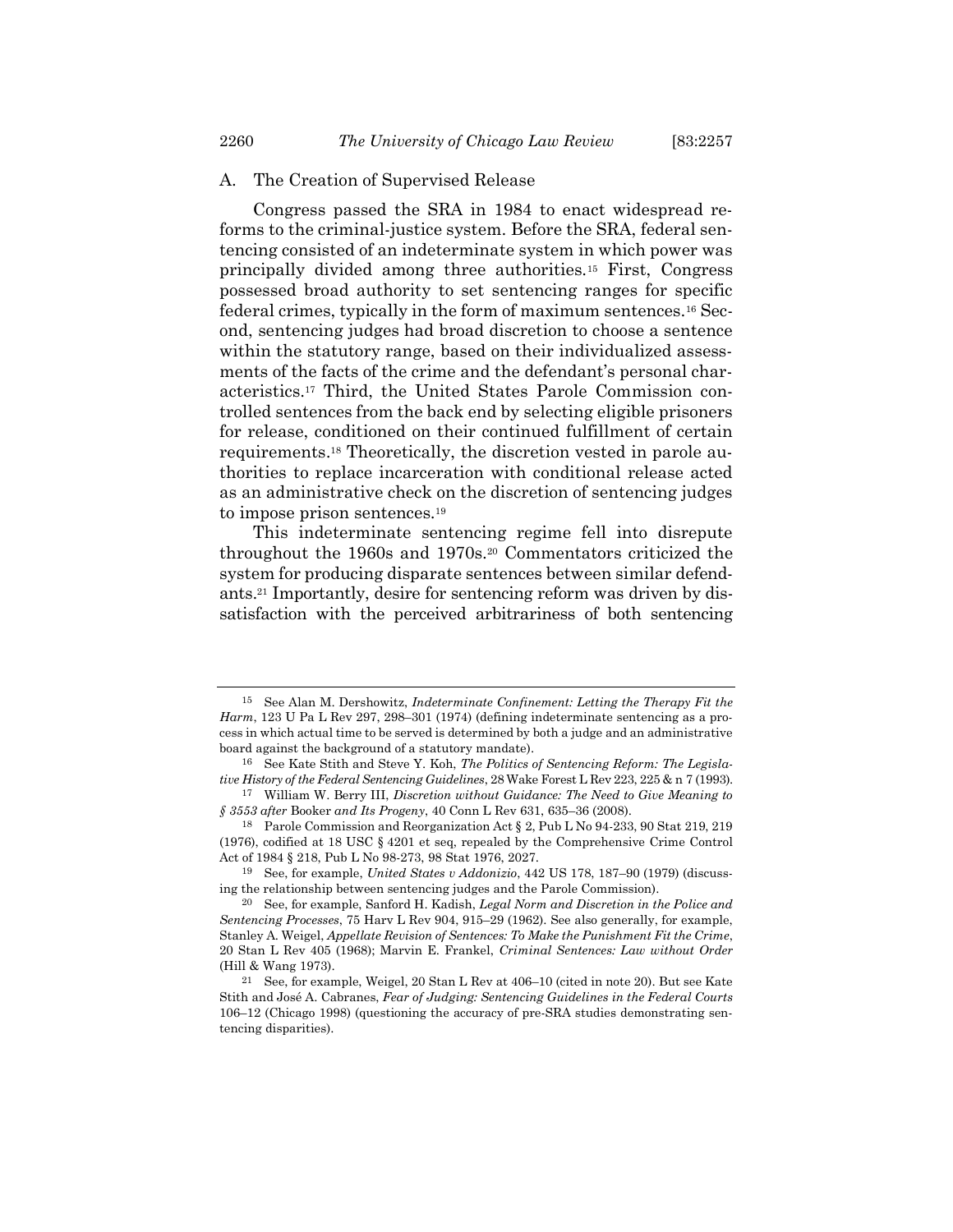judges and the Parole Commission.22 Theoretically, parole promoted rehabilitation by allowing authorities to release prisoners who made sufficient progress while incarcerated, thus incentivizing prisoners to participate in vocational and educational programs.23 By the 1980s, Congress believed that this model was a failure.24 Parole merely perpetuated sentencing disparities by conditioning release upon rehabilitation—an amorphous concept.25 The Parole Commission applied agency guidelines inconsistently, and it appeared to be unable to rationally determine when offenders were rehabilitated and therefore suited for release.<sup>26</sup>

In addition, rather than acting as a check on sentencing discretion, the availability of parole gave district court judges perverse incentives. To retain control over sentencing, judges would occasionally oversentence defendants, such that the earliest parole date would coincide with the sentence length the judge believed the defendant deserved.27 For example, a judge who believed that a defendant deserved five years in prison could exert some level of control over his release date by sentencing the defendant to a fifteen-year term without early parole eligibility. Without early release, the prisoner would become parole eligible by statute after serving one-third of his sentence.28 But this introduced a

<sup>22</sup> See Comprehensive Crime Control Act Report at 38–41 (cited in note 4) (criticizing the "unfettered discretion the law confers on those judges and parole authorities responsible for imposing and implementing the sentence"); William W. Wilkins Jr, Phyllis J. Newton, and John R. Steer, Competing Sentencing Policies in a "War on Drugs" Era, 28 Wake Forest L Rev 305, 308–10 (1993).

<sup>23</sup> Comprehensive Crime Control Act Report at 40 (cited in note 4).

<sup>24</sup> Id.

<sup>25</sup> See id ("We know too little about human behavior to be able to rehabilitate individuals on a routine basis or even to determine accurately whether or when a particular prisoner has been rehabilitated.").

<sup>26</sup> See id at 38, 48. See also Jonathan D. Casper, Determinate Sentencing and Prison Crowding in Illinois, 1984 U Ill L Rev 231, 236 (noting that "[c]onservatives and law enforcement interests" supported determinate sentencing because "parole boards seemed often to release prisoners who continued to pose a danger to society," and judges seemed "reluctant to send 'marginal defendants' to prison"); William J. Genego, Peter D. Goldberger, and Vicki C. Jackson, Project, Parole Release Decisionmaking and the Sentencing Process, 84 Yale L J 810, 826 & n 82 (1975) ("Extensive social science research strongly suggests that rehabilitation—defined as an increasing likelihood of successful adjustment upon release—cannot be observed, detected or measured.").

<sup>&</sup>lt;sup>27</sup> See Comprehensive Crime Control Act Report at  $112-13$  (cited in note 4). See also Stefan R. Underhill, Did the Man I Sentenced to 18 Years Deserve It? (NY Times, Jan 23, 2016), online at http://www.nytimes.com/2016/01/24/opinion/sunday/did-i-sentence-a -murderer-or-a-cooperative-witness.html (visited Jan 31, 2016) (Perma archive unavailable) (offering a description of this phenomenon by a federal district judge).

<sup>28</sup> See 18 USC § 4205(a), repealed by the Comprehensive Crime Control Act of 1984 § 218(a)(5), 98 Stat at 2027.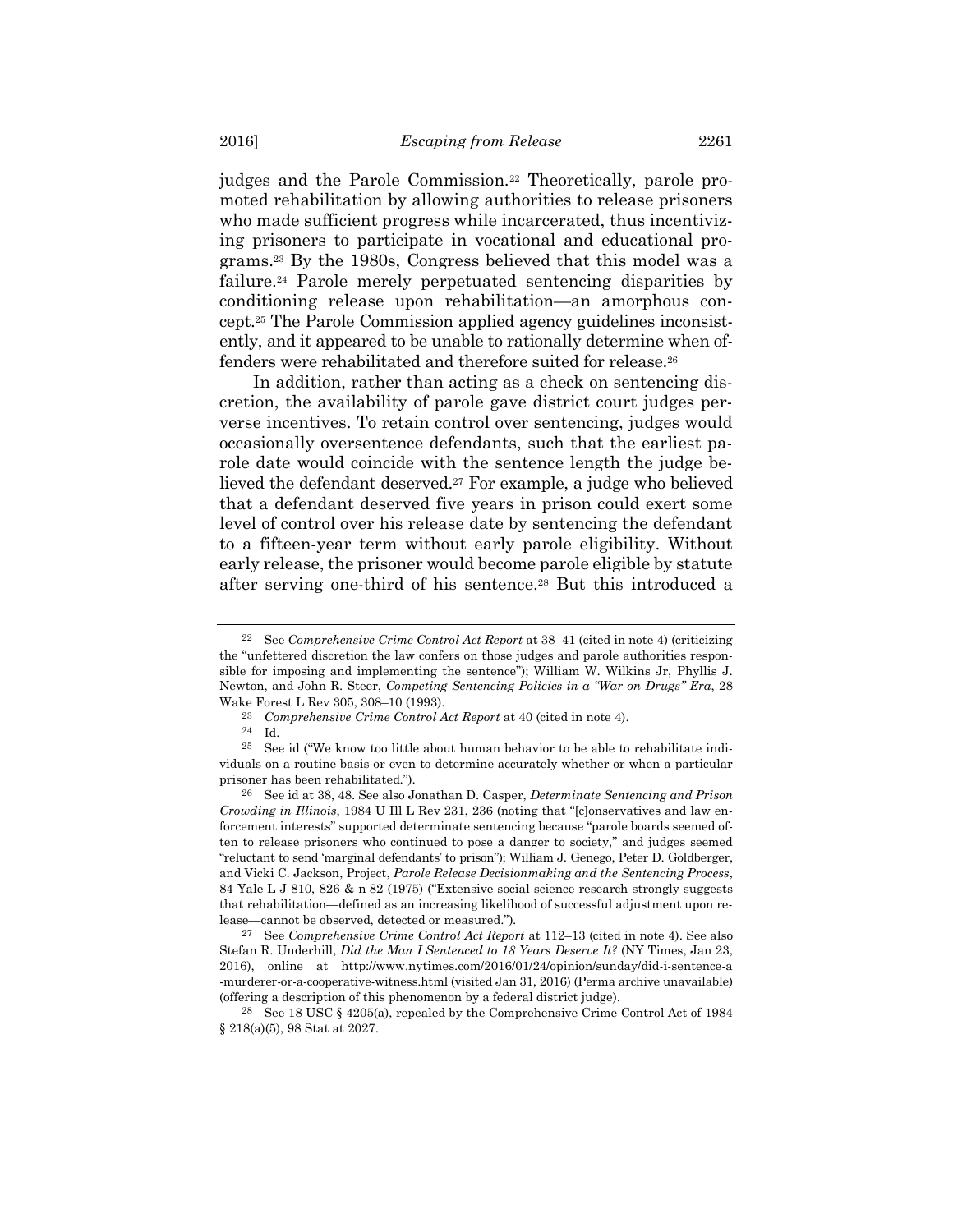level of uncertainty to the system, as the defendant would receive the judge's intended sentence only if the Parole Commission's assessment of the prisoner, as well as the prisoner's conduct while incarcerated, perfectly aligned with the sentencing judge's prediction.

Congress passed the SRA to shift sentencing to a more rulelike and uniform regime, thus reducing perceived sentencing disparities and promoting transparency in sentencing.29 Although the Sentencing Guidelines are the most studied manifestation of this new sentencing philosophy,30 the abolition of federal parole was also a critical element of this shift. The SRA prospectively abolished parole for federal prisoners sentenced for offenses committed on or after November 1, 1987.<sup>31</sup> Only federal prisoners sentenced prior to this date remain eligible for parole.

Congress, however, did not entirely abandon the goal of postincarceration supervision. In fact, Congress observed an anomaly in the parole system: assuming that parole truly facilitated reentry, those most in need of monitoring would not receive it.32 Specifically, better-behaved inmates would be granted parole, receiving supervision in lieu of their remaining prison time, even if they did not actually need assistance.33 Conversely, inmates who behaved poorly would not be paroled. These inmates would serve longer prison terms but would not receive any postincarceration monitoring.<sup>34</sup>

Congress created supervised release to ameliorate these problems. Supervised release would "ease the defendant's transition into the community after the service of a long prison term" and "provide rehabilitation to a defendant who has spent a fairly short period in prison . . . but still needs supervision and training

<sup>29</sup> Comprehensive Crime Control Act Report at 65 (cited in note 4):

The shameful disparity in criminal sentences is a major flaw in the existing criminal justice system. . . .

 <sup>. . .</sup> The bill's sweeping provisions are designed to structure judicial sentencing discretion, eliminate indeterminate sentencing, phase out parole release, and make criminal sentencing fairer and more certain.

See generally, for example, Paul J. Hofer and Mark H. Allenbaugh, *The Reason* behind the Rules: Finding and Using the Philosophy of the Federal Sentencing Guidelines, 40 Am Crim L Rev 19 (2003); Charles J. Ogletree Jr, The Death of Discretion? Reflections on the Federal Sentencing Guidelines, 101 Harv L Rev 1938 (1988).

<sup>&</sup>lt;sup>31</sup> See Sentencing Reform Act  $\S$  218(a), 235(a)(1), 98 Stat at 2031, as amended by Sentencing Reform Amendments Act of 1985 § 4, Pub L No 99-217, 99 Stat 1728, 1728.

<sup>32</sup> See Comprehensive Crime Control Act Report at 122–23 (cited in note 4).

<sup>33</sup> Id.

<sup>34</sup> Id.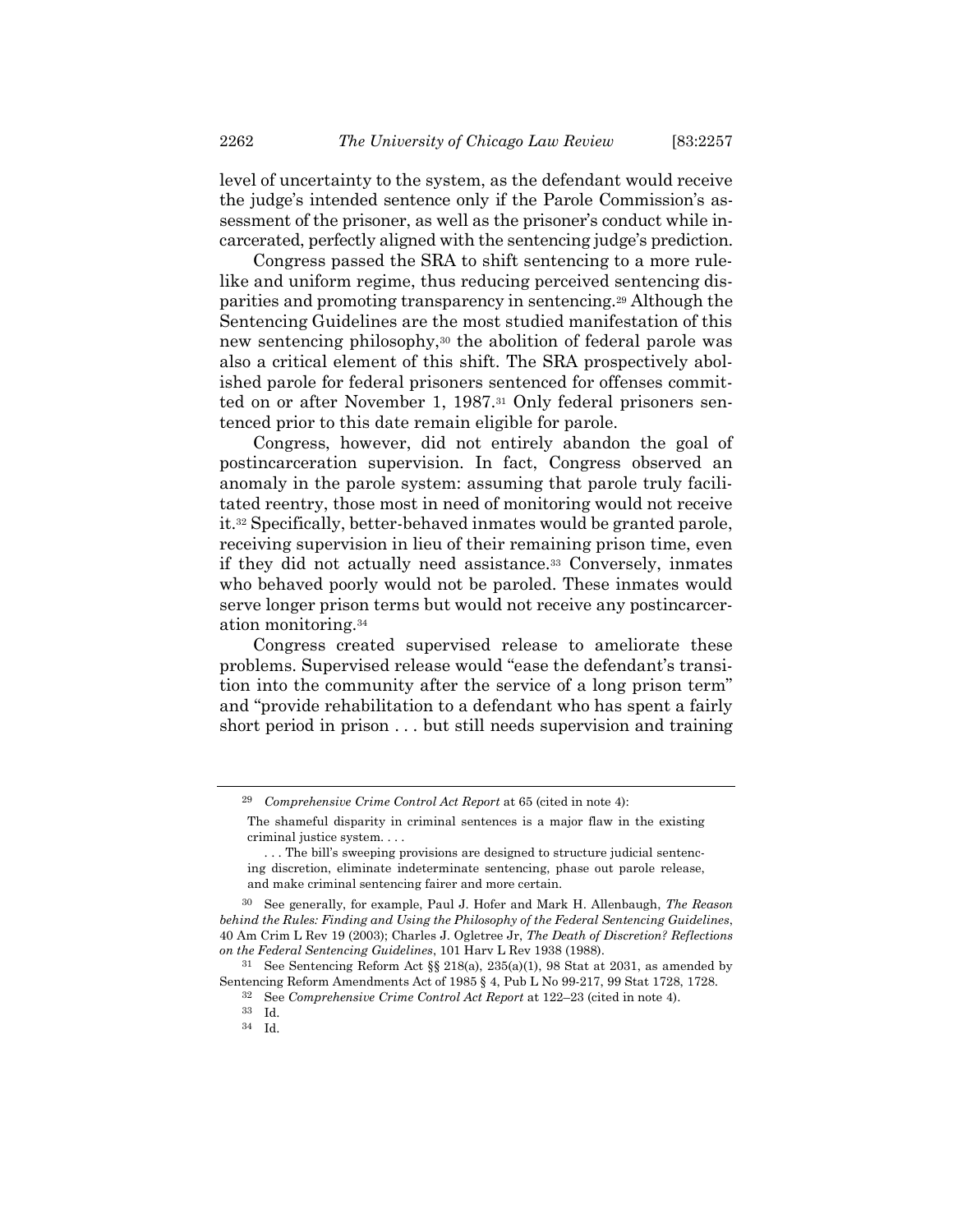programs after release."35 Unlike parole, supervised release would be entirely independent of the preceding prison term, helping defendants acclimate to life outside of prison without simultaneously facilitating arbitrariness in sentencing.<sup>36</sup>

B. The Structure of Supervised Release

Supervised release is a form of postconfinement monitoring. After a defendant is sentenced to a prison term, the sentencing court may, and under certain circumstances must, $37$  require a term of supervised release that begins after the prison term is completed.38 Similar to probationers, individuals on supervised release are monitored by the US Probation Office.39 Releasees and probationers are subject to similar conditions.<sup>40</sup>

Supervised release differs structurally from other conditional release systems, such as parole (which is still common at the state level) and probation. Most importantly, supervised release is not an alternative to incarceration, but a separate and additional period of monitoring concerned with facilitating the reintegration of the defendant into the community. By contrast, a parolee agrees to abide by a set of conditions in exchange for release from prison. And similarly, a judge may sentence a defendant to either a probation term or a prison term, but not both.41 Supervised release must *follow* imprisonment; it cannot be imposed on its own.<sup>42</sup> These differences reflect the rehabilitative character of release by fully disaggregating the punitive and transitional phases of a defendant's sentence.<sup>43</sup>

<sup>35</sup> Id at 124.

<sup>36</sup> However, for an argument that supervised release restored indeterminate sentencing, see generally Fiona Doherty, Indeterminate Sentencing Returns: The Invention of Supervised Release, 88 NYU L Rev 958 (2013).

 $^{37}$  Supervised release is occasionally statutorily mandated. See, for example,  $21\:\mathrm{USC}$ § 841(b) (setting out mandatory release terms for certain drug offenses).

<sup>38</sup> 18 USC § 3583(a).

<sup>39</sup> 18 USC § 3601.

<sup>40</sup> See 18 USC § 3563(b) (listing permissible probation conditions); 18 USC § 3583(d) (incorporating § 3563(b) in listing valid supervised release conditions).

<sup>41</sup> 18 USC § 3561(a)(3).

<sup>42</sup> 18 USC § 3583(a) (authorizing courts to include a term of supervised release to commence "after imprisonment"). See also Doherty, 88 NYU L Rev at 998 (cited in note 36) (noting that supervised release is "a discretionary supplement to prison, not a sentence in its own right"); United States v Johnson, 529 US 53, 59 (2000) ("The objectives of supervised release would be unfulfilled if excess prison time were to offset and reduce terms of supervised release.").

<sup>43</sup> See Johnson, 529 US at 59 ("Supervised release fulfills rehabilitative ends, distinct from those served by incarceration.").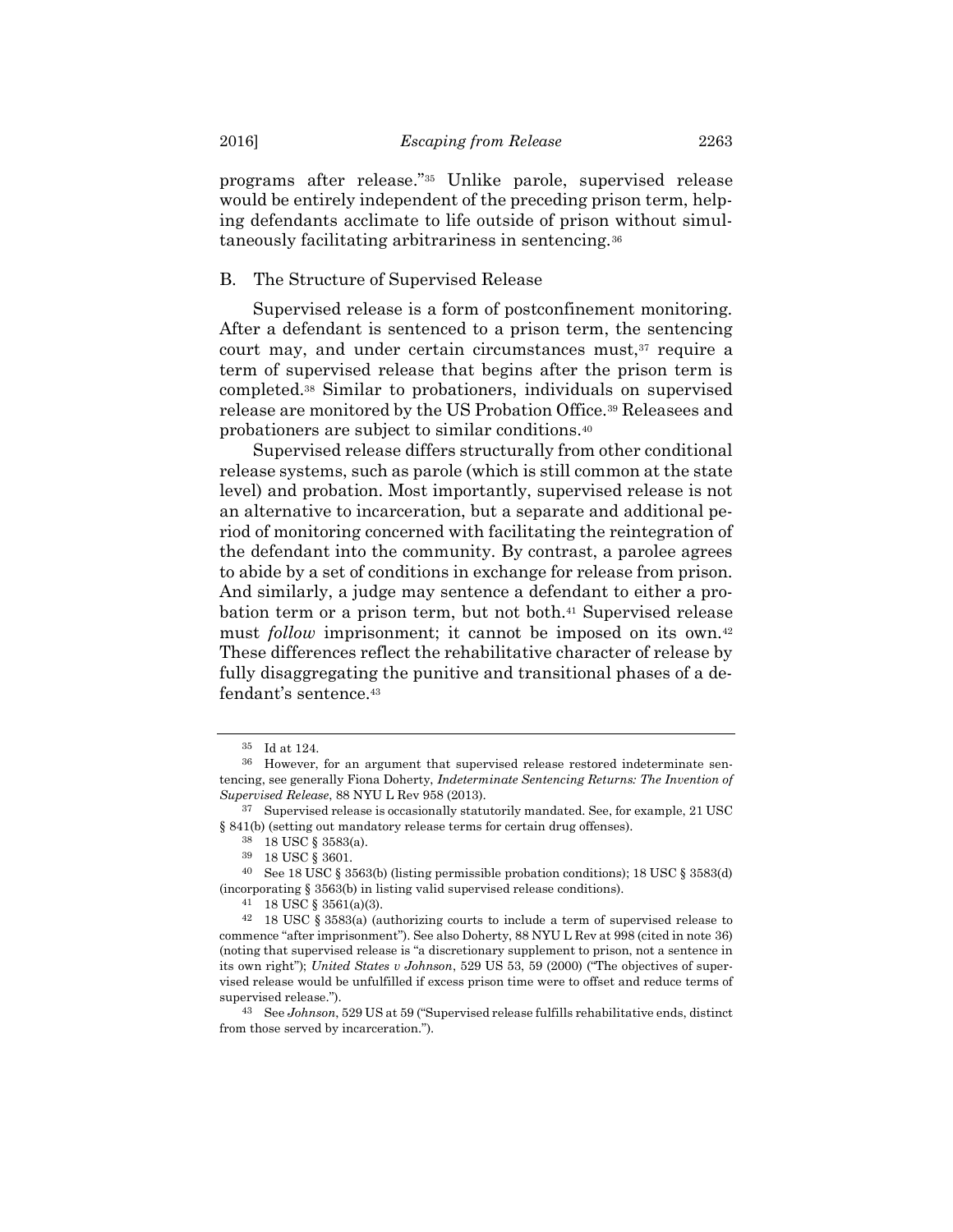This distinction also has important legal consequences. For example, circuits uniformly hold that supervised release terms may extend a defendant's total time under criminal-justice supervision beyond the statutory maximum number of years permitted for imprisonment. Because release terms are independent monitoring periods rather than elements of the direct sentence, they are not subject to these statutory caps.<sup>44</sup>

These structural features may also be understood in part as rectifying procedural deficiencies that Congress identified in the parole system. Congress previously criticized the then-existing sentencing framework for permitting judges to play guessing games with parole officials, attempting to calibrate sentences to their predictions of when the prisoners would be granted parole.<sup>45</sup> By contrast, district court judges impose supervised release terms during the initial sentencing, thus consolidating sentencing authority in the district court judge and limiting the number of individuals with discretionary control over a defendant's sentence.

Further, supervised release is generally restricted to fixed terms not to exceed one, three, or five years, depending on the severity of the offense.<sup>46</sup> Under the parole system, defendants were supervised for whatever length of time they had remaining on the balance of their sentence. Supervised release was intended to create a more transparent system, with each defendant receiving a fixed term of supervision at the outset of his sentence rather than through later administrative hearings.<sup>47</sup>

Defendants are required to abide by a set of conditions while on release. Some of these conditions are statutorily mandated and

<sup>44</sup> See United States v Work, 409 F3d 484, 489–90 (1st Cir 2005) (collecting cases from the Second, Fourth, Fifth, Eighth, Ninth, Tenth, and DC Circuits).

<sup>45</sup> Comprehensive Crime Control Act Report at 112–13 (cited in note 4).

<sup>46</sup> 18 USC § 3583(b) (setting supervised term limits, except as otherwise provided by statute). But see United States v Moriarty, 429 F3d 1012, 1023–25 (11th Cir 2005) (per curiam) (holding that a lifetime term of supervised release imposed for a sex offense did not violate the Eighth Amendment); United States v Pettus, 303 F3d 480, 487 (2d Cir 2002) ("There is no constitutionally imposed limit on how long a supervised release term can be."). Sex offenders have the highest rate of revocation for technical violations—perhaps due to the prevalence of lengthy release terms that increase the difficulty of perfect compliance. See Federal Offenders at \*68 (cited in note 5).

<sup>47</sup> See Comprehensive Crime Control Act Report at 123 (cited in note 4) ("Unlike [under] current parole law, the question whether the defendant will be supervised following his term of imprisonment is dependent on whether the judge concludes that he needs supervision, rather than on the question whether a particular amount of his term of imprisonment remains.").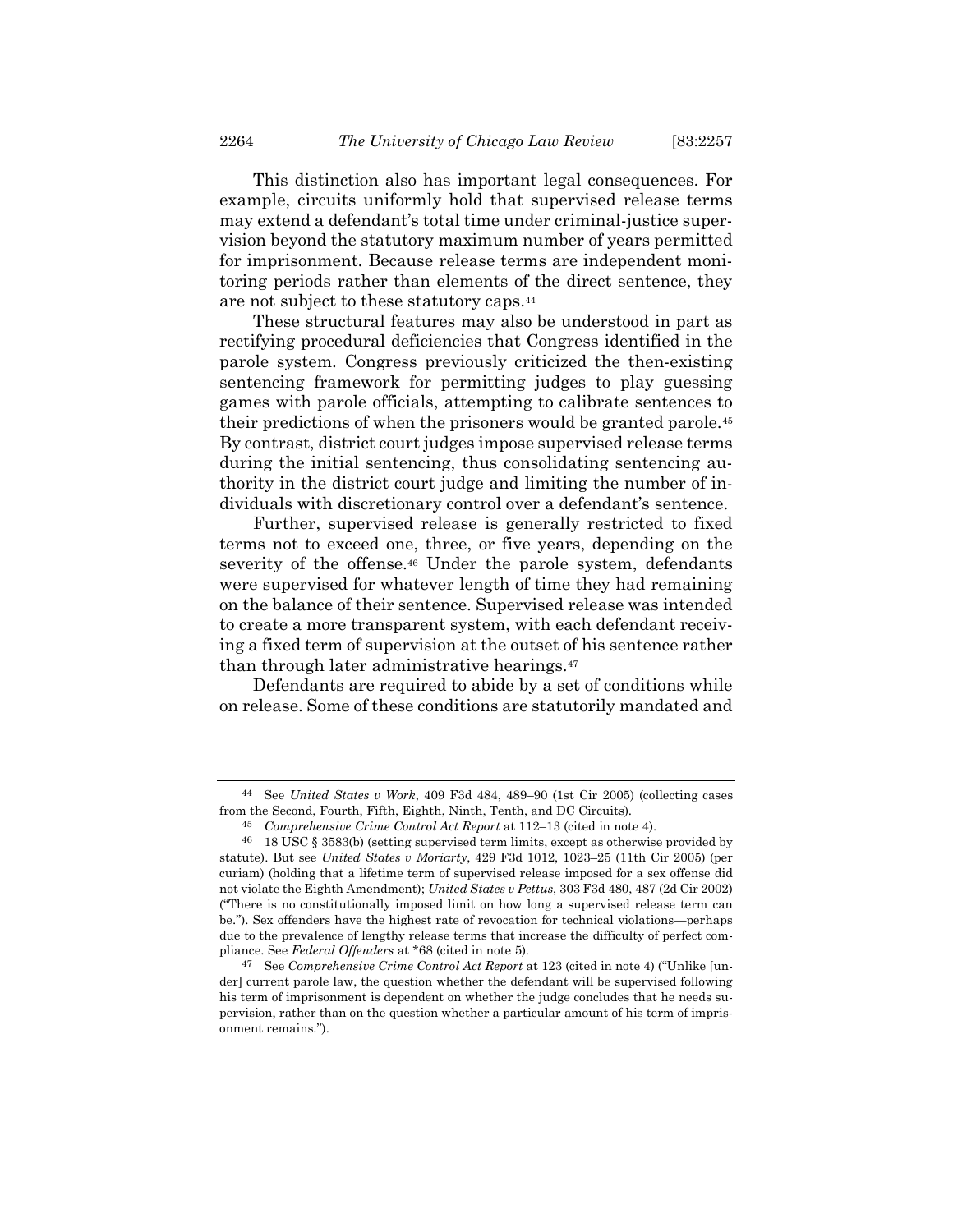universal for all defendants.48 For example, all individuals on supervised release must refrain from committing further crimes and must not unlawfully possess any controlled substances.49 In addition, district courts have significant discretion to create individualized conditions, so long as they (1) are "reasonably related" to a list of sentencing factors; (2) "involve[ ] no greater deprivation of liberty than is reasonably necessary"; and (3) are "consistent with  $\Box$  pertinent policy statements issued by the Sentencing Commission."50 The district court may modify or eliminate release conditions throughout the term<sup>51</sup> and may terminate the term early for good behavior.<sup>52</sup>

Several developments have called the nonpunitive nature of supervised release into question. First, Congress expanded the list of factors that judges must look at when making these decisions. These factors are drawn from the wider list of considerations that judges must look at when choosing a prison sentence.53 Originally, Congress excluded both punishment and incapacitation from the list, in line with the distinct aims of release.54 In 1987, Congress added incapacitation to the list, directing judges to consider the need "to protect the public from further crimes of the defendant" in creating release terms.55 This revision undermines the transitional aims of supervised release by permitting judges to focus on continued seclusion rather than defendants' reintroduction into the community. Today, judges may consider incapacitation not only in choosing the appropriate prison sentence length, but also in defining the terms of the defendant's release.

53 See 18 USC § 3553(a) (listing factors for consideration such as "the nature and circumstances of the offense and the history and characteristics of the defendant"; "the need for the sentence imposed . . . to afford adequate deterrence to criminal conduct . . . [and] to provide the defendant with needed educational or vocational training, medical care, or other correctional treatment . . ."; the Sentencing Guidelines; policy statements issued by the Sentencing Commission; "the need to avoid unwarranted sentence disparities"; and "the need to provide restitution to any victims of the offense").

54 See Comprehensive Crime Control Act Report at 125 (cited in note 4) ("The term of supervised release . . . may not be imposed for purposes of punishment or incapacitation since those purposes will have been served to the extent necessary by the term of imprisonment.").

<sup>48</sup> 18 USC § 3583(d) (listing standard release conditions).

<sup>49</sup> 18 USC § 3583(d).

<sup>50</sup> 18 USC § 3583(d).

<sup>51</sup> 18 USC § 3583(e)(2).

 $52$  18 USC § 3583(e)(1) (authorizing a sentencing judge to terminate a release term after one year if "such action is warranted by the conduct of the defendant released and the interest of justice").

<sup>55</sup> Sentencing Act of 1987 § 9, Pub L No 100-182, 101 Stat 1266, 1267, codified at 18 USC § 3583(e)(1).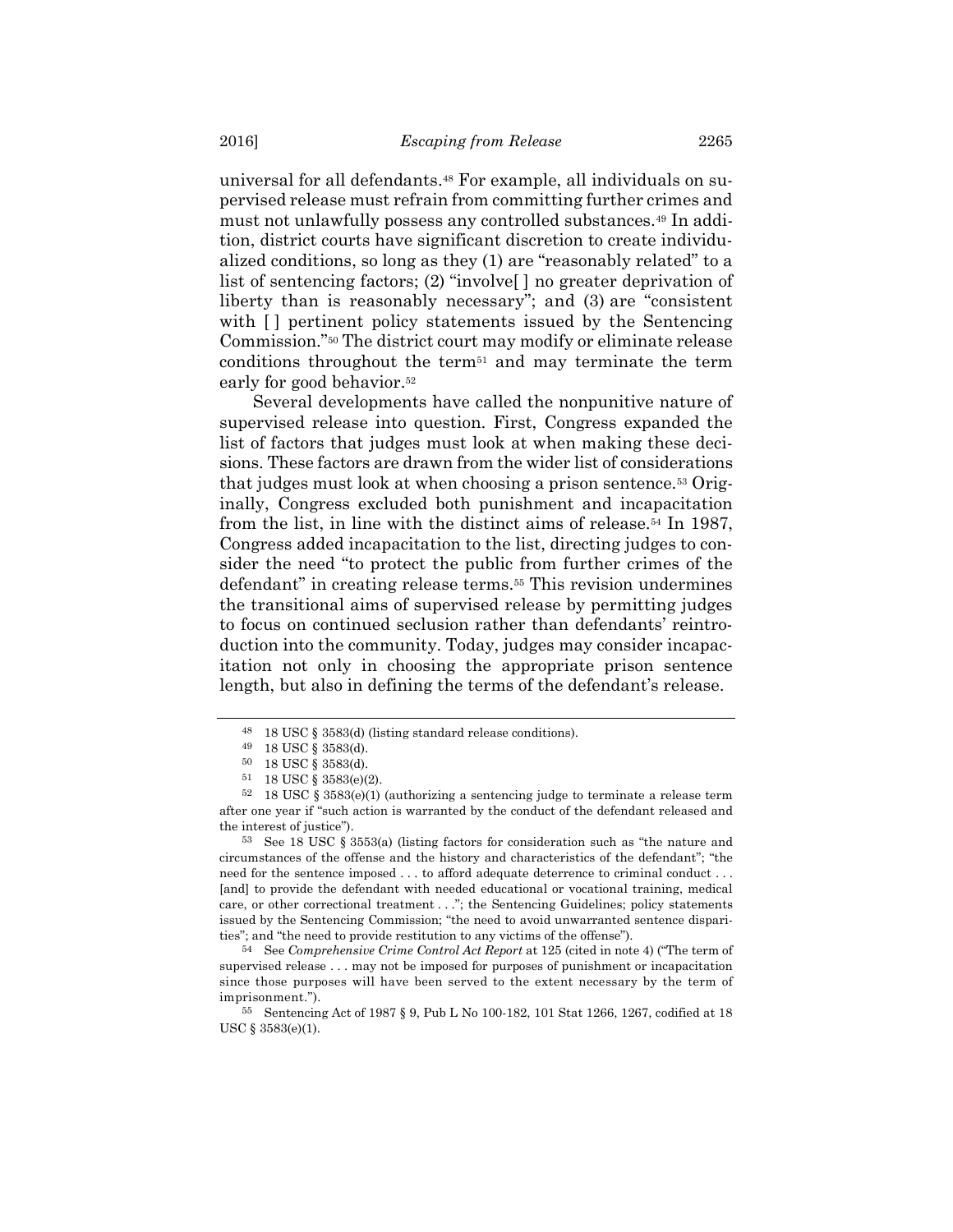Second, Congress added specific procedures courts could use to revoke release.56 Even without revocation, judges have a great deal of flexibility in dealing with violations of supervised release conditions. If a defendant violates a term of supervised release, the sentencing judge may continue the term without alteration, impose additional conditions, or extend the term of supervised release.57 Initially, Congress did not believe that minor violations of release conditions should result in a resentencing of the defendant and thus declined to create a revocation process.58 Congress envisioned that district courts would instead use contempt proceedings to redress repeated or serious violations.59 If the defendant committed a new offense while on release, it was assumed that either a prosecution for that offense or a court order for contempt would sufficiently redress the violation.<sup>60</sup> For technical violations, the judge could make release conditions more severe, rather than returning the defendant to prison.<sup>61</sup>

Today, in addition to sustaining, extending, or adding conditions to the original release term, judges may also revoke release entirely and sentence the defendant to imprisonment for all or part of the originally authorized supervised release term without credit for time previously served on release.62 Many commentators argue that the inclusion of revocation as a penalty reintroduced punishment into release's aims, turning supervised release from a rehabilitative measure to a punitive form of conditional release more akin to parole.63 Many of these additional features appear to fly in the face of Congress's initial aim of creating a system in which "a prisoner has completed his prison term when

<sup>56</sup> See Anti-Drug Abuse Act of 1986 § 1006(a)(3)(D), Pub L No 99-570, 100 Stat 3207, 3207-6 to -7, codified as amended at 18 USC § 3583(e)(3).

<sup>57</sup> See 18 USC § 3583(e)(2)–(3).

<sup>58</sup> Comprehensive Crime Control Act Report at 125 (cited in note 4) ("Unlike a term of probation, however, the term of supervised release is not subject to revocation for a violation. Instead, for the usual violations, the term or condit[i]ons of supervised release may be amended pursuant to subsection (e).").

<sup>59</sup> Id.

<sup>60</sup> Id.

<sup>61</sup> See id at 59 (suggesting that offering sentencing options aside from imprisonment may avoid unwarranted restrictions on liberty).

<sup>62</sup> 18 USC § 3583(e)(3).

<sup>63</sup> See, for example, Doherty, 88 NYU L Rev at 1000–04 (cited in note 36) ("[T]he possibility of revocation made supervised release indisputably about punishment, oversight, and coercion."); Christine S. Scott-Hayward, Shadow Sentencing: The Imposition of Federal Supervised Release, 18 Berkeley J Crim L 180, 201–04 (2013) (analyzing the effect of supervised release on defendants and concluding that release does not advance public safety or rehabilitative goals).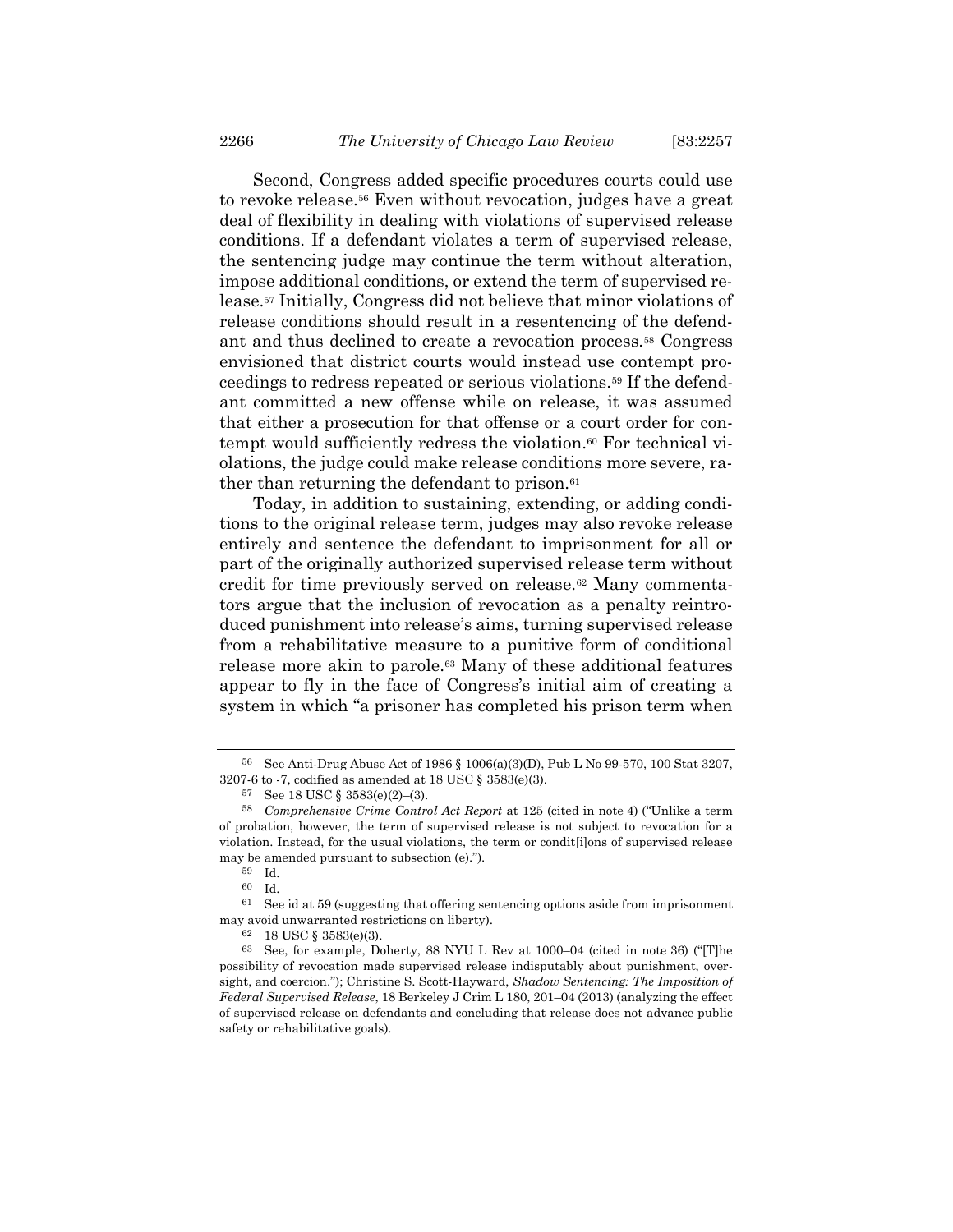released even if he is released to serve a term of supervised release."64 Instead of fixed prison terms followed by fixed periods of monitoring, revocation creates possibilities for further imprisonment at indeterminate points in the future. Although revocation may serve rehabilitative purposes by removing defendants from release who are likely to reoffend, revocation also allows defendants to be reimprisoned for violating conditions that proscribe otherwise-legal behaviors. Stated otherwise, revocation permits offenders to be imprisoned for failing to progress, eroding the barrier between the rehabilitative and punitive phases of a sentence.<sup>65</sup>

Importantly, while supervised release may constitute punishment as a descriptive matter, judges still consider supervised release to serve predominately rehabilitative goals.66 It is for this reason that courts have held that sentencing defendants to lifetime terms of supervised release does not violate the Eighth Amendment.<sup>67</sup> The Second Circuit has gone a step further, observing in dicta that "[t]here is no constitutional limit on how long a supervised release term can be."68 These decisions are premised on the idea that the stakes are lower for a defendant who is subject to rehabilitative monitoring, and that supervised release should therefore be subject to reduced constitutional scrutiny.<sup>69</sup> It is important to keep these decisions in mind when examining the

<sup>64</sup> Comprehensive Crime Control Act Report at 58 (cited in note 4).

<sup>65</sup> See, for example, United States v Nolan, 109 F Supp 2d 350, 351–52 (ED Pa 2000) (imposing a revocation penalty of ten months' imprisonment on a defendant who failed to report to five scheduled meetings with his supervising officer and failed to enter a drugtreatment program, in violation of the terms of his supervised release); United States v McCauley, 102 F Supp 2d 271, 271–72 (ED Pa 2000) (revoking release for a defendant who tested positive for cocaine and alcohol).

<sup>66</sup> See, for example, Johnson, 529 US at 60 ("In the instant case, the transition assistance ordered by the trial court required respondent, among other conditions, to avoid possessing or transporting firearms and to participate in a drug dependency treatment program. These conditions illustrate that supervised release, unlike incarceration, provides individuals with postconfinement assistance."); Tapia v United States, 131 S Ct 2382, 2390 (2011) ("[W]hen Congress wanted sentencing courts to take account of rehabilitative needs, it gave courts the authority to direct appropriate treatment for offenders. Thus, the SRA instructs courts, in deciding whether to impose probation or supervised release, to consider whether an offender could benefit from training and treatment programs.").

 $67$  See *Moriarty*, 429 F3d at 1023–25 (holding that a lifetime term of supervised release imposed for a sex offense did not violate the Eighth Amendment, citing the transitional aims of release); United States v Williams, 636 F3d 1229, 1232–34 (9th Cir 2011) (same).

 $68$  *Pettus*, 303 F3d at 487.<br> $69$  See for example *Willio* 

<sup>69</sup> See, for example, Williams, 636 F3d at 1232 ("[A]lthough supervised release limits a criminal's liberty and privacy, it is a punishment far less severe than prison."); Pettus, 303 F3d at 486 (noting that while "supervised release is technically a punishment, . . . it is primarily intended to protect the public from further crimes by easing the re-entry of a convicted defendant into society").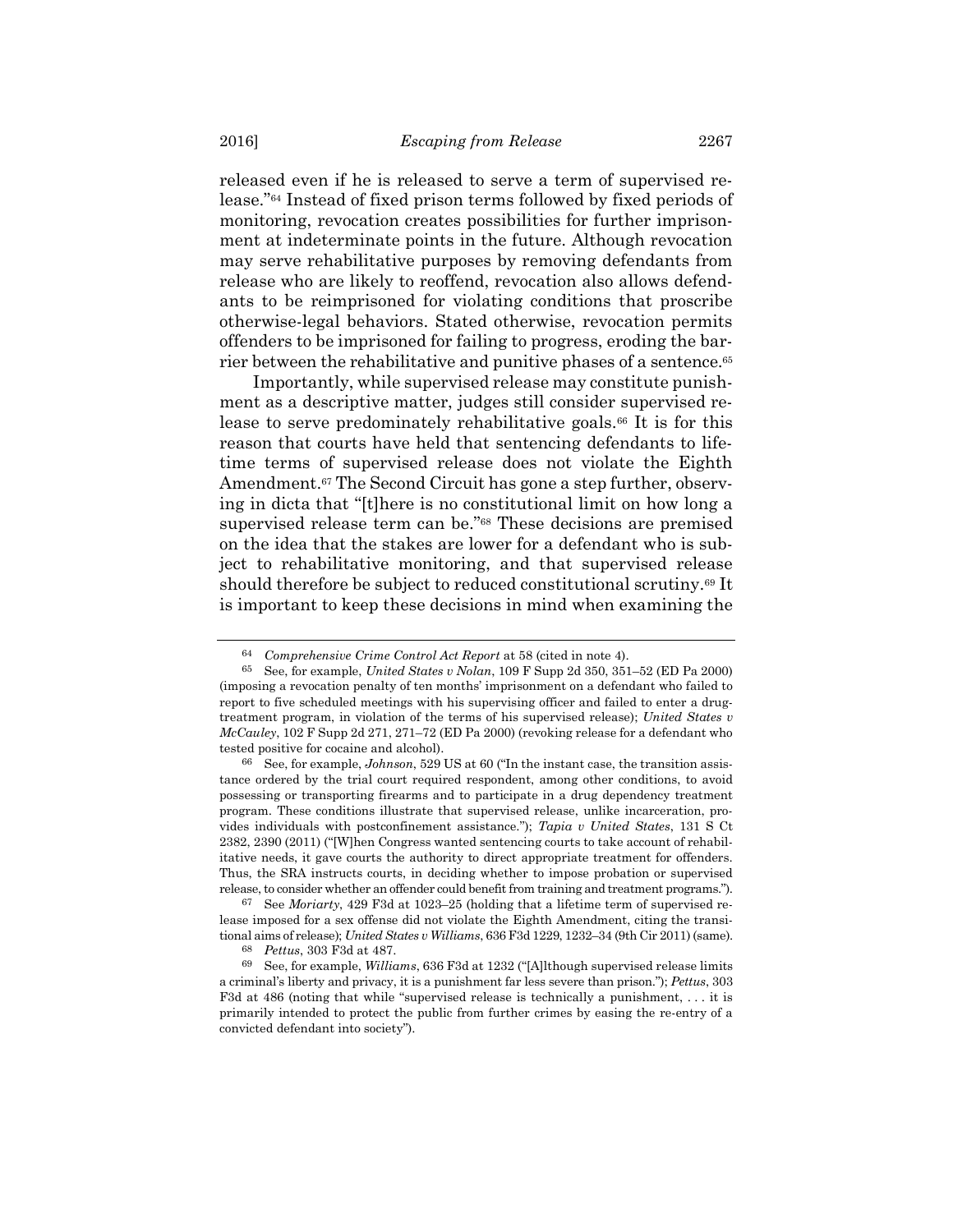penalties that defendants may permissibly incur for violating the terms of their release. If the penalties for condition violations are severe, then the stakes are in reality quite high for defendants on release, given that they may be subject to lifetime monitoring.

# C. The Uncertain Custodial Status of Supervised Release

Given the quasi-rehabilitative, quasi-punitive, and occasionally quasi-incapacitative character of supervised release, should persons on release be considered to be in federal custody? This question is quite important. A defendant's custodial status may determine when his criminal sentence begins,70 how long his sentence lasts,71 whether various sentencing enhancements apply to him,<sup>72</sup> and whether he may seek habeas relief.<sup>73</sup>

Similarly, a defendant's custodial status determines whether he may be charged with escape. 18 USC § 751(a) codifies the common-law crime of escape for federal offenders. To convict a defendant, prosecutors must prove that the defendant absconded from (1) "the custody of the Attorney General or his authorized representative"; (2) "any institution or facility in which [the defendant] is confined by direction of the Attorney General"; (3) "any custody under or by virtue of any process issued under the laws of the United States by any court, judge, or magistrate judge"; or (4) the custody of a federal officer pursuant to a lawful arrest.74 Defendants on supervised release are prosecuted under category three. Strikingly, the statute defines neither "escape" nor "custody."

Both the structure and the function of supervised release make it difficult to determine whether persons on supervised release are in custody even if one puts these statutory ambiguities to one side and proceeds from a commonsense understanding of the term. By way of example, it is intuitively easy to accept that

<sup>70</sup> 18 USC § 3585(a) ("A sentence to a term of imprisonment commences on the date the defendant is received in custody awaiting transportation to, or arrives voluntarily to commence service of sentence at, the official detention facility at which the sentence is to be served.").

<sup>71</sup> 18 USC § 3585(b) (listing circumstances in which a defendant may be given credit for time served in prior custody).

<sup>72</sup> See, for example, USSG § 3C1.1 (providing a sentencing enhancement for obstruction of justice in cases in which the defendant absconded from federal custody).

<sup>73</sup> See 28 USC § 2241(c) (authorizing habeas petitions for individuals in enumerated forms of custody). See also Part II.B.

<sup>74</sup> 18 USC § 751(a).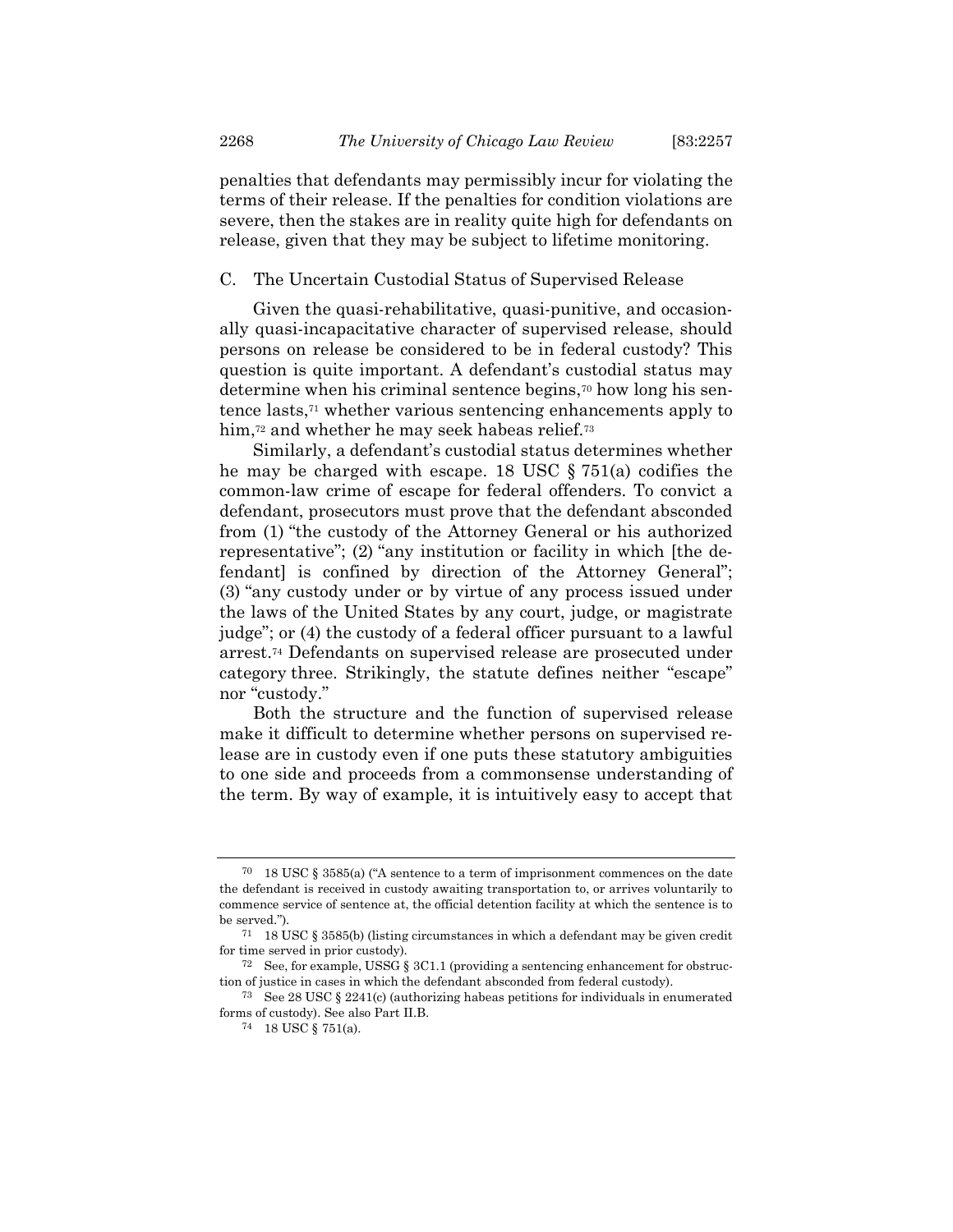all individuals who are currently incarcerated for committing federal crimes are in federal custody. These persons are subject to physical confinement, experience constraints on their activities, and have easily identifiable custodians. The overarching purpose of their confinement is punitive, which seems relevant as it suggests that these persons may not leave the boundaries of their confinement without facing further sanctions. Most importantly, 18 USC § 3621 clarifies that persons sentenced to prison terms are committed to the custody of the Bureau of Prisons until the expiration of that term.<sup>75</sup>

It is difficult to make the same leap for persons on supervised release, who are required to abide by a set of conditions but are not under the same extreme level of direct control. Furthermore, as discussed above, release terms are intended to form a rehabilitative phase that is separate and distinct from imprisonment. Persons on release have already completed a preceding prison term for an offense. The use of the term "release" ordinarily connotes some degree of freedom from restraint.76 Finally, there is no statutory provision clarifying whether supervised release is custodial.

To further complicate matters, release terms may take a variety of different forms, some of which resemble direct incarceration more than others. Before discussing how courts have grappled with the question whether release conditions are custodial, it is useful to first briefly outline the different forms of release.

At one end of the spectrum are forms of supervised release that replicate physical confinement. It is important to note that these conditions have historically been subject to special statutory limitations.77 For example, the SRA restricts judges' ability

<sup>75</sup> 18 USC § 3621(a) ("A person who has been sentenced to a term of imprisonment . . . shall be committed to the custody of the Bureau of Prisons until the expiration of the term imposed.").

<sup>76</sup> See Johnson, 529 US at 57 ("[T]he ordinary, commonsense meaning of release is to be freed from confinement. To say respondent was released while still imprisoned diminishes the concept the word intends to convey.").

<sup>77</sup> A judge may sentence a defendant to home confinement as a condition of supervised release, but if this is done, the term of the confinement functions similarly to parole in that it is treated as an alternative, rather than as a supplement, to incarceration. That is, home confinement as a condition to supervised release acts as "an alternative to incarceration" such that the total amount of time served, in prison and in home confinement, cannot exceed the statutory maximum for the crime committed by the defendant. See USSG  $\S 5C1.1(c)(2)–(3)$  (recommending that judges use home confinement to reduce a direct prison sentence); 18 USC  $\S 3583(e)(4)$  (providing that judges may impose home confinement "only as an alternative to incarceration"); United States v Ferguson, 369 F3d 847, 850 (5th Cir 2004) (per curiam) (holding that "incarceration and home [confinement] are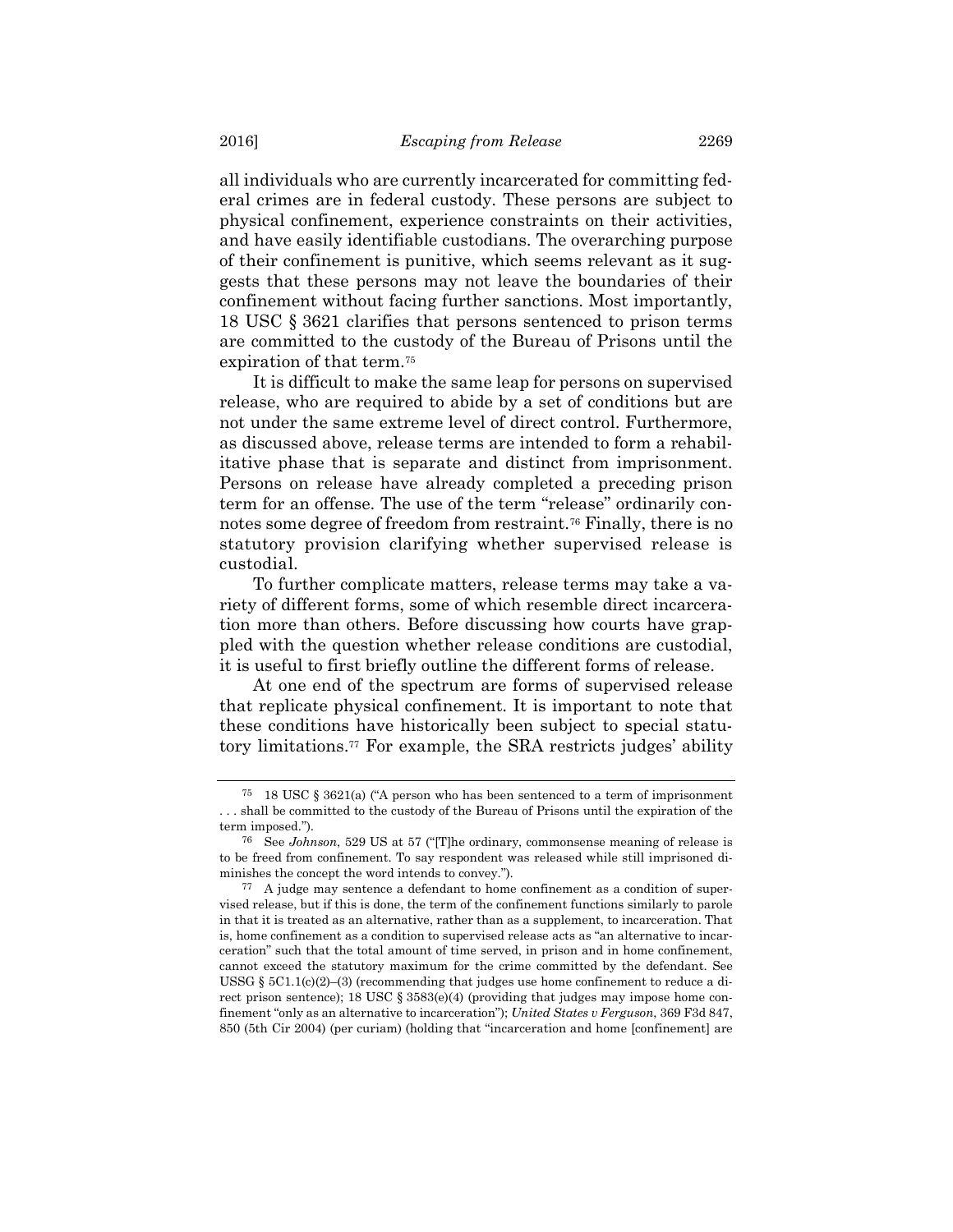to prescribe intermittent confinement (sentences that allow defendants to remain at liberty but require them to return to the custody of the Bureau of Prisons during nights, weekends, or other intervals of time).78 Intermittent confinement is not available as a general condition of supervised release; a judge may impose this sentence only to redress a condition violation.<sup>79</sup>

Other forms of release conditions approximate, but do not replicate, forms of physical confinement. These quasi-detentive conditions often restrict an individual's freedom of movement or association. For example, courts may impose conditions requiring the defendants to reside at transitional facilities<sup>80</sup> (colloquially known as halfway houses), to abide by curfews, <sup>81</sup> or to submit to GPS monitoring.82 Many standard conditions of release fall into this category.<sup>83</sup>

Finally, some forms of supervised release do not approximate physical confinement at all. For example, district court judges have ordered defendants to use contraception,<sup>84</sup> to use only their "true legal name,"85 or to refrain from driving for the duration of the release term.86 Many release conditions target behaviors that are specifically related to an individual defendant's crimes, but there is no requirement that release conditions target only illegal behaviors. A judge may, for example, impose a condition requiring abstinence from alcohol for a defendant who used the proceeds

82 See United States v Porter, 555 F Supp 2d 341, 343, 345 (EDNY 2008).

83 See, for example, USSG  $\S 5D1.3(c)(1)$  (recommending a condition directing the defendant to stay within the judicial district except with permission from the probation officer). See also United States v Truscello, 168 F3d 61, 63 (2d Cir 1999) ("[T]he so-called 'standard conditions' [of USSG  $\S$  5D1.3(c)] ... are basic administrative requirements... [T]hey are almost uniformly imposed by the district courts and have become boilerplate.") (quotation marks and brackets omitted).

84 See, for example, United States v Cason, 25 F Supp 3d 1212, 1213 (WD Mo 2014) (imposing a supervised release condition requiring the defendant to "use contraceptives . . . unless such use would violate his religious scruples or is expressly rejected by his sexual partner"). See also United States v Borski, 2013 WL 4830238, \*2-3 (SD Ind) (involving a defendant who was forbidden to possess "any pornography, erotica, or nude images" as a condition of supervised release).

86 See, for example, United States v Kingsley, 241 F3d 828, 837–38 (6th Cir 2001).

alternative punishments that may not combine in excess of the maximum statutory term of incarceration").

<sup>78</sup> 18 USC § 3563(b)(10).

<sup>79</sup> See 18 USC §§ 3563(b)(1), 3583(d).

<sup>80</sup> See, for example, United States v Griner, 358 F3d 979, 982 (8th Cir 2004) (upholding a release condition requiring the defendant to reside at a community corrections facility).

<sup>81</sup> See, for example, United States v Rivera-López, 736 F3d 633, 634, 636–37 (1st Cir 2013) (upholding conditions requiring the defendant to remain at his residence from 6:00 p.m. to 6:00 a.m. and to wear an electronic-monitoring device twenty-four hours a day).

<sup>85</sup> United States v Soltero, 510 F3d 858, 865 (9th Cir 2007) (per curiam).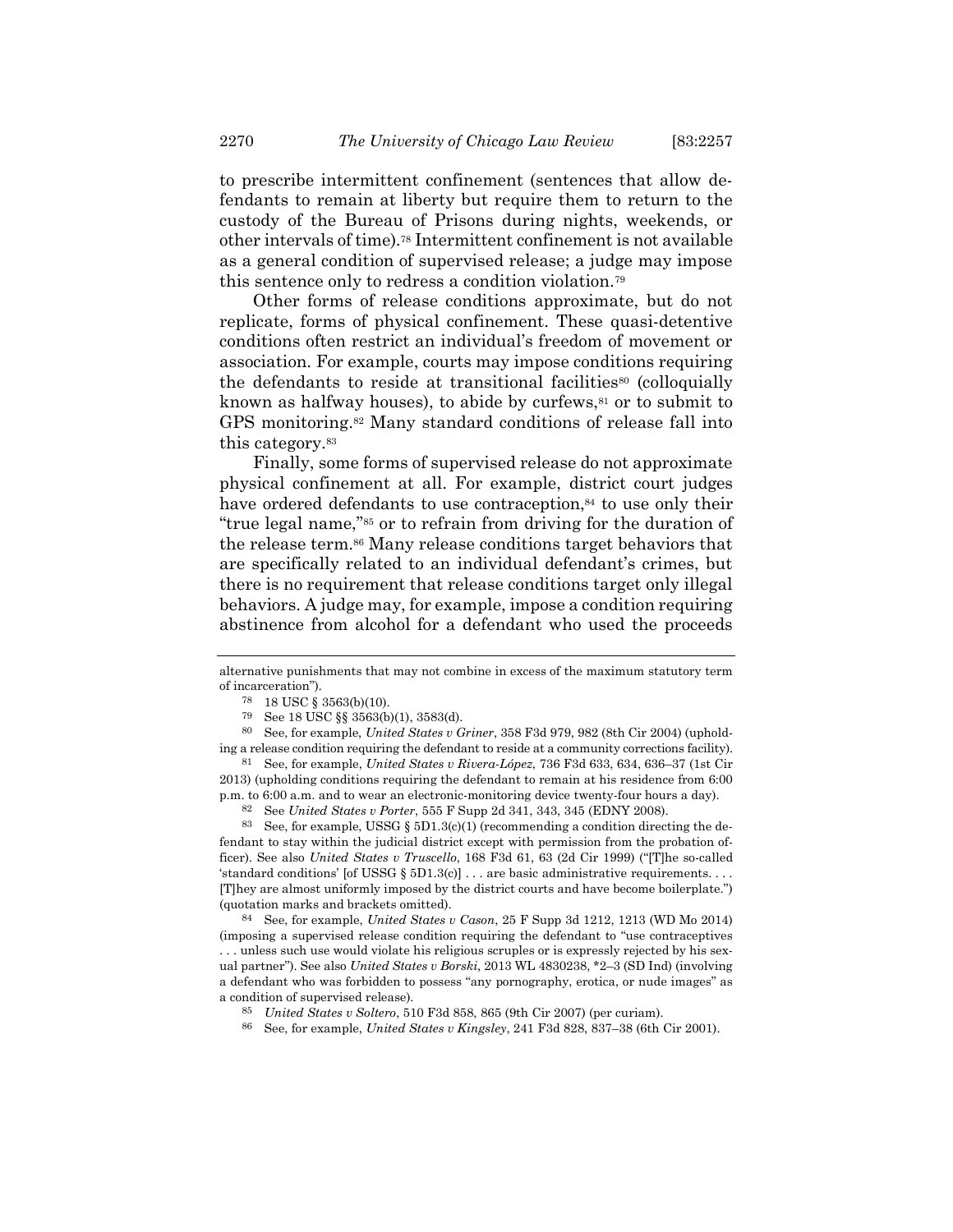from thefts to finance an alcohol addiction.<sup>87</sup> Other conditions are designed to increase social productivity; for example, judges may require releasees to pay child support or seek mental health treatment.<sup>88</sup>

These diverse forms of release underscore the difficulty of determining when supervised release is custodial under § 751(a). They suggest that supervised release may look very different for different defendants. Some states with programs similar to federal supervised release have dealt with this problem by amending their escape statutes to cover such conduct. The Maine escape statute, for example, explicitly provides that a person who "intentionally violates a curfew, residence, time or travel restriction" may be charged with "escape from supervised community confinement."89 The federal escape statute, by contrast, has not been meaningfully amended since 1948—leaving it to the courts to determine whether and when release terms are custodial under  $§ 751(a).$ 

#### II. THE HALFWAY HOUSE CASES

A recent series of cases all share the same basic fact pattern: a defendant completes a prison term, begins a term of supervised release requiring residence at a halfway house, leaves the facility, and is charged with escape from federal custody. These halfway house cases are the first cases in which circuits have addressed whether one can escape from supervised release.

The halfway house cases are important in that they require courts to (1) determine whether a defendant who resides at a reentry facility as a condition of supervised release is in custody for purposes of  $\S 751(a)$ , and, in the process, (2) articulate a workable principle for determining whether other individuals on supervised release should be considered to be in custody. This issue is settled in the context of direct imprisonment. Courts uniformly hold that incarcerated persons who are transferred<sup>90</sup> from a penal institution to a halfway house to finish out the remainder of their

<sup>&</sup>lt;sup>87</sup> See United States v Thurlow, 44 F3d 46, 47 (1st Cir 1995) (per curiam).

<sup>88</sup> See United States v Barajas, 331 F3d 1141, 1143 (10th Cir 2003).

<sup>89</sup> 17–A Me Rev Stat Ann § 755(1–B).

<sup>&</sup>lt;sup>90</sup> See 18 USC  $\S 3624(c)(1)$  (directing the Bureau of Prisons, "to the extent practicable," to ensure that prisoners spend a portion of their last year of imprisonment "under conditions that will afford that prisoner a reasonable opportunity to adjust to and prepare for the reentry of that prisoner into the community").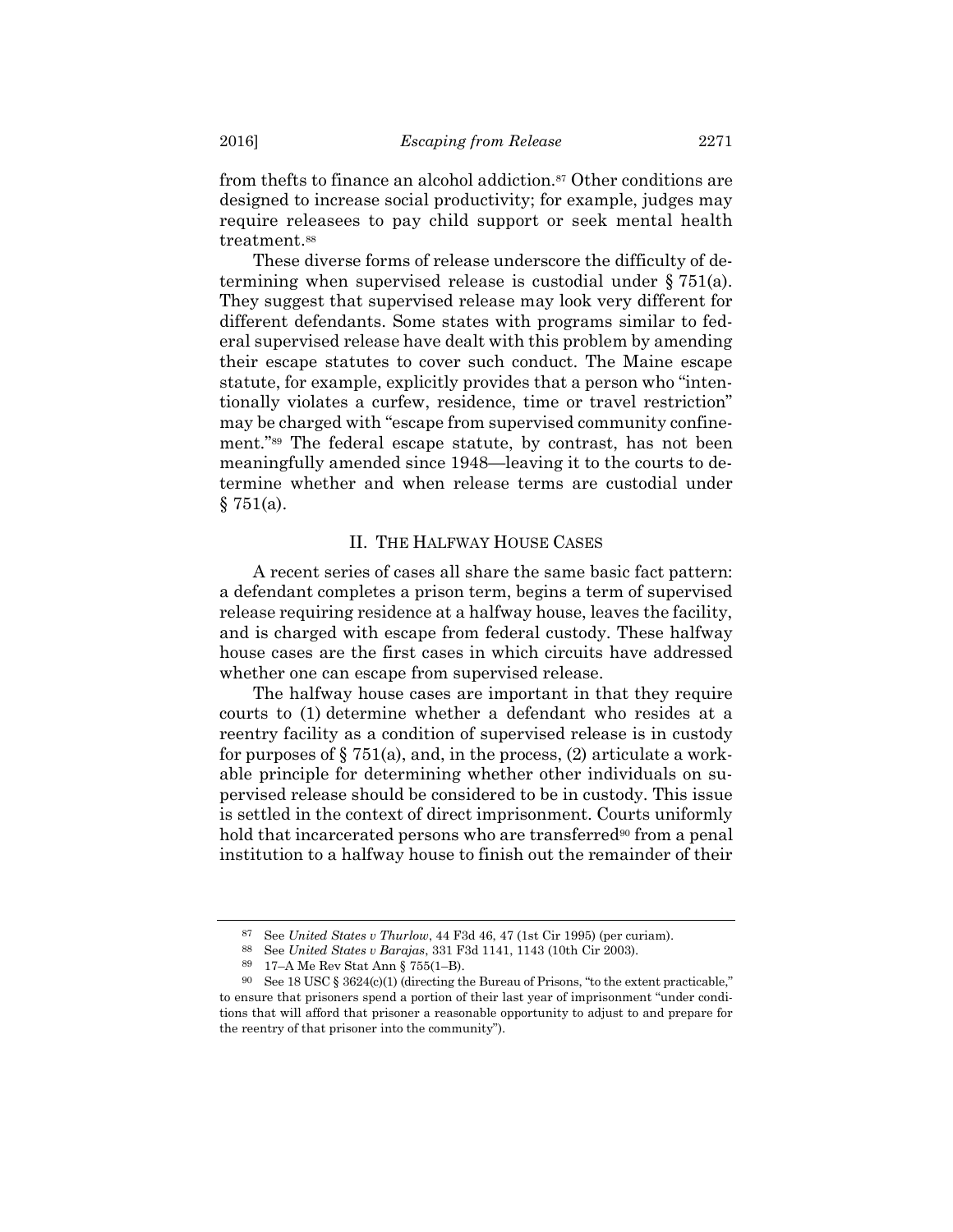sentences are in custody.91 But circuits disagree about whether the differences between supervised release and traditional incarceration militate in favor of a different rule.

Part II.A analyzes halfway house cases in the Second, Eighth, Ninth, and Tenth Circuits and traces the three rules created by the courts for determining whether an individual is in § 751(a) custody. Part II.B critiques the circuits' approaches.

#### A. Interpreting § 751(a): The Circuit Split

The Second, Eighth, and Tenth Circuits hold that a defendant who is released to a halfway house as a condition of supervised release is in custody for purposes of the escape statute. These courts rely on similarly expansive constructions of "custody" in reaching this holding. These broad constructions of § 751(a) may have interesting implications for other cases: If a defendant removes a GPS device, violates a nighttime curfew, or fails to comply with reporting requirements, has he absconded from custody within the meaning of  $\S 751(a)$ ?

In contrast to these circuits, the Ninth Circuit has advanced a narrower interpretation of the escape statute. The court suggests that custody is limited to those release conditions approximating traditional incarceration, but it gestures toward a rule that supervised release conditions are categorically noncustodial.

1. The Second and Eighth Circuits: Custody is established by restraints on activities.

The Second and Eighth Circuits endorse a "restraint on activities" rule for determining custody. Under this rule, an individual is within federal custody when he is subjected to limits on his activities. The Second Circuit advanced this rule in United States v Edelman.<sup>92</sup> Jody Edelman was convicted of a drug offense and sentenced to seven years of imprisonment followed by three years of supervised release.93 After repeated violations, the sentencing

<sup>&</sup>lt;sup>91</sup> See, for example, *Nace v United States*,  $334$  F2d  $235$ ,  $235-36$  (8th Cir 1964) (per curiam) (holding that the defendant, who was allowed to serve his sentence at a halfway house, was in custody for purposes of the escape statute notwithstanding the freedom allowed to him at the institution);  $McCullough$  v United States, 369 F2d 548, 549–50 (8th Cir 1966); Perez–Calo v United States, 757 F Supp 1, 2 (D Puerto Rico 1991).

<sup>92</sup> 726 F3d 305 (2d Cir 2013).

<sup>93</sup> Id at 307.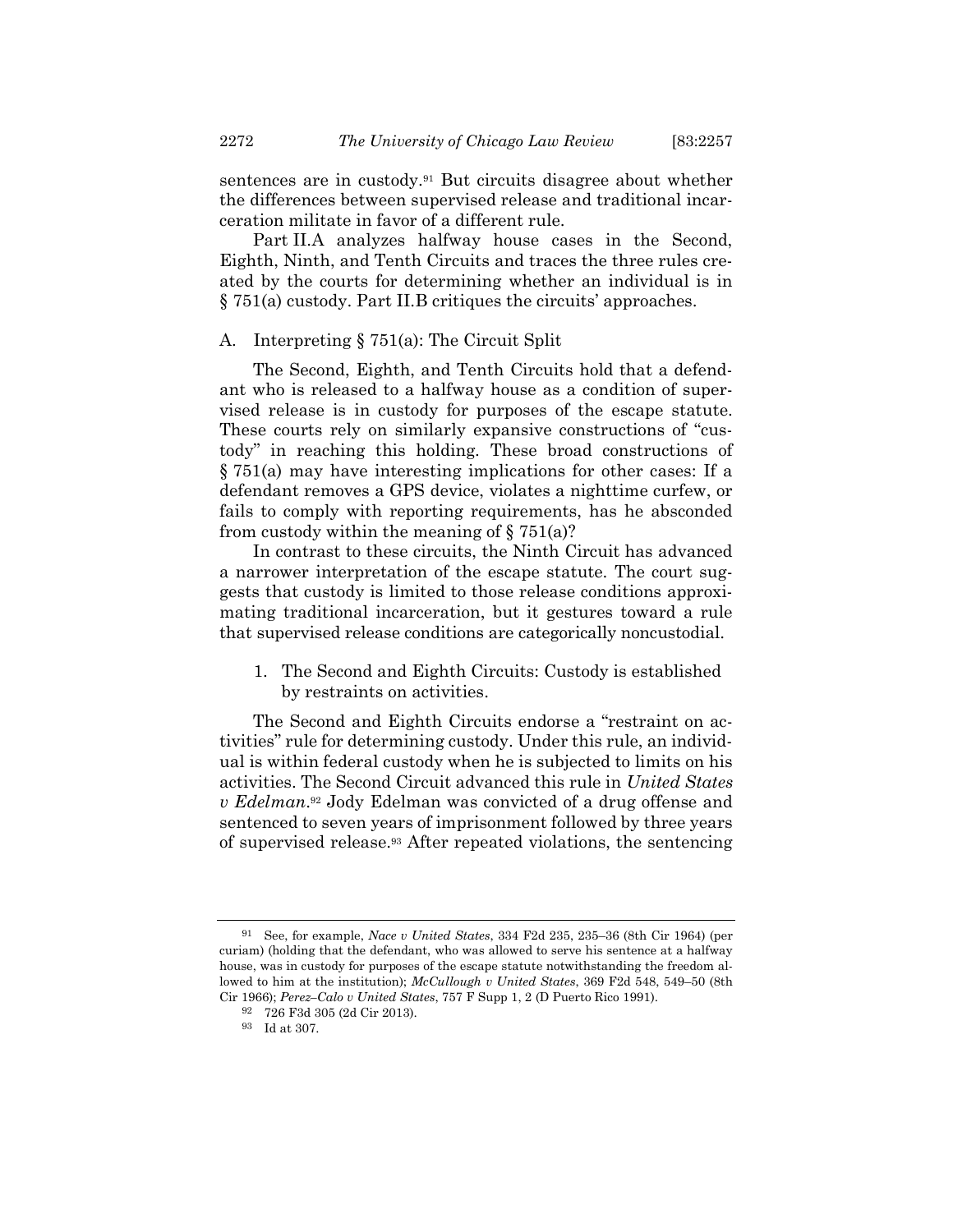judge modified Edelman's release to include residence in a halfway house for five months.<sup>94</sup> Edelman left the halfway house before the end of his term and committed a series of drug offenses.<sup>95</sup> He was arrested and charged with escape for his departure.<sup>96</sup> Edelman appealed, arguing that his halfway house stay did not constitute custody under  $\S 751(a).$ <sup>97</sup>

The Second Circuit disagreed with Edelman's argument. The court observed that "[c]ustody may be minimal, and indeed, may be constructive."98 The court found textual support for this reading, noting that § 751(a) refers broadly to "any custody under or by virtue of any process," supporting an expansive reading.99 The court further observed that custody requires only "some restraint upon [an individual's] complete freedom."100 Conceding that Edelman's residence at the halfway house differed substantially from traditional forms of incarceration, the court nonetheless noted that the release conditions still "subjected [the defendant] to a restraint on his activities and limited the amount of time he could spend out of the facility."101 Residents at Edelman's halfway house were not permitted to leave without notifying staff beforehand, were required to sign out separately before each activity, and could leave the facility for only up to twelve hours at a time.<sup>102</sup> The Second Circuit concluded that these restraints established  $§ 751(a) custody.<sup>103</sup>$ 

In United States v Goad,<sup>104</sup> the Eighth Circuit, facing similar facts, arrived at the same conclusion. According to the court, it was sufficient to sustain an escape indictment that "(1) Goad was court-ordered to reside for 120 days at the Hinzman Center and obey its rules; (2) the Hinzman Center prohibited departures without authorization; and (3) Goad left early without obtaining authorization and failed to return."<sup>105</sup>

<sup>94</sup> Id.

<sup>95</sup> Id at 307–08.

<sup>96</sup> Edelman, 726 F3d at 308.

<sup>97</sup> Id.

<sup>98</sup> Id at 309.

<sup>99</sup> Id at 309–10, quoting 18 USC § 751(a).

 $^{100}\,$   $Edelman,\,726$  F3d at 309–10.

<sup>101</sup> Id.

 $^{102}\,$  Id at 307.

<sup>103</sup> Id at 309–10.

<sup>104</sup> 788 F3d 873 (8th Cir 2015).

<sup>105</sup> Id at 876.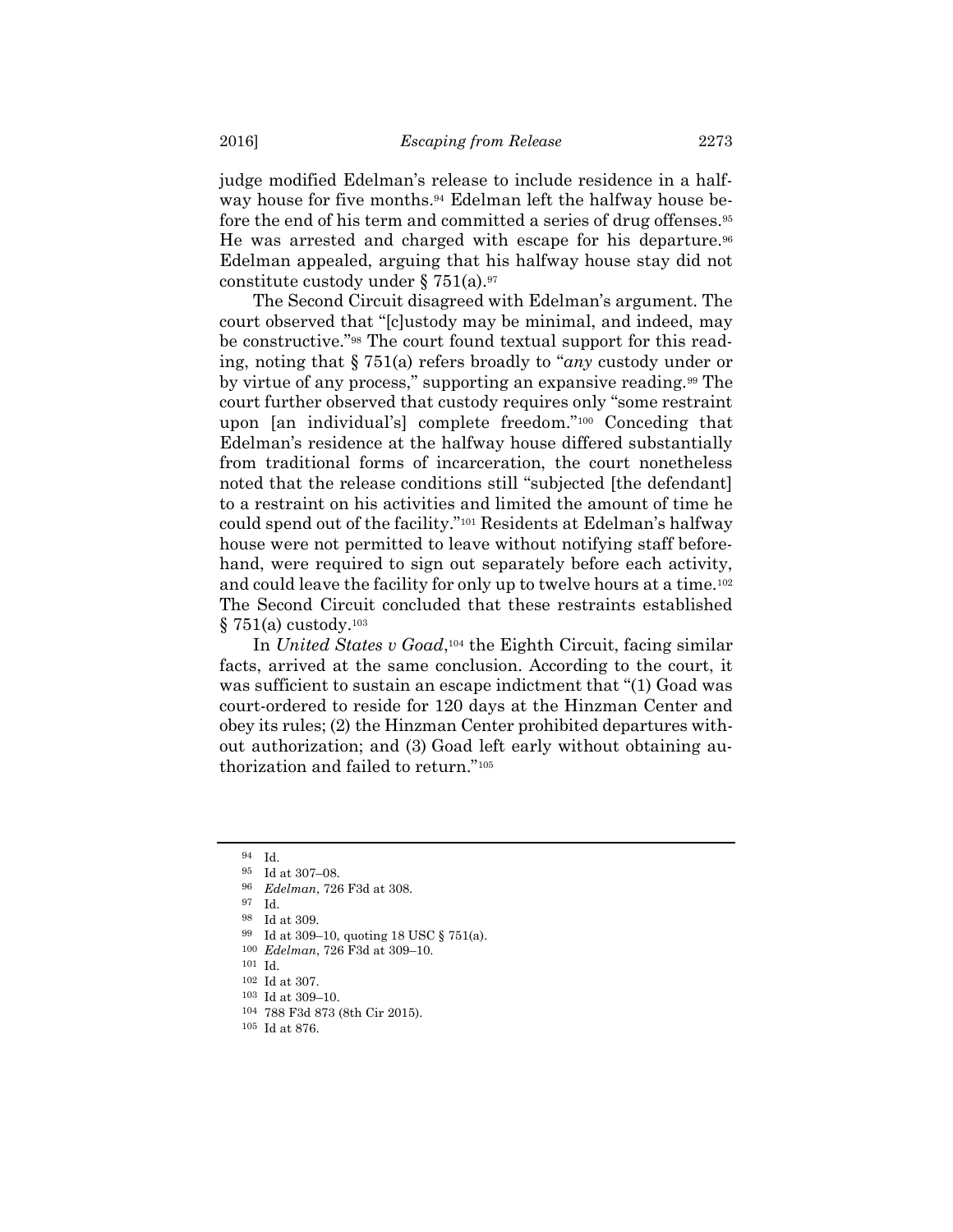The defendant in *Goad* attempted to contrast the state of being in the attorney general's custody with the state of being released to the supervision of a federal probation officer.<sup>106</sup> This argument is premised on the idea that custody is relational—that custody cannot exist in a vacuum, but denotes a specific relationship between a custodian and the object of supervision. A relational understanding of custody undermines the restraints-onactivities approach by requiring courts to identify a custodian rather than simply asking about what types of activities the defendant may permissibly engage in. Various provisions of § 751(a) appear to identify a particular guardian that is the source of the custodial relationship, as they criminalize escape from the custody of the attorney general, his authorized representative, and federal officers conducting lawful arrests.107 These clauses do not identify the agency that oversees defendants on probation and supervised release as a potential custodian, even though probation existed at the federal level when the escape statute was initially passed, and probation conditions may also include forms of confinement.<sup>108</sup> The omission of the US Probation Office is particularly surprising given that probation, unlike supervised release, is a criminal sentence in its own right that is imposed as a substitute for imprisonment.<sup>109</sup>

The *Goad* court quickly disposed of the relational argument, again pointing to the broad text of the relevant subsection of the escape statute.110 The particular clause used to prosecute escapes from supervised release refers to "any custody under or by virtue of any process issued under the laws of the United States."111 Because this subsection does not identify a particular custodian, the Goad court reasoned that the defendant's arguments were irrelevant.112 The § 751(a) requirement was met when the district court sentenced Goad to serve out his release term at a halfway house.<sup>113</sup>

<sup>106</sup> Id at 875.

<sup>107</sup> See 18 USC § 751(a).

<sup>108</sup> See, for example, United States v Dowling, 962 F2d 390, 391 (5th Cir 1992) (involving a defendant ordered to reside at a halfway house as a condition of probation).

<sup>109</sup> See 18 USC § 3561(a)(3).

<sup>110</sup> See Goad, 788 F3d at 876.

<sup>111</sup> 18 USC § 751(a) (emphases added).

<sup>112</sup> See Goad, 788 F3d at 876 (suggesting that the lack of reference to any particular custodian in this clause suggests that all custodians must be treated alike). 113 Id.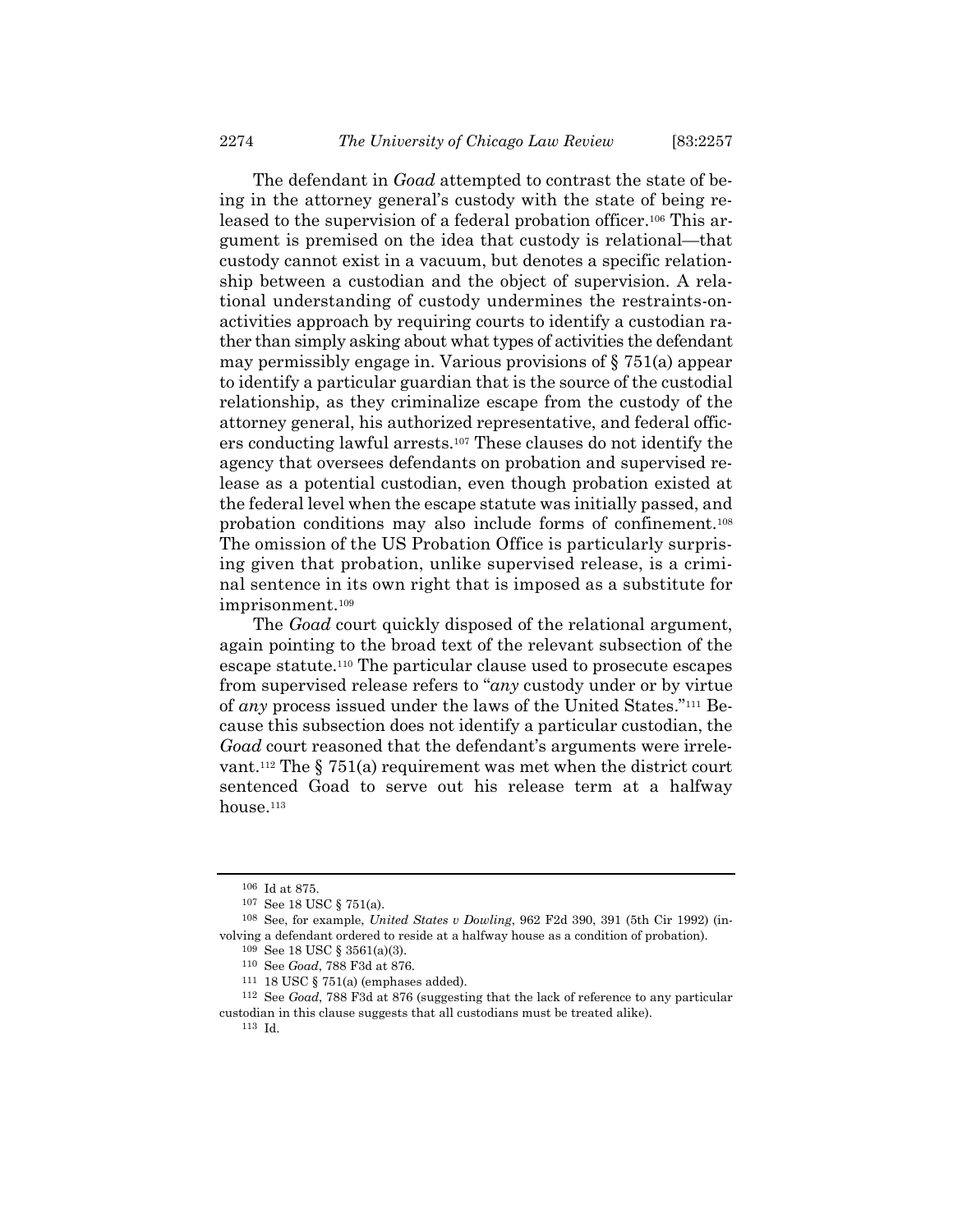2. The Tenth Circuit: Custody is established by the right to control an individual.

The Tenth Circuit, in accord with the Second and Eighth Circuits, held in United States v Foster<sup>114</sup> that defendants ordered to reside in halfway houses pursuant to supervised release conditions are in custody under  $\S 751(a)$ .<sup>115</sup> Cheston Foster was sentenced to time served and thirty months of supervised release as a revocation penalty for violating the conditions of a previous release term.116 During the sentencing phase of the trial, Foster's supervising officer asked the court to add a halfway house condition to the defendant's term of release, in light of the defendant's unstable residence and employment situations.117 Foster left the halfway house and was charged with escape.<sup>118</sup> The district court dismissed the indictment, reasoning that the release condition was "a stop-gap measure used to prevent homelessness," not "a custodial sentence triggering criminal liability."<sup>119</sup>

The Tenth Circuit overruled the district court and upheld the indictment. Similar to the Second and Eighth Circuits, the Foster court looked first to the text of the statute. The court reasoned that the plain text of the statute does not distinguish between defendants in nonpunitive versus punitive forms of custody.120 The Foster court agreed with the Government's interpretation that an individual is in custody if "another person has the legal right to control his actions or limit his freedom."121 Because the relevant question under this analysis is whether the individual defendant is under "control sufficient to constitute custody,"122 this rule is functionally similar to the restraints-on-activities approach. Under both rules, the existence of restrictions upon the defendant establishes § 751(a) custody.

The Tenth Circuit also adheres to an interpretation that custody "may be minimal or even constructive."123 This rule was first articulated in United States v Depew,<sup>124</sup> a Tenth Circuit case dealing

<sup>114</sup> 754 F3d 1186 (10th Cir 2014).

<sup>115</sup> Id at 1189–91.114

<sup>116</sup> Id at 1187.

<sup>117</sup> Id.

<sup>118</sup> Foster, 754 F3d at 1188.

<sup>119</sup> Id.

<sup>120</sup> Id at 1189.

<sup>121</sup> Id.

<sup>122</sup> Foster, 754 F3d at 1192–93.

<sup>123</sup> Id at 1190.

<sup>124</sup> 977 F2d 1412 (10th Cir 1992).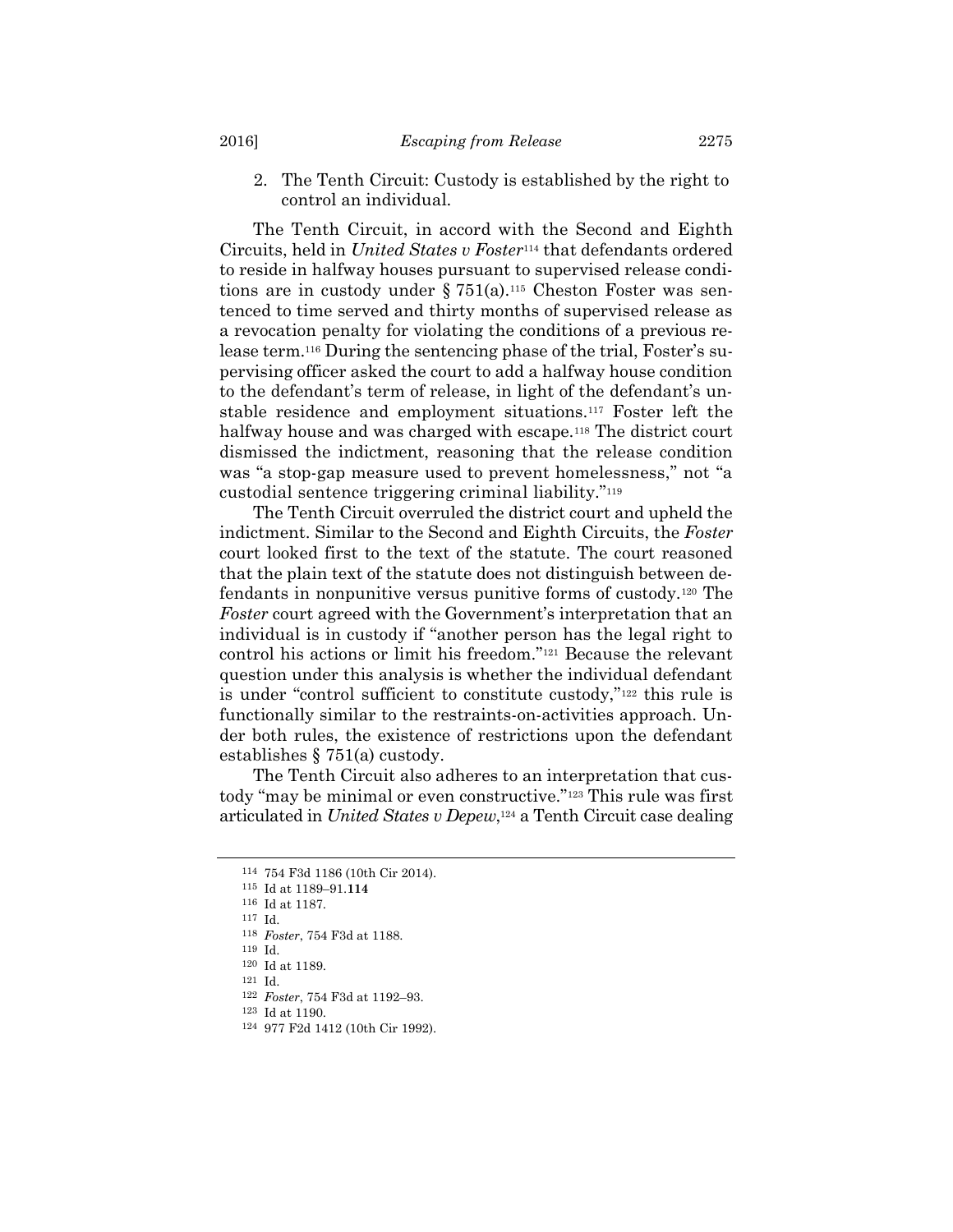with the issue of whether a defendant was in federal or state custody during a transfer on a writ of habeas corpus ad prosequendum.<sup>125</sup> The handcuffed defendant attempted to escape from the supervision of a county sheriff while being driven between facilities.<sup>126</sup> The court suggested that the defendant's status as "a federal prisoner who was due to be returned to serve time in a federal penitentiary," as well as his being "in the direct physical presence [of] and contact with a federal law enforcement officer," indicated that he was in federal  $\S 751(a)$  custody.<sup>127</sup>

Although *Depew* is cited for the proposition that custody may be minimal or constructive,128 these specific facts suggest that custody is still linked to physical restraint or the prospect of confinement. Further, the cases that the *Depew* court offered as examples of the "wide range of circumstances" in which § 751(a) applies outside of the narrower context of prison escapes involved direct physical restraints and institutional confinement.129 The Foster court, however, denied that either was essential to the court's conclusion, as "real physical confinement" is not a prerequisite for custody.130 The Foster court instead characterized Depew's holding more broadly, reading the case as suggesting that a defendant is in custody when "the restrictions of life . . . are sufficiently limiting"—as when a defendant is required to live in a halfway house.<sup>131</sup>

The Tenth Circuit has also invoked Depew in circumstances bearing even more attenuated relationships to traditional incarceration. In United States v Ko,<sup>132</sup> the Tenth Circuit sustained an escape indictment for a defendant subject to electronic monitoring.133 Michael Ko was permitted to leave his home for work, but he was required to return every evening. When he did not return

<sup>125</sup> Id at 1413–14. Habeas corpus ad prosequendum is a writ issued to remove a prisoner from one jurisdiction to another to face prosecution. See United States v Londono, 285 F3d 348, 356 (5th Cir 2002) (per curiam).

<sup>126</sup> Depew, 977 F2d at 1413.

<sup>127</sup> Id at 1414.

<sup>128</sup> See, for example, Foster, 754 F3d at 1189–90.

<sup>129</sup> Depew, 927 F2d at 1414. The Depew court noted that the federal escape statute had been applied to offenders "serving  $\lceil \cdot \rceil$  state prison sentence  $\lceil s \rceil$  at  $\lceil \cdot \rceil$  federal correctional institution[s]," offenders "serv[ing] [ ] federal prison sentence[s] in [ ] state penitentiar[ies]," and offenders in transit between federal and state or local facilities. Id.

<sup>130</sup> Foster, 754 F3d at 1190.

<sup>131</sup> Id, quoting United States v Sack, 379 F3d 1177, 1179 n 1 (10th Cir 2004).

<sup>132</sup> 739 F3d 558 (10th Cir 2014).

<sup>133</sup> Id at 562.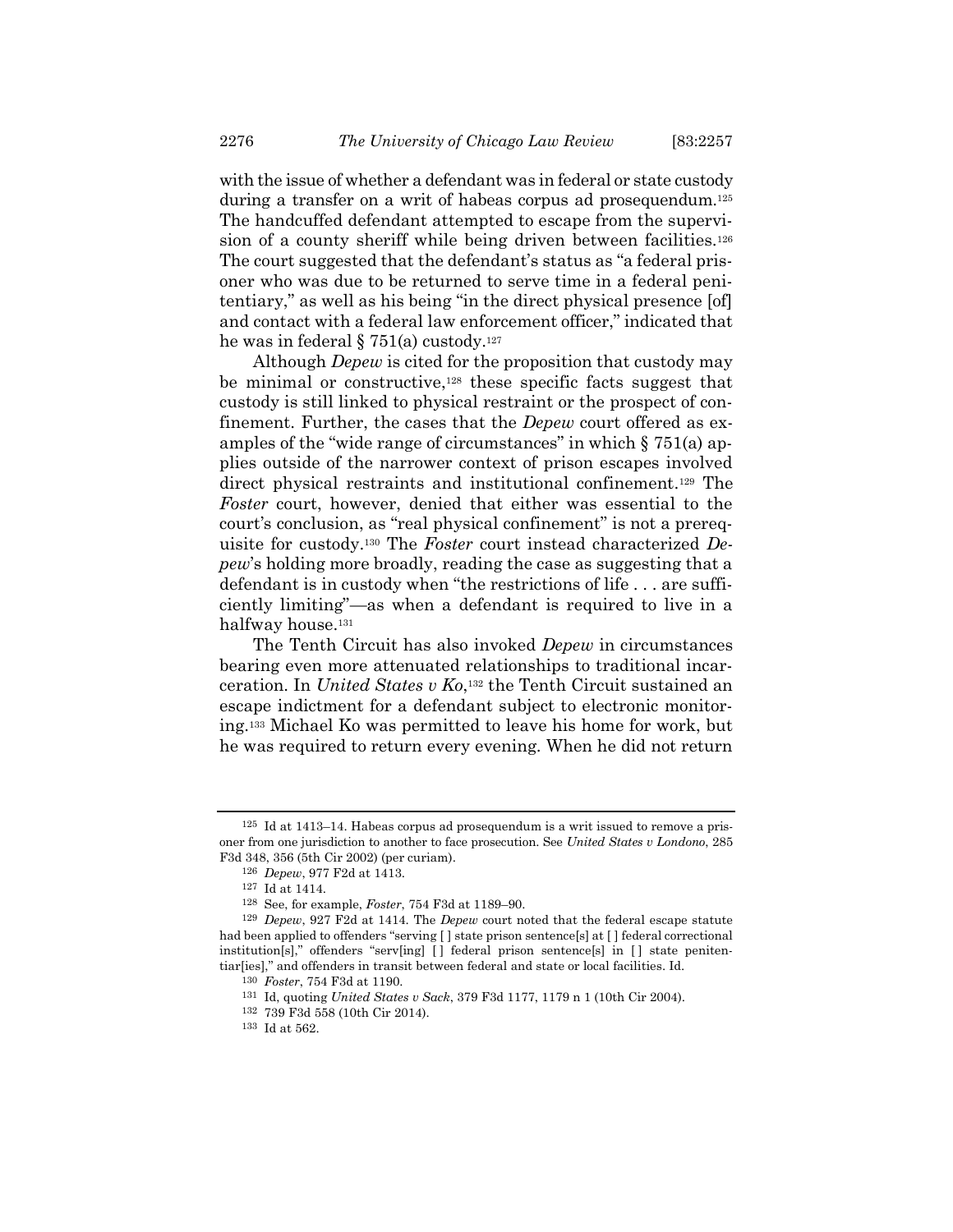one evening, he was charged with escape.134 The Tenth Circuit rejected Ko's argument that the plain meaning of custody required physical confinement and could not encompass "leaving one's own home."<sup>135</sup> The Tenth Circuit cited *Depew* for the proposition that the defendant's "constant monitoring, [ ] monitoring bracelet, and spatial and temporal bounds" established custody.<sup>136</sup> Although  $K_0$ involved a defendant who was transferred to home confinement to finish out a direct prison sentence, the Tenth Circuit has thus far given no indication that the special nature of supervised release would prevent a similar prosecution.<sup>137</sup>

3. The Ninth Circuit: Custody is established by conditions equivalent to custodial incarceration.

In United States v Burke,<sup>138</sup> the Ninth Circuit adopted a very different test from the other circuits. Similar to Foster, Burke involved a defendant who was "essentially homeless" and was sentenced to a halfway house stay as a condition of supervised release.139 Anthony Burke checked out of the center and did not return.140 The Ninth Circuit affirmed the district court's dismissal of an ensuing escape indictment, holding that Burke was not in custody under § 751(a), as he was not confined "under conditions equivalent to custodial incarceration."<sup>141</sup>

Burke is amenable to two interpretations. The first reading suggests that the court created a rule necessitating case-by-case analysis of whether a defendant on supervised release is subject

<sup>134</sup> Id at 559–60.

 $^{135}\,$  Id at 560.

<sup>136</sup> Ko, 739 F3d at 561–62.

<sup>137</sup> The Tenth Circuit has suggested in dicta that a release condition requiring a defendant to reside with a family member may create § 751(a) custody. See Sack, 379 F3d at 1180 n 2:

A defendant leaving the custody of the third party custodian . . . can menace the welfare of that custodian as easily as a defendant escaping from jail can menace corrections officers. The character of escape as "absenting oneself from custody without permission" is not altered by pre-existing relationships between the custodian and the detainee.

But see United States v Miranda, 749 F Supp 1062, 1064 (D Colo 1990) ("[A] bond condition that defendant live in a particular place is not tantamount to 'custody.' If the defendant had been required to live with his parents as a condition of bond, he would not have been charged with escape from custody if he decided to leave his parent[s'] residence.").

<sup>138</sup> 694 F3d 1062 (9th Cir 2012).

<sup>139</sup> Id at 1063.

<sup>140</sup> Id.

<sup>141</sup> Id at 1064–65.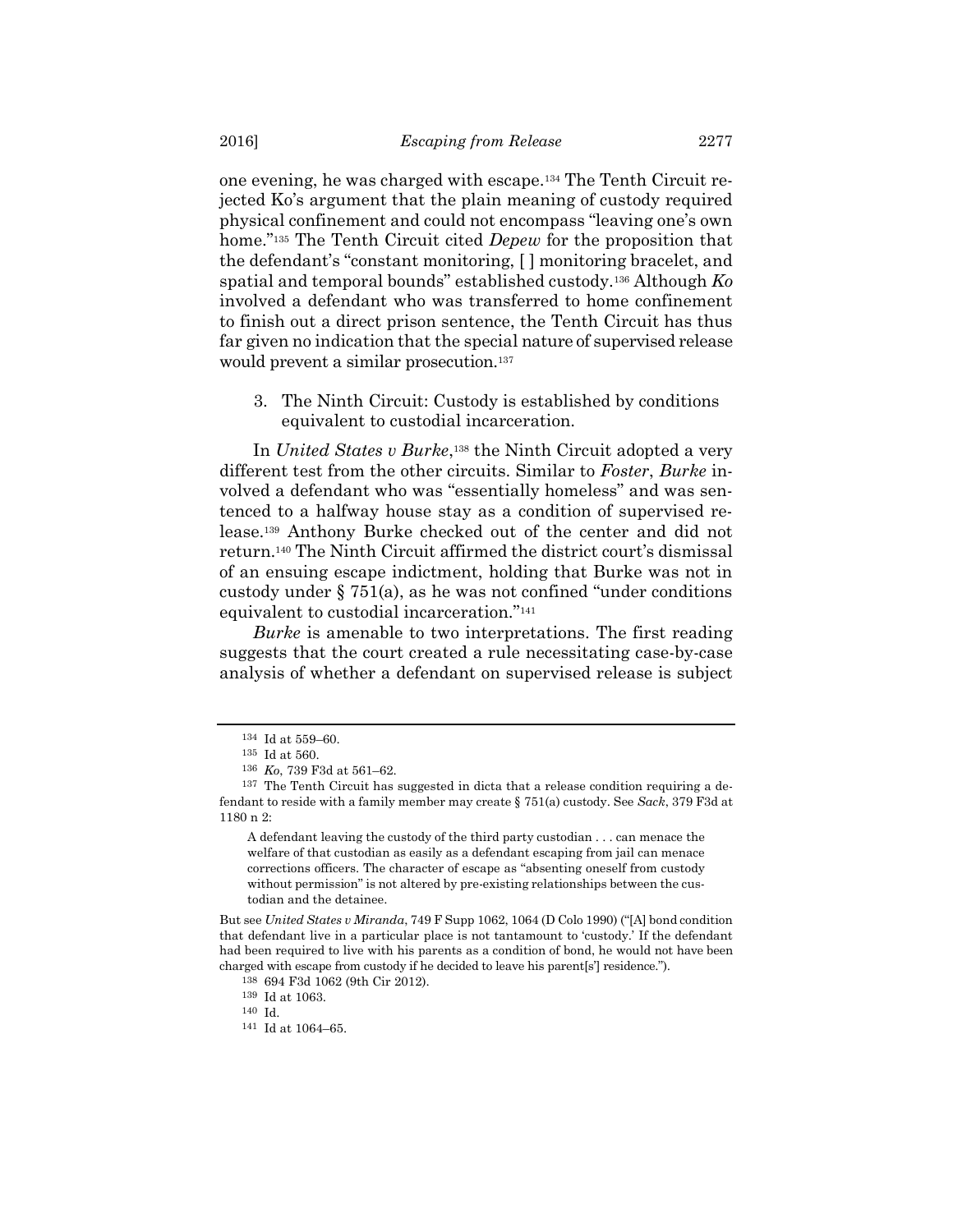to conditions equivalent to custodial incarceration.142 The Burke court did not define custodial incarceration, but instead appeared to enforce the rule by evaluating the extent of the defendant's restraints and comparing them to imprisonment. Under this interpretation, Burke could not be charged with escape because the specific conditions of his supervised release term were too lenient to constitute custody. The Burke court observed that residents at the halfway house were "free to be employed outside the center, and to come and go during the day with permission if they logged in and out."143 The Second Circuit relied on very similar facts in Edelman to assert that the limits placed on the defendant's freedom indicated custody.144 The Ninth Circuit instead emphasized the extent of the liberty enjoyed by the defendant while on release.<sup>145</sup>

It is unclear at what point release conditions become custodial under this rule. The Government argued in Burke that the halfway house placed numerous restrictions on the defendant, such as "a curfew, limited visitors, assigned beds, restricted telephone use," and requiring residents to notify staff before leaving.146 The halfway house also put residents on an "escape or abscond status" if they failed to return to the center in a timely manner; the employees put Burke on escape status after he was still absent two hours after his estimated time of return.147 In dismissing the indictment, the district court remarked that the halfway house rules were "standard" and reflected a "general understanding" that halfway houses are more lenient than custodial facilities.148 The Ninth Circuit's application of the law to the facts of this case suggests that the equivalent-to-custodial-incarceration test may form a bright-line rule rather than a functional rule nothing less than prison conditions may constitute custody.

As such, a second plausible reading of the opinion is that while *Burke* articulates an equivalent-to-custodial-incarceration

<sup>142</sup> Burke, 694 F3d at 1064–65. See Foster, 754 F3d at 1191 ("In Burke, the Ninth Circuit focused only on whether Burke's freedom was sufficiently restricted to constitute custody, looking to the fact that the conditions of his release were much more analogous to probation than they were to imprisonment.") (quotation marks omitted).

<sup>143</sup> Burke, 694 F3d at 1064.

<sup>144</sup> See Edelman, 726 F3d at 307 (noting that residents at the halfway house "could not leave without notifying staff" and "could only leave the building for up to 12 hours at a time").

<sup>145</sup> See Burke, 694 F3d at 1064.

<sup>146</sup> Id.

<sup>147</sup> Id.

<sup>148</sup> Id.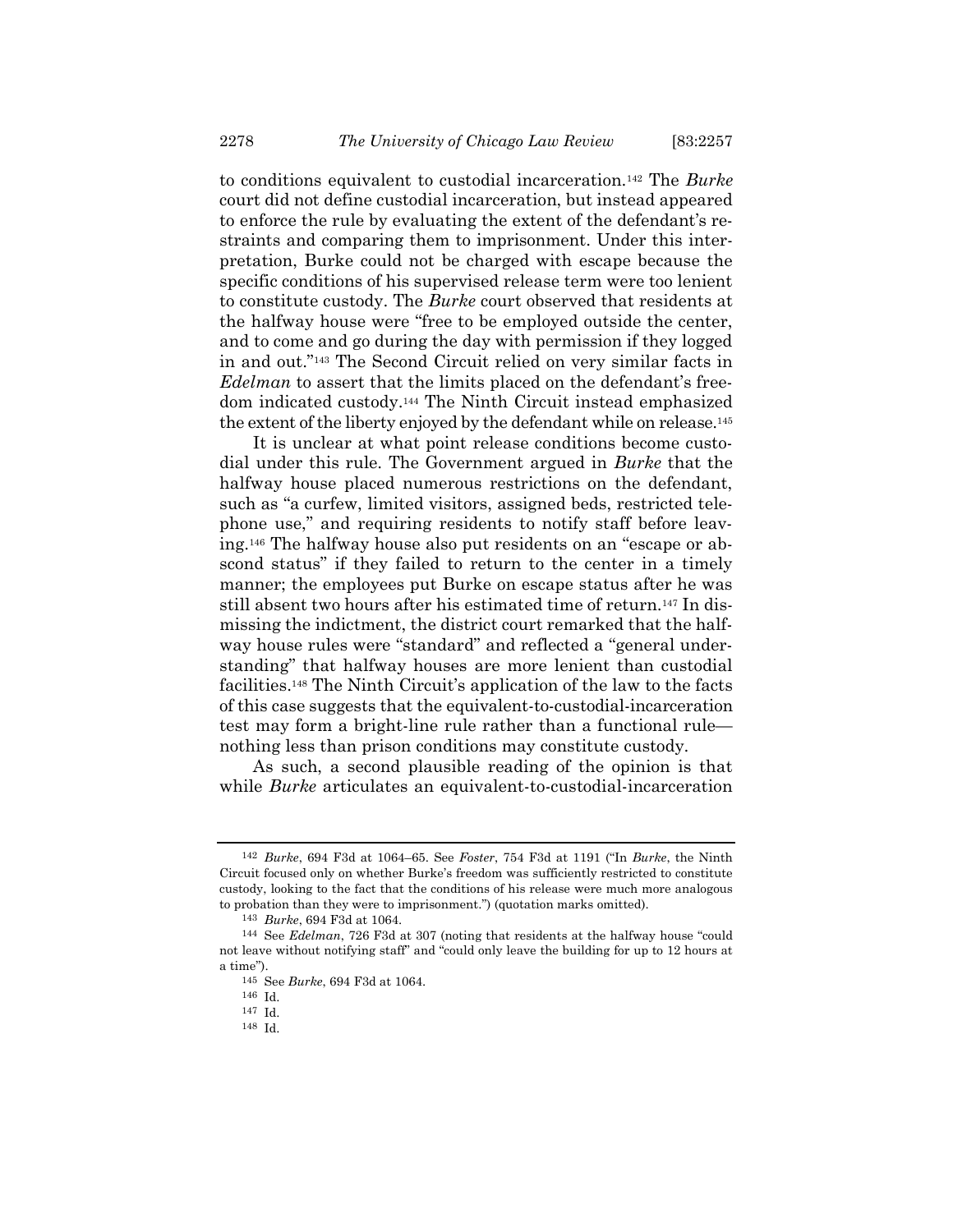test, Burke functionally creates a per se rule. Few forms of supervised release resemble traditional incarceration as closely as halfway house stays do,<sup>149</sup> yet *Burke* suggests that halfway house terms are outside the reach of  $\S 751(a)$ . Further, several elements of the Burke court's reasoning speak to the structure of supervised release more generally rather than to the specifics of the defendant's release term. The Ninth Circuit observed that the conditions of Burke's release "were much more analogous to probation than they were to imprisonment."150 Importantly, the court highlighted the fact that condition violations may be sanctioned through revocation (as with probation) rather than an independent criminal charge of escape.<sup>151</sup> The *Burke* court also found it relevant that Burke, like all releasees, had completed a preceding prison term and was thus no longer in the custody of the Bureau of Prisons; the court distinguished past precedents on this basis.<sup>152</sup>

The *Burke* court did not go so far as to formally create a per se rule. It was not necessary for the Ninth Circuit to determine the custodial status of other forms of supervised release in order to decide Burke. Additionally, it is difficult to reconcile sections of the opinion contrasting the specific conditions of the defendant's confinement with direct imprisonment with a per se rule holding that supervised release is never custodial. The Burke court highlighted the similarities between supervised release and probation, but the opinion also appears to leave open the possibility that a defendant subject to a more-confining release condition (for example, a nonstandard halfway house) may be in § 751(a) custody.

At the same time, *Burke* nevertheless plants the seeds for a per se rule by establishing a high bar for custody at the outset. By taking a highly confining type of supervision relative to other forms of supervised release and declaring it to be insufficiently confining to generate  $\S 751(a)$  custody, the *Burke* rule suggests that few, if any, release conditions are custodial.

 $149$  See Part I.C.

<sup>150</sup> Burke, 694 F3d at 1064, quoting United States v Baxley, 982 F2d 1265, 1269 (9th Cir 1992).

<sup>151</sup> See Burke, 694 F3d at 1065 ("Like an individual on probation, Burke was conditionally released from incarceration; his failure to return to [the halfway house] was a violation of his release conditions punishable by revocation of release, not an escape from 'custody' within the meaning of  $\S 751(a)$ ."); Baxley, 982 F2d at 1269–70 (stating that a probationer becomes an escapee only when, after having his probation revoked, "he thereafter fails to report for custodial incarceration").

<sup>152</sup> See Burke, 694 F3d at 1065.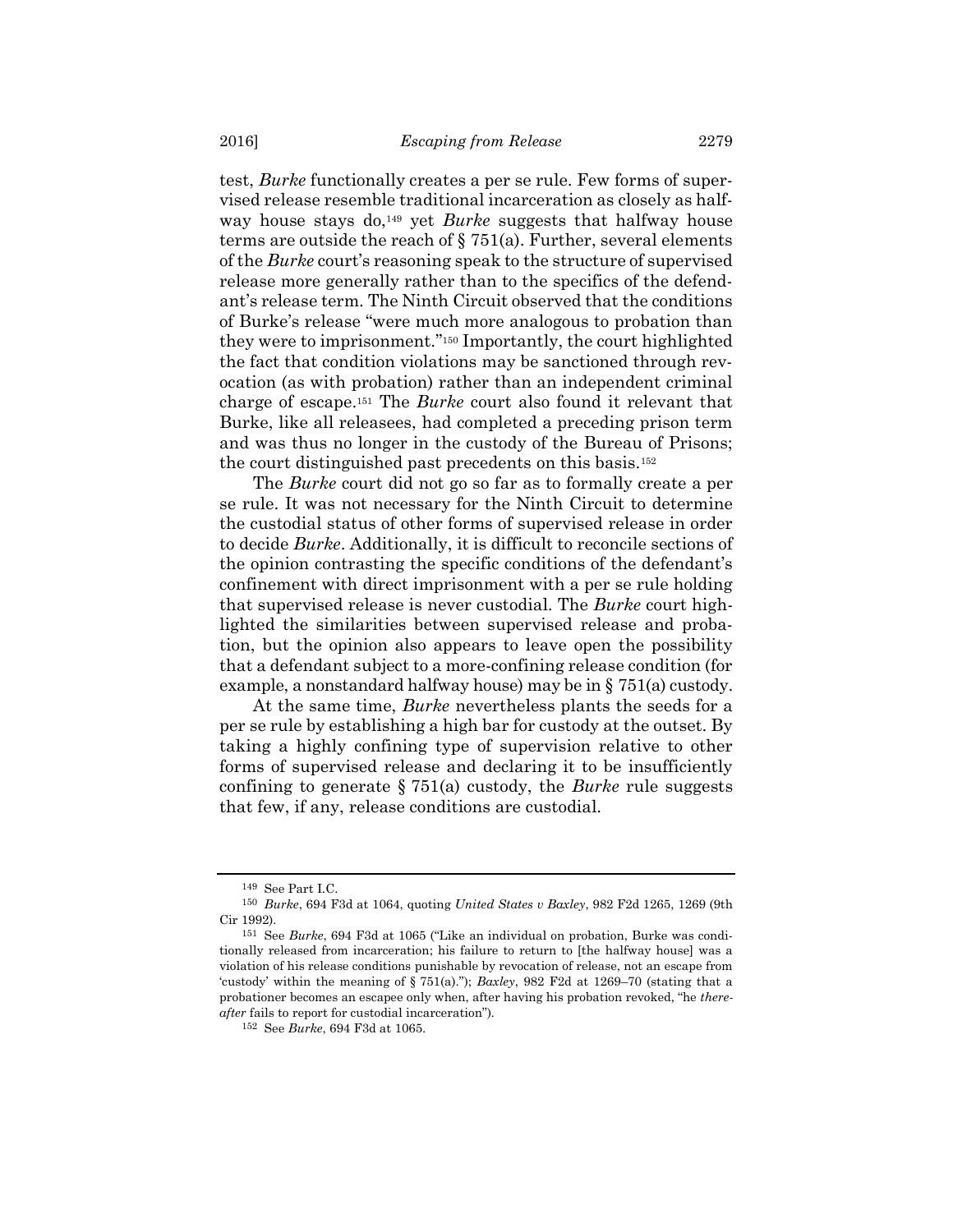#### B. Critiquing the Circuits' Approaches

There are three weaknesses in the circuits' approaches that merit special attention. First, the reach of these holdings is unclear. Among the Second, Eighth, and Tenth Circuits, no circuit found the presence of physical or institutional confinement—in these cases, halfway houses—particularly relevant in determining whether the defendant was in custody. The Tenth Circuit directly denied the relevance of confinement, stating that "real physical confinement" is not a requirement for escape.153 Instead, the circuits created rules focusing on the presence of legal rights to control behavior or restraints on the defendant's activities. These abstract rules suggest that many of the forms of supervised release detailed in Part I.C may be considered custodial under § 751(a), in the absence of some limitation.

Although the boundaries of these rules are unclear, there may be an implicit limiting factor within the escape statute itself. The statute requires prosecutors to prove that the defendant has "escape[d] or attempt[ed] to escape" as an element of the crime.<sup>154</sup> Not all condition violations may be characterized as escapes. A defendant who is banned from driving as a condition of supervised release may be in custody under the restraints-on-activities rule, but if she violated the terms of her release by driving, it would be difficult to construe that violation as an escape. This limiting principle becomes more complicated when the release conditions involve location-based restrictions on movement and association. As mentioned above, the Tenth Circuit suggested in Ko that failing to return to one's home at a specific time may still constitute an escape from federal custody. The escape element has thus far failed to provide a meaningful restriction on § 751(a) liability.

This lack of clear boundaries is problematic for three reasons. First, it makes it difficult to predict the consequences for violating release conditions. Second, it drastically expands the scope of criminal conduct by adding an overlapping criminal offense to a broad spectrum of release violations, even when those release conditions could not independently give rise to criminal liability. Even more importantly, absent a meaningful limiting factor, the circuits' rule verges on the absurd by encompassing a broad category of individuals. Well-settled principles of statutory interpretation generally counsel against such broad and unbounded

<sup>153</sup> Foster, 754 F3d at 1190.

<sup>154</sup> 18 USC § 751(a).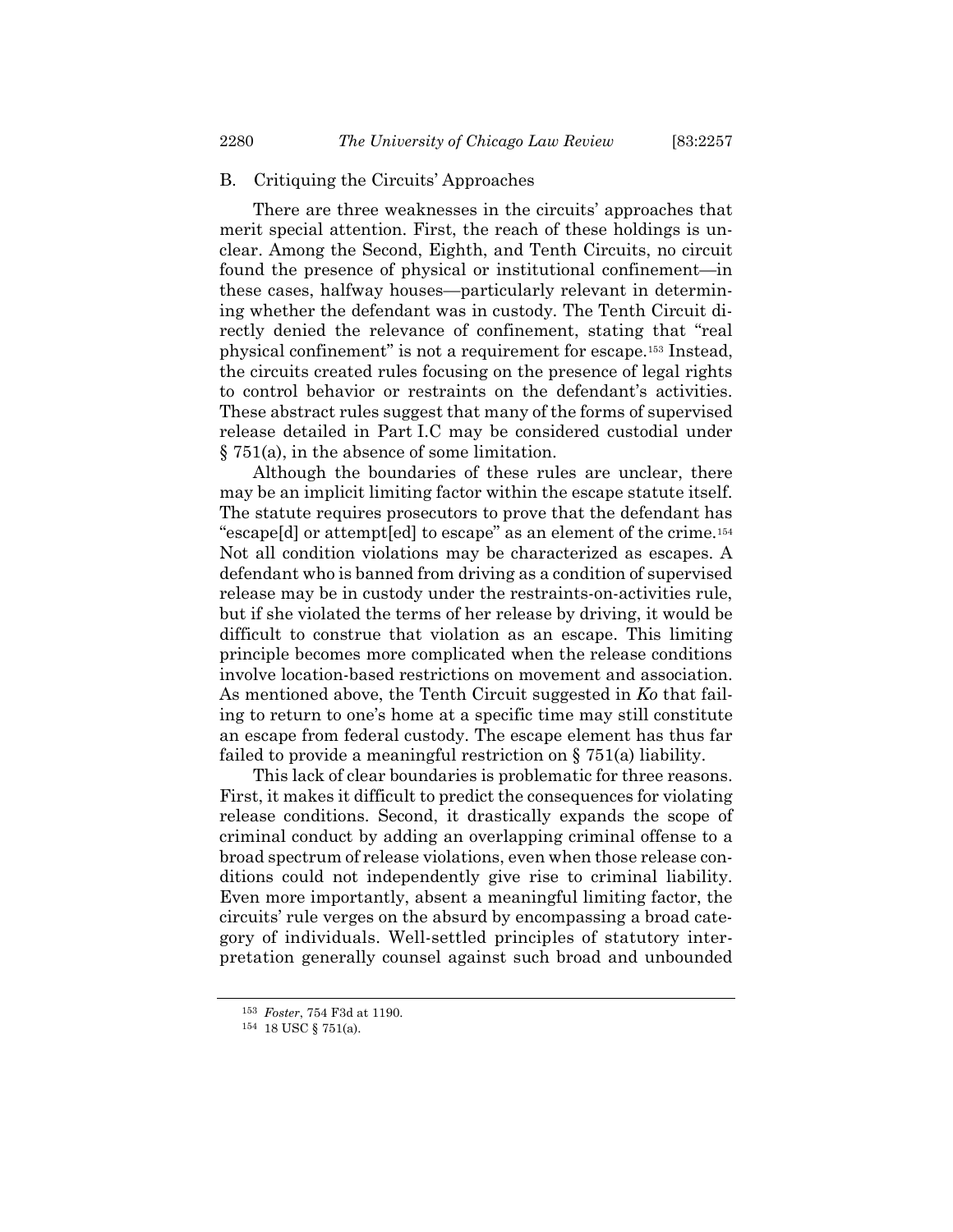readings of criminal statutes.155 The defendants in all four cases discussed above raised arguments that the rule of lenity obligated courts to resolve ambiguities over the construction of § 751(a) in their favor.<sup>156</sup>

Third, the Second, Eighth, and Tenth Circuits' opinions import reasoning from parallel, but inapplicable, Supreme Court jurisprudence. Although the Supreme Court has not defined § 751(a) custody, the Court has interpreted "custody" in the context of 28 USC  $\S 2241(c)(3)$  habeas proceedings. Section  $2241(c)(3)$ grants federal courts jurisdiction to hear habeas petitions from persons who are "in custody in violation of the Constitution or laws or treaties of the United States."<sup>157</sup> In *Jones v Cunningham*,<sup>158</sup> the Court addressed the question whether a state prisoner on parole was still in custody within the meaning of the statute, such that a district court could entertain a claim that his state sentence was unconstitutional.<sup>159</sup>

The Court unanimously concluded that the defendant was in custody.160 The Court defined custody as the condition resulting from the imposition of "significant[ ] restrain[ts]" on individual liberty,161 stretching beyond "actual, physical custody."162 The Court further observed that the defendant was confined by parole order "to keep good company and good hours, work regularly, keep away from undesirable places, and live a clean, honest, and temperate life," and that even "a single deviation, however slight," could result in a return to prison.163 It was not relevant to the Court's analysis that the conditions were part of a rehabilitative process; it mattered only that the parole order prevented the petitioner from participating in activities "which in this country free men are entitled to do."<sup>164</sup>

At first glance, Jones seems particularly instructive in that it involved a defendant on conditional release (parole) and issued an expansive reading of custody that could include forms of supervision falling short of direct imprisonment. Although the Second,

<sup>155</sup> See Part III.A.3.

<sup>156</sup> See Goad, 788 F3d at 876 n 3; Foster, 754 F3d at 1193–94; Edelman, 726 F3d at 309–10; Burke, 694 F3d at 1065.

<sup>157</sup> 28 USC § 2241(c)(3).

<sup>158</sup> 371 US 236 (1963).

 $^{\rm 159}$  Id at 236.

<sup>160</sup> Id at 243.

<sup>161</sup> Id at 242–43.

<sup>162</sup> Jones, 371 US at 239.

<sup>163</sup> Id at 242.

<sup>164</sup> Id at 242–43.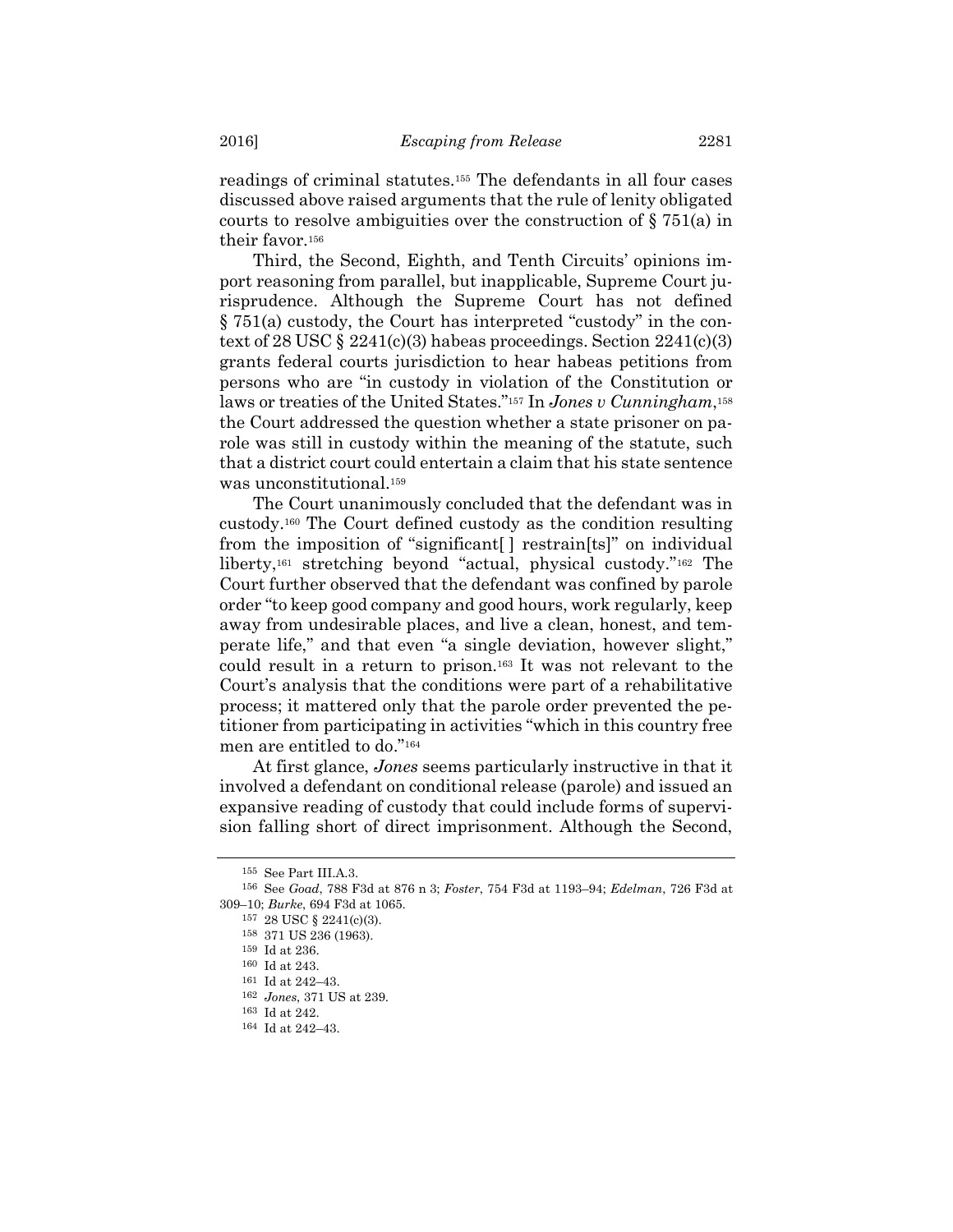Eighth, and Tenth Circuits do not explicitly cite Jones, it seems far from coincidental that their respective opinions mirror the Jones Court's analysis. Specifically, just as Jones suggests that

custody is created by restraints, regardless of whether those restraints are rehabilitative, and that custody does not require direct physical confinement for purposes of  $\S 2241(c)(3)$ , each circuit endorsed a similarly expansive reading of custody for purposes of  $§ 751(a).$ 

It is not clear that  $\S 2241(c)(3)$  custody and  $\S 751(a)$  custody must share the same meaning as a matter of statutory interpretation. The same word may have different meanings in different statutes.165 Words often derive precise meaning from their statutory context. In Wachovia Bank, National Association v Schmidt,<sup>166</sup> for example, the Supreme Court declined to give the word "located" the same meaning in statutes pertaining to venue and to subject matter jurisdiction for national banks.167 Although lower courts had interpreted "located" uniformly, the Court argued that this conflation overlooked the "discrete offices" of venue and jurisdiction.<sup>168</sup>

Similarly, the arguments advanced by the Supreme Court to support an expansive reading of habeas custody do not apply with equal force to escape custody, given the differing aims of § 2241(c)(3) and § 751(a). The Court has emphasized that habeas is not "a static, narrow, formalistic remedy,"169 but a flexible device capable of "cut[ting] through barriers of form and procedural mazes."170 A liberal interpretation of the custody requirement allows courts to hear a diverse range of claims and prevents states

<sup>165</sup> See, for example, Yates v United States, 135 S Ct 1074, 1082 (2015) ("We have several times affirmed that identical language may convey varying content when used in different statutes, sometimes even in different provisions of the same statute."); Robinson v Shell Oil Co, 519 US 337, 342–44 (1997) (noting that "employee" has different meanings in different sections of Title VII of the Civil Rights Act of 1964). But see Yates, 135 S Ct at 1096–97 (Kagan dissenting) ("[T]he normal rule of statutory construction assumes that identical words used in different parts of the same act, passed at the same time, are intended to have the same meaning. And that is especially true when the different provisions pertain to the same subject.") (quotation marks and citation omitted).

<sup>166</sup> 546 US 303 (2006).

<sup>167</sup> Id at 315–17.

<sup>168</sup> Id at 319. See also Walter Wheeler Cook, "Substance" and "Procedure" in the Conflict of Laws, 42 Yale L J 333, 337 (1933) ("The tendency to assume that a word which appears in two or more legal rules . . . has and should have precisely the same scope in all of them, runs all through legal discussions. It has all the tenacity of original sin and must constantly be guarded against.").

<sup>169</sup> Jones, 371 US at 243.

<sup>170</sup> Harris v Nelson, 394 US 286, 291 (1969).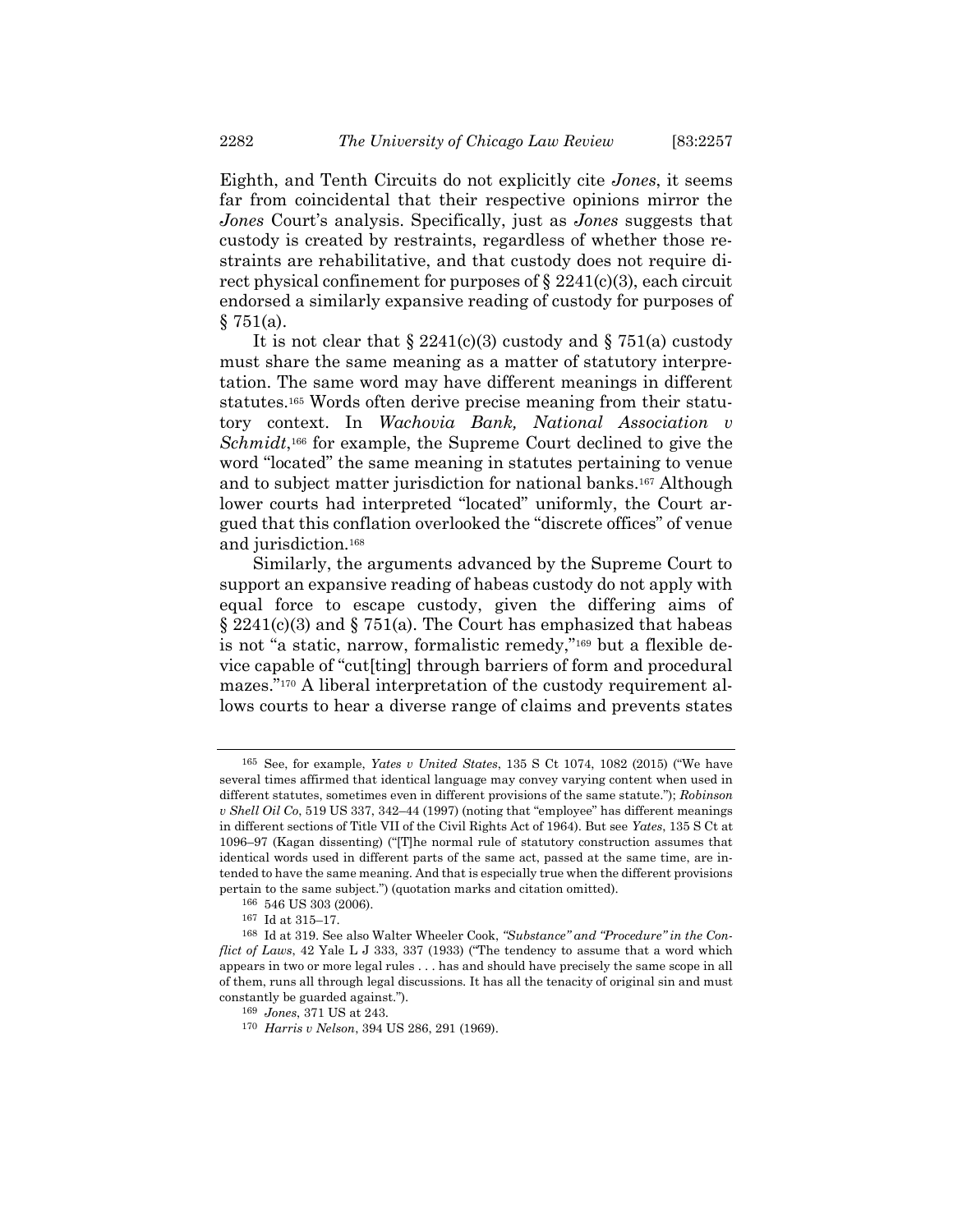from evading the writ by declaring serious punishments noncustodial. In line with these aims, courts have read  $\S 2241(c)(3)$  custody to include restrictions falling well short of confinement.<sup>171</sup>

The concerns that motivated the *Jones* Court's broad construction of  $\S 2241(c)(3)$  custody are inapplicable in the context of supervised release. While "custody" is used in  $\S 2241(c)(3)$  to define courts' habeas jurisdiction and, by extension, the availability of relief, "custody" is used in  $\S 751(a)$  for a very different purpose—to define the scope of criminal liability for escape. The factors advanced in Jones in support of a flexible and vague definition of custody are not convincing as applied to statutes that define crimes. In this context, concerns regarding fair notice, due process, and the constraint of enforcement discretion are paramount.172 It thus makes little sense to mechanically import  $\S 2241(c)(3)$  reasoning into the  $\S 751(a)$  context. Using parallel rules may also lead to absurd results. For example, a defendant ordered to complete community service is in custody for habeas purposes.173 While a defendant who leaves a community service site is certainly disobedient, it seems incorrect to suggest that he has committed an escape, even though the legal rules defining § 2241(c)(3) and § 751(a) custody are virtually identical in some circuits.

Third, all four circuits rely on cases involving similar facts but different forms of conditional release that serve different purposes within the criminal-justice system. The Second and Eighth Circuits cited United States v Rudinsky<sup>174</sup> as persuasive authority.175 In Rudinsky, the Sixth Circuit held that a defendant was in custody at a federal treatment center.176 The Tenth Circuit, as discussed above, cited Ko, a case involving a defendant subject to electronic monitoring.177 The defendants in both Rudinsky and Ko were completing direct prison sentences when they absconded. The defendant in Rudinsky was completing a criminal sentence for possessing stolen mail at a treatment center;178 the defendant

<sup>171</sup> See, for example, Hensley v Municipal Court, San Jose-Milpitas Judicial District, Santa Clara County, 411 US 345, 345, 351 (1973) (holding that a person released "on his own recognizance" after conviction satisfies the habeas custody requirement).

<sup>172</sup> See Part III.A.3.

<sup>173</sup> See Barry v Bergen County Probation Department, 128 F3d 152, 161 (3d Cir 1997) (holding that community service satisfies the habeas custody requirement).

<sup>174</sup> 439 F2d 1074 (6th Cir 1971).

<sup>175</sup> See Edelman, 726 F3d at 309; Goad, 788 F3d at 875.

<sup>176</sup> Rudinsky, 439 F2d at 1076–77.

<sup>177</sup> See Foster, 754 F3d at 1189–92. See also Part II.A.2.

<sup>178</sup> Rudinsky, 439 F2d at 1075.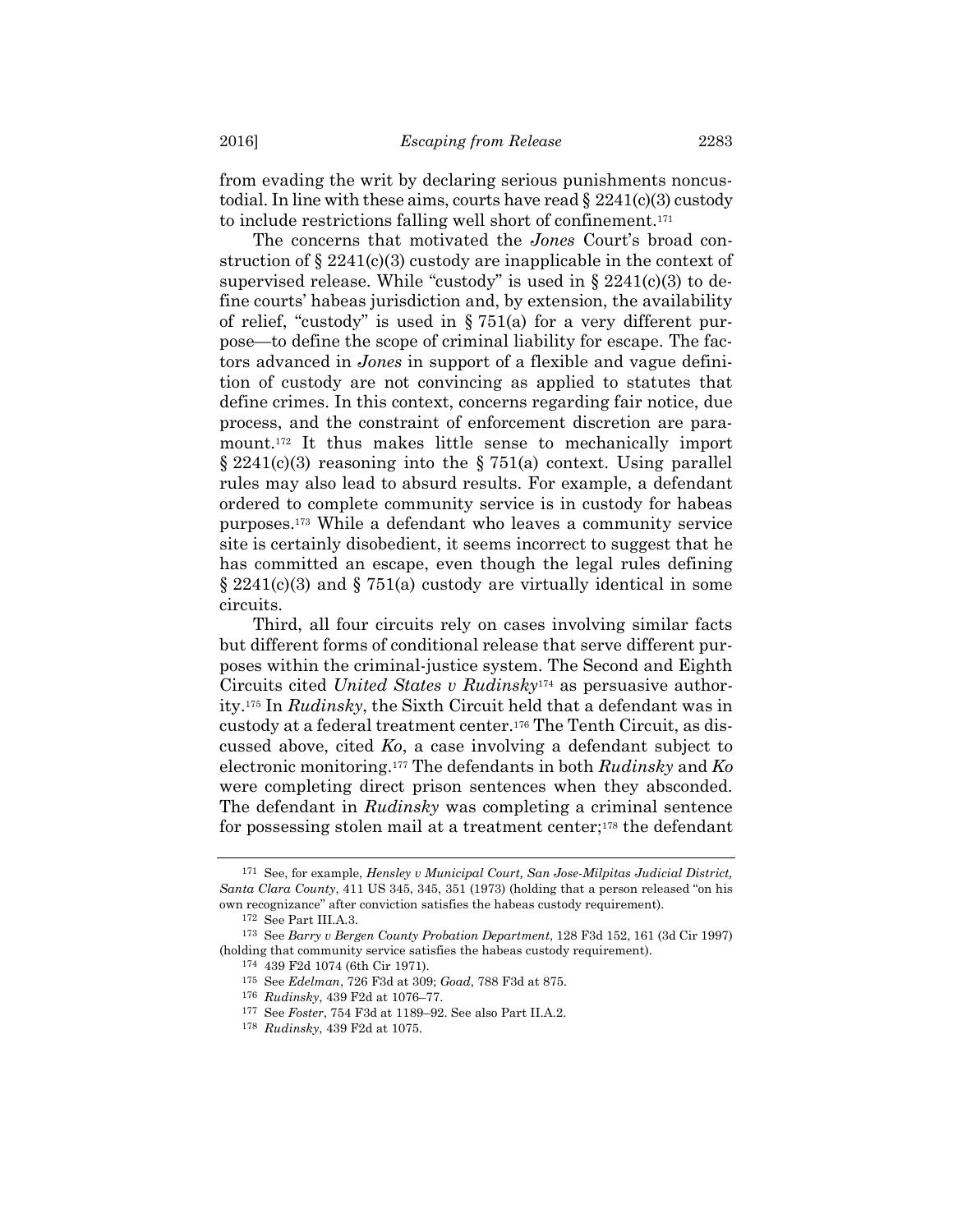in Ko was transferred to home confinement by the Bureau of Prisons in order to complete the last four months of a prison sentence for conspiracy to distribute methamphetamines.179 None of these opinions explains why supervised release terms should be treated as equivalent to these forms of supervision, even though there are salient differences between the two.

Further, all four circuits appear to read this legal question as revitalizing an earlier circuit split on whether halfway house stays as a condition of pretrial release could create § 751(a) custody. The three circuits holding that halfway house stays are custodial in the supervised release context all cite United States v Sack,<sup>180</sup> a Tenth Circuit decision holding that pretrial halfway house stays are custodial.<sup>181</sup> Conversely, the Ninth Circuit in Burke relied in part on United States v Baxley,<sup>182</sup> a case from that circuit holding that pretrial halfway house stays are noncustodial.<sup>183</sup>

Only the Tenth Circuit offered an explanation for why Sack and Baxley might be persuasive. The Foster court suggested that pretrial detention is an appropriate analogue for supervised release, as it "also serves a non-punitive function and does not serve as a substitute for part of a prison sentence."184 Still, the purposes of pretrial release differ substantially from the reasons for imposing supervised release. Although pretrial release is nonpunitive, it is also nonrehabilitative.185 By conflating supervised release with other forms of criminal-justice supervision, the circuits fail to sufficiently account for how the targeted aims of the SRA may bear on whether supervised release conditions are custodial.

In summary, the circuits have created unbounded rules for defining § 751(a) custody. Interestingly, none of the four circuits chose to resolve this textual ambiguity by looking at the escape statute itself and asking whether supervised release violations fall within the conduct historically proscribed by the statute. Instead, the circuits covertly imported reasoning from the Supreme

\* \* \*

<sup>179</sup> Ko, 739 F3d at 559.

<sup>180</sup> 379 F3d 1177 (10th Cir 2004).

<sup>181</sup> Id at 1182. See also Edelman, 726 F3d at 309; Goad, 788 F3d at 875–76; Foster, 754 F3d at 1190.

<sup>182</sup> 982 F2d 1265 (9th Cir 1992).

<sup>183</sup> Id at 1269–70; Burke, 694 F3d at 1064–65.

<sup>184</sup> Foster, 754 F3d at 1191 n 3 (quotation marks and emphasis omitted).

<sup>185</sup> See 18 USC § 3142(c)(1)(B) (directing courts to create pretrial release conditions to "assure the appearance" of the defendant at trial).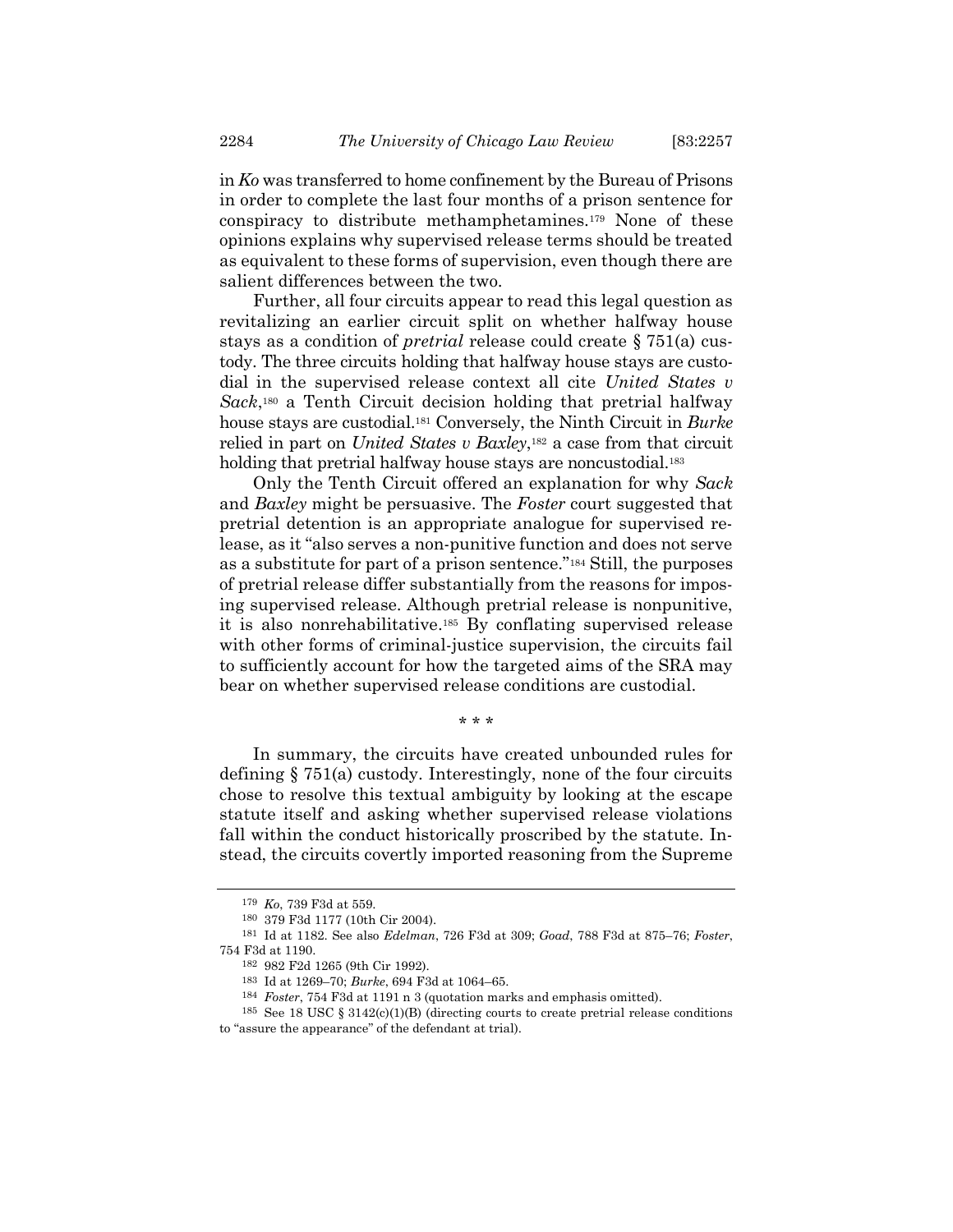Court's habeas jurisprudence and looked to precedents involving different forms of criminal-justice supervision—thus failing to take into account the importance of supervised release as a new form of criminal-justice supervision and a critical component of sentencing reform. Part III of this Comment clarifies this area of the law by filling the gaps the circuits have left and interpreting the applicability of escape to supervised release conditions in light of both the SRA and the history of  $\S 751(a)$ .

# III. SUPERVISED RELEASE AND § 751(A) CUSTODY: THE CATEGORICAL RULE

This Part argues in favor of a rule that supervised release conditions are categorically noncustodial under the escape statute. Although it may seem uncontroversial to prosecute individuals who abscond from facilities or violate court-ordered conditions, both the SRA and the history of the escape statute strongly suggest that supervised release lies outside the ambit of § 751(a). In addition, the rule is normatively desirable, as it prevents condition violations from unduly extending criminal sentences and trapping releasees in a cycle of punishment. The rule is also administratively desirable, as it prevents the need for case-by-case inquiries into whether each defendant's form of release is custodial. Such inquiries are likely to lead to inconsistent application of the escape statute across jurisdictions. A categorical rule best gives effect to the SRA by emphasizing the barrier between retributive concerns, which must be addressed during the selection of an appropriate prison sentence, and rehabilitative concerns, which are addressed during the selection of the term of supervised release.

Part III.A traces the history of the federal escape statute. While there is no elegant definition of § 751(a) custody, several statutory developments suggest a narrow understanding of the term. Further, the statute has historically been used to rectify specific problems that do not implicate supervised release. Part III.B argues that escape prosecutions subvert the rehabilitative and discretion-centralization purposes of the SRA by adding a new layer to the penalty structure that Congress created to redress condition violations. If an individual violates a release condition, that violation can be sufficiently redressed through these preexisting mechanisms; there is no need to add additional criminal penalties in the absence of independently criminal conduct.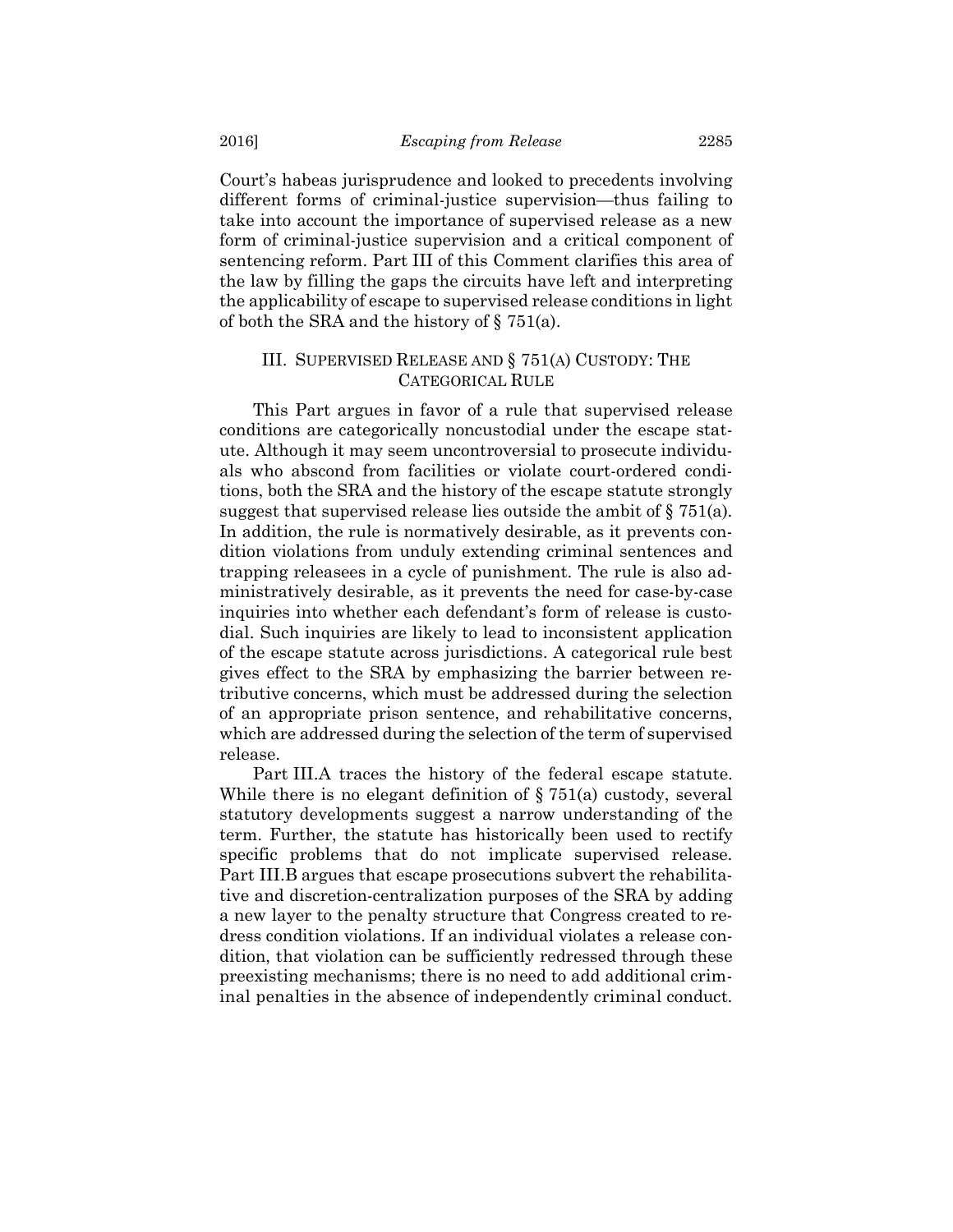#### A. The Categorical Rule: The Federal Escape Statute

While the circuits purport to derive their rules from the text of § 751(a), it is virtually impossible to resolve this split on a plain-meaning approach alone. Dictionary entries for "custody" contain both broad definitions that would insufficiently delineate the bounds of criminal conduct and narrow definitions that do not settle the question. Black's Law Dictionary defines "custody" as "[t]he care and control of a thing or person for inspection, preservation, or security," or alternatively, "[t]he detention of a person by virtue of lawful process or authority."186 The first definition contains six subentries with qualified versions of the term ("penal custody," "protective custody," etc.).<sup>187</sup> Webster's Third similarly defines "custody" as "the act or duty of guarding and preserving," or alternatively, "imprisonment or durance of persons or charge of things."188 Neither source obviously compels any one of the circuits' rules.

Courts must look beyond plain language when meaning is ambiguous or a literal interpretation would lead to an absurd result.<sup>189</sup> Looking to the history and purposes of  $\S 751(a)$  counsels against an expansive construction.

1. The legislative and enforcement histories of  $\S 751(a)$ suggest a narrow construction of "custody."

The Second, Eighth, and Tenth Circuits quote the statutory language directly, emphasizing that  $\S 751(a)$  criminalizes escape from "any custody under or by virtue of any process."190 While the text suggests an expansive reading of "custody" at first glance, looking to the history of the statute demonstrates the extent to which broad constructions of the clause are a relatively novel phenomenon.

<sup>186</sup> Black's Law Dictionary 467 (West 10th ed 2014) ("Black's 2014"). The 1910 edition is the closest in time to the enactment of  $\S 751(a)$ . The entry for "custody" provides three definitions with increasing specificity: "care and keeping," "detainer," and "actual imprisonment." Black's Law Dictionary 309 (West 2d ed 1910). The entry also notes that a sheriff who enforces a custodial sentence by instead "allowing the defendant to go at large under his general watch and control" may be held criminally liable for the defendant's escape. Id.

<sup>187</sup> Black's 2014 at 467 (cited in note 186).

<sup>188</sup> Webster's Third New International Dictionary of the English Language Unabridged 559 (Merriam 2002).

<sup>189</sup> See Haggar Co v Helvering, 308 US 389, 394 (1940).

<sup>190</sup> Goad, 788 F3d at 876, quoting 18 USC § 751(a). See also Foster, 754 F3d at 1189; Edelman, 726 F3d at 308.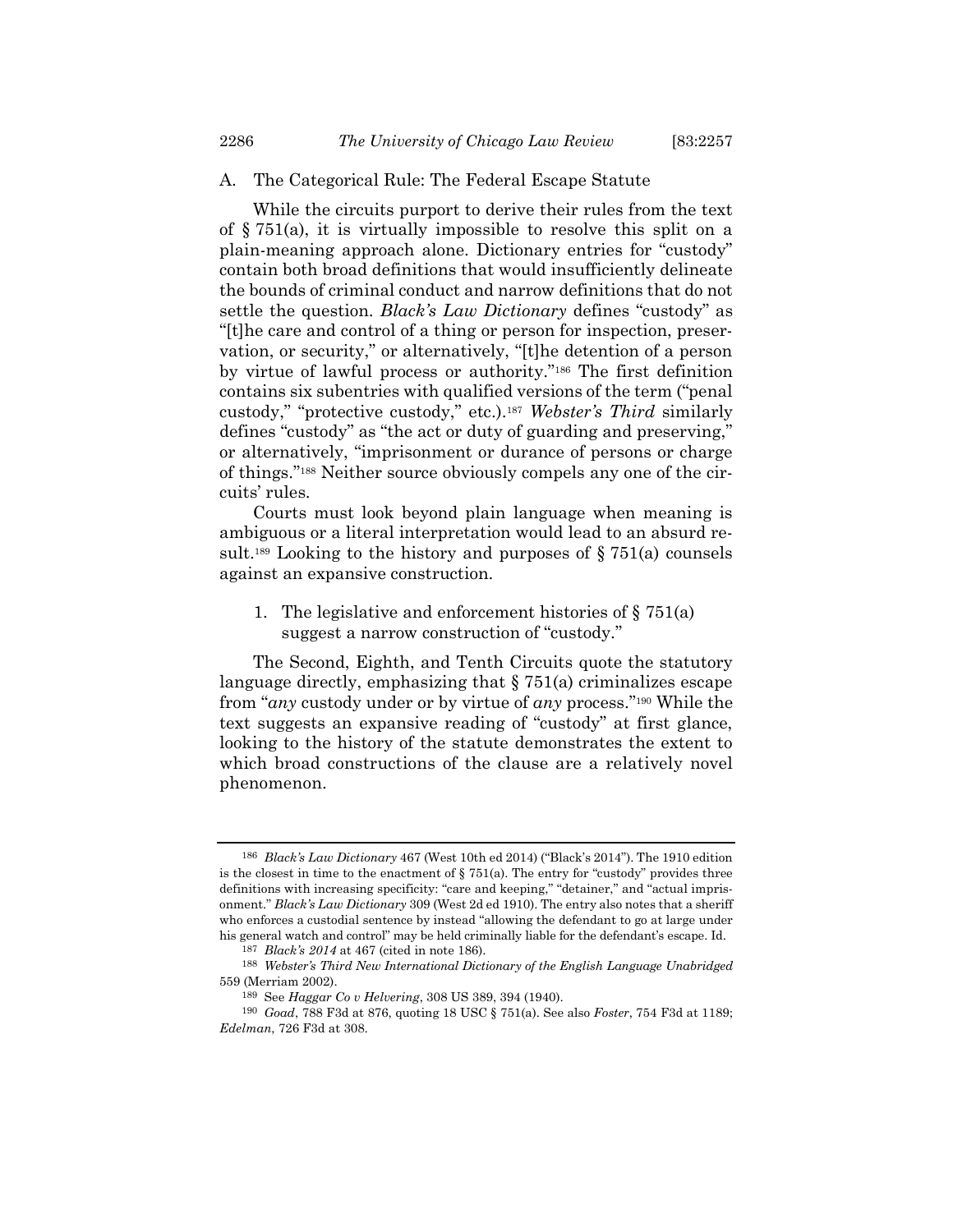Congress first codified the common-law crime of escape in 1930.191 The statute was enacted as part of a program to improve the federal penal system.192 The original statute criminalized only (1) escapes from the custody of the attorney general or his authorized representative and (2) escapes from penal or correctional institutions.193 Five years later, Congress amended § 751(a) at the attorney general's request.194 Concerned that the existing statute did not capture escapes by prisoners held prior to conviction, the attorney general sent letters to the chairmen of the House and Senate Committees on the Judiciary.195 Each letter contained a draft proposal and a list of similar state statutes proscribing escapes by inmates held in jails (as opposed to penal institutions) while awaiting trial.<sup>196</sup>

The ensuing amendment adopted the attorney general's suggestions almost verbatim, creating two new custodial categories in addition to the two existing categories. The newly created category three relates to custody "by virtue of any process issued under the laws of the United States by any court, judge, or commissioner," and category four accounts for "custody of [federal] officer[s] . . . pursuant to lawful arrest[s]."197 The facts that the language of the amendment mirrors that of the letter and that both of the relevant congressional reports insert the letter directly into the legislative history198 suggest that the addition of the seemingly most expansive category was intended to capture a discrete group of individuals—federal prisoners awaiting trial.

One might argue that the broad language of the amendment vitiates the significance of the attorney general's intent. This argument would suggest that whatever his expressed intentions

<sup>191</sup> Act of May 14, 1930 § 9, 46 Stat 325, 327, codified as amended at 18 USC § 751.

<sup>192</sup> United States v Brown, 333 US 18, 21 (1948), citing generally HR Rep No 71-106, 71st Cong, 2d Sess (1930).

<sup>193</sup> Act of May 14, 1930 § 9, 46 Stat at 327, codified as amended at 18 USC § 751.

<sup>194</sup> See Administration of Federal Prisons, S Rep No 74-1021, 74th Cong, 1st Sess 1 (1935). See also Escape from Custody prior to Conviction, HR Rep No 74-803, 74th Cong, 1st Sess 1 (1935) ("The purpose of H. R. 3430 is to make escape or attempted escape from custody under lawful arrest before conviction a criminal offense.").

<sup>195</sup> See Administration of Federal Prisons at 1 (cited in note 194); Escape from Custody prior to Conviction at 2 (cited in note 194).

<sup>196</sup> See Administration of Federal Prisons at 2 (cited in note 194) (including, for example, a Michigan statute providing that "any person lawfully imprisoned awaiting examination on trial, arraignment or sentence who shall escape shall be guilty of an offense"); Escape from Custody prior to Conviction at 1 (cited in note 194).

<sup>197</sup> Act of Aug 3, 1935, 49 Stat 513, 513–14, codified as amended at 18 USC § 751.

<sup>198</sup> See Administration of Federal Prisons at 1 (cited in note 194); Escape from Custody prior to Conviction at 2 (cited in note 194).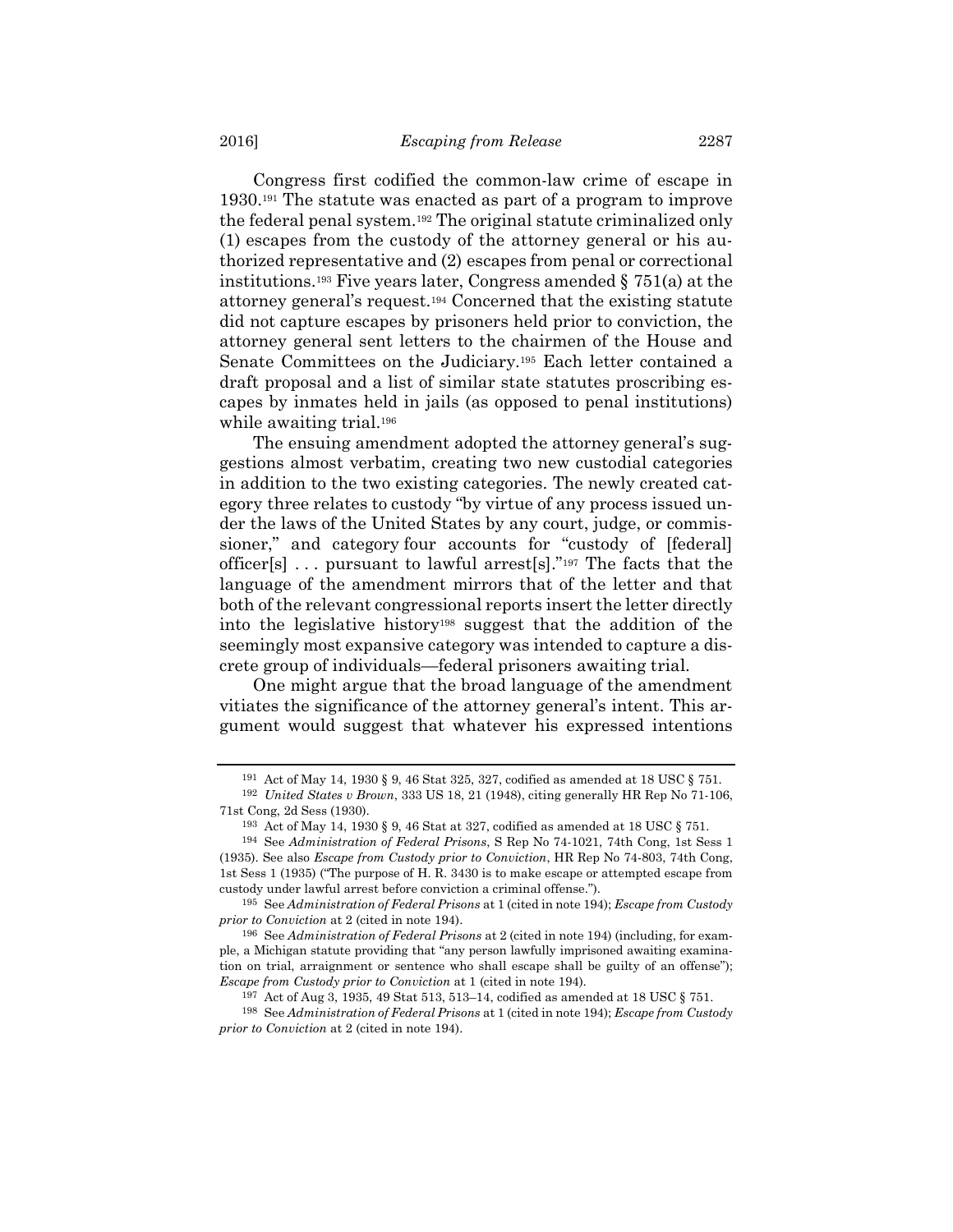were, the language of the "by virtue of any process" clause (category three) sweeps broadly enough to encompass court-ordered release conditions. As the circuits have argued in the halfway house cases, the clause seems to potentially encompass many forms of criminal-justice supervision.

While the attorney general's narrow objective is not dispositive, the history behind the 1935 amendment sheds light on the meaning of "custody." The breadth of the "by virtue" clause is still entirely a function of the breadth of "custody," and if the term "custody" is read narrowly, the discontinuity between the attorney general's expressed aim (to expand § 751(a) to cover inmates who abscond from court-ordered confinement prior to trial) and the language of the "by virtue" clause disappears. Conversely, an expansive construction of category three renders category two (escapes from penal institutions) entirely superfluous. All escapes from penal institutions would be subsumed under a broad reading of three, running afoul of the interpretative canon against surplusage.<sup>199</sup>

Three developments further support a narrow construction. First, § 751(a) has never been used to prosecute violations of court-ordered parole conditions.200 Parole, which existed at the time of the amendment, may include location-based conditions and would plausibly fall within the language of the "by virtue" clause under a broad construction of custody.

This lack of enforcement history may be motivated by more than prudential concerns—at least one court has suggested in dicta that parole violations simply do not fall under the statute, observing: "[I]t has never been held, and it is not now contended, that a parole violator has escaped from custody for purposes of an escape statute."201 This absence of case law for parole violators is significant with respect to the circuit split at issue in the halfway house cases, as parole is the direct predecessor of supervised release.<sup>202</sup>

<sup>199</sup> See Ratzlaf v United States, 510 US 135, 140–41 (1994) ("Judges should hesitate [ ] to treat statutory terms [as superfluous] in any setting, and resistance should be heightened when the words describe an element of a criminal offense.").

<sup>&</sup>lt;sup>200</sup> I could not find any  $\S$  751(a) prosecutions for parole violators, even though federal parole existed when the act codifying escape was first passed and parole may include locationbased conditions. Existing cases deal only with parole violators who are first arrested or recommitted and then subsequently abscond. See, for example, United States v Franklin, 313 F Supp 43, 44–47 (SD Ind 1970).

<sup>201</sup> See United States v Person, 223 F Supp 982, 984 (SD Cal 1963).

<sup>202</sup> See Part I.A.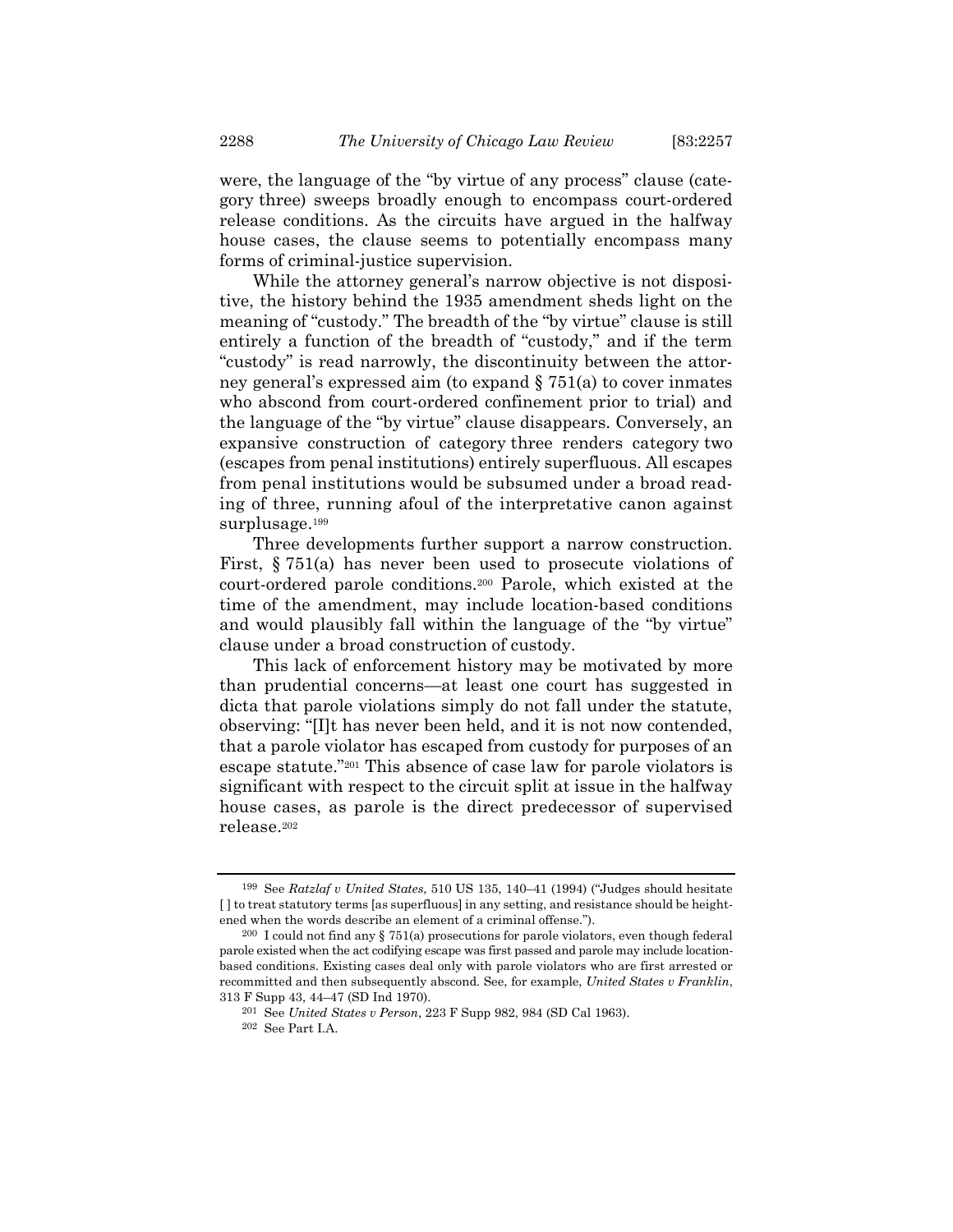Second, the circuits' reliance on the statute's reference to *any* custody as textual support is misguided. Although the language of category three was changed from custody "by virtue of any process" to its present form, "any custody under or by virtue of any process,"203 this appears to have been a stylistic emendation rather than a substantive edit intended to signal an expansive understanding of the term.

The 1948 act that amended the language was part of an extensive recodification of the criminal statutes intended to clean up language and eliminate redundancies in the criminal code while avoiding dramatic changes to the underlying substantive content.204 Courts have treated these edits carefully, noting that while the revisions do not require "slavish adherence to the predecessor statutes," courts "must not attribute to the 1948 [edits] any substantial disruption in prior congressional purpose or policy without first discerning clear evidence that such a departure was intended."205 Indeed, the relevant legislative report disavows any major alteration to § 751, describing the revisions as changes in "phraseology and arrangement."<sup>206</sup>

Third, Congress's handling of situations involving prisoners on furlough and work release also demonstrates a limited understanding of custody for the purposes of escape.207 If a prisoner is released to attend a funeral, but fails to return to prison for reincarceration, may he be prosecuted under the federal escape statute? If custody depends on either a restraints-on-activities or a right-to-control rule, failing to return may be prosecuted under  $§ 751(a).$ 

Yet in 1965, Congress passed a separate act to criminalize "[t]he willful failure of a prisoner to remain within the extended limits of his confinement, or to return within the time prescribed to an institution or facility designated by the Attorney General," noting that such acts should be "deemed an escape."<sup>208</sup> The statute

<sup>203</sup> Act of June 25, 1948 § 751, 62 Stat 683, 734–35, codified as amended at 18 USC § 751. 204 See Report from the Committee on the Judiciary, HR Rep No 80-304, 80th Cong,

<sup>1</sup>st Sess 2–9 (1947) (describing the mechanisms and goals of the 1948 revisions).

<sup>205</sup> CNA Financial Corp v Donovan, 830 F2d 1132, 1146 (DC Cir 1987).

 $206$  Report from the Committee on the Judiciary at A67 (cited in note 204).

 $^{207}$  Furloughs are permitted under 18 USC  $\S~3622$  (authorizing the Bureau of Prisons to release prisoners for limited periods of time in order to visit dying relatives and obtain medical treatment, among other reasons).

<sup>208</sup> Act of Sept 10, 1965, Pub L No 89-176, 79 Stat 674, 675, codified at 18 USC § 4082(d). For a discussion of the two statutes, see United States v Leonard, 498 F2d 754, 757 (DC Cir 1974) (suggesting that Congress enacted the Act of September 10, 1965, in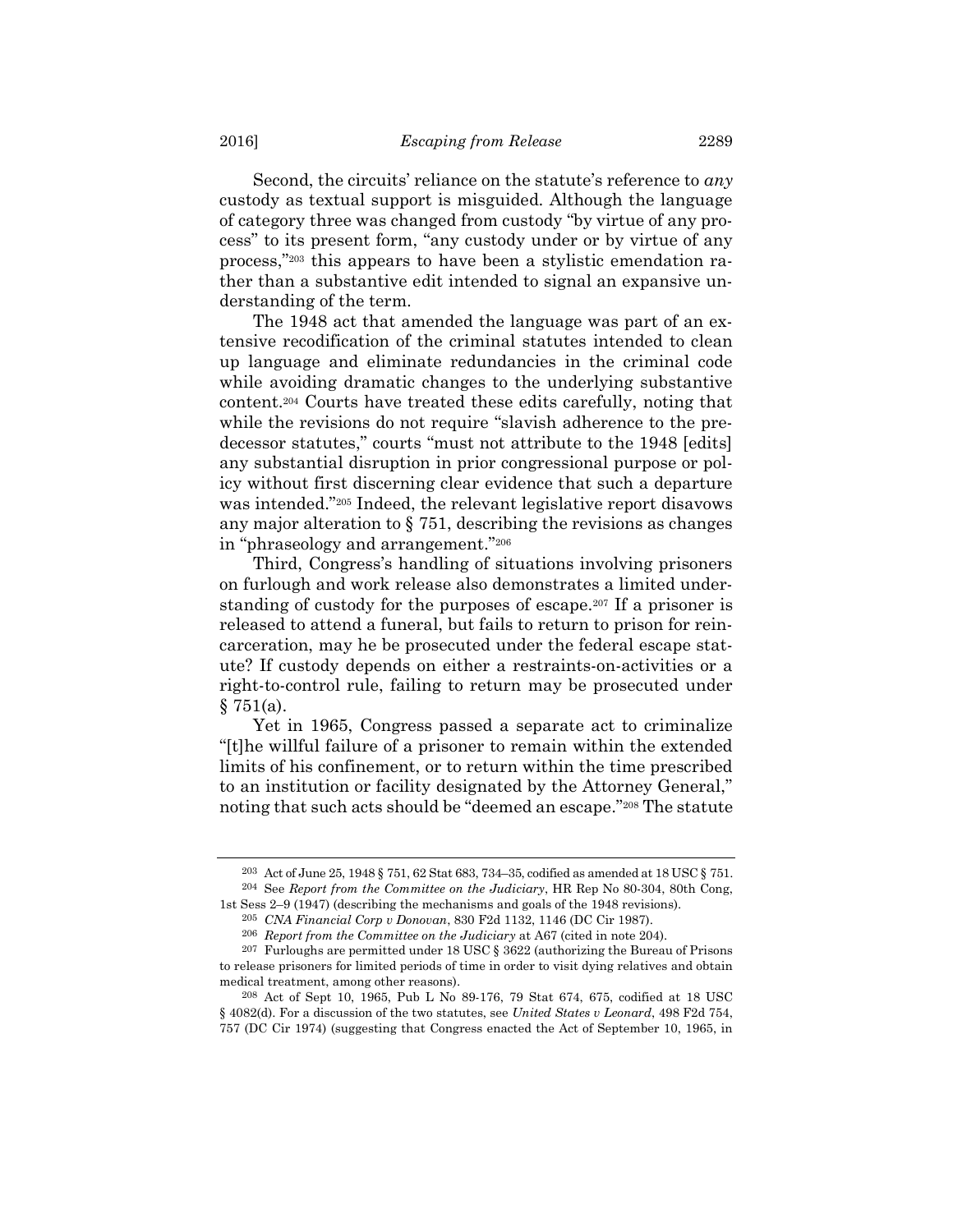does not provide for any enhanced penalties that might distinguish it from an ordinary § 751(a) violation, noting only that a violation is "punishable as provided in" the escape section of the US Code.209 The fact that Congress enacted a separate statute to constructively deem such acts escapes may reflect a legislative endorsement of the view that  $\S 751(a)$  custody is ordinarily linked to confinement and restraint, rather than an abstract legal right to enforce compliance. In line with this understanding, the failureto-return statute explicitly applies to prisoners—excluding parolees and probationers from comparable liability.

2. The purposes of  $\S 751(a)$  are not served by prosecutions for supervised release violations.

The above analysis demonstrates why the circuits' broad constructions of § 751(a) custody are inconsistent with a historical understanding of the statute, but it does not fully explain why release violations should be excluded from the statute. Given that § 751(a) predates the creation of supervised release by fifty-four years, it is important to examine the purposes underlying § 751(a) in assessing its applicability to release. Moreover, while the Supreme Court has not offered an interpretation of "custody" for purposes of § 751(a), the Court has defined the term in several other contexts with special reference to the broader purposes of the relevant provision, eschewing formal definitions for functional rules.<sup>210</sup>

In an early case, the Supreme Court observed that the escape statute is intended to reduce special risks posed to the public by a "violent" and "menacing" escape.211 The Court adopted the Government's reasoning that escapes and attempted escapes present problems of "penal discipline," as they endanger "the lives of guards and custodians," and "carry in their wake other crimes attendant upon procuring money, weapons and transportation and

order to criminalize prisoners' failure to return from furloughs in response to a district court opinion declaring such acts to be outside the scope of  $\S 751(a)$ .

<sup>209</sup> 18 USC § 4082(a).

<sup>210</sup> See Jones, 371 US at 241–43 (discussing the need to define § 2241 habeas custody broadly to protect individuals from wrongful restraint); Howes v Fields, 132 S Ct 1181, 1189 (2012) (defining custody for *Miranda* purposes as "a term of art  $\lceil \cdot \rceil$  specif[ying] circumstances that are thought generally to present a serious danger of coercion," focusing on "all of the circumstances surrounding the interrogation").

<sup>211</sup> Brown, 333 US at 21 n 5.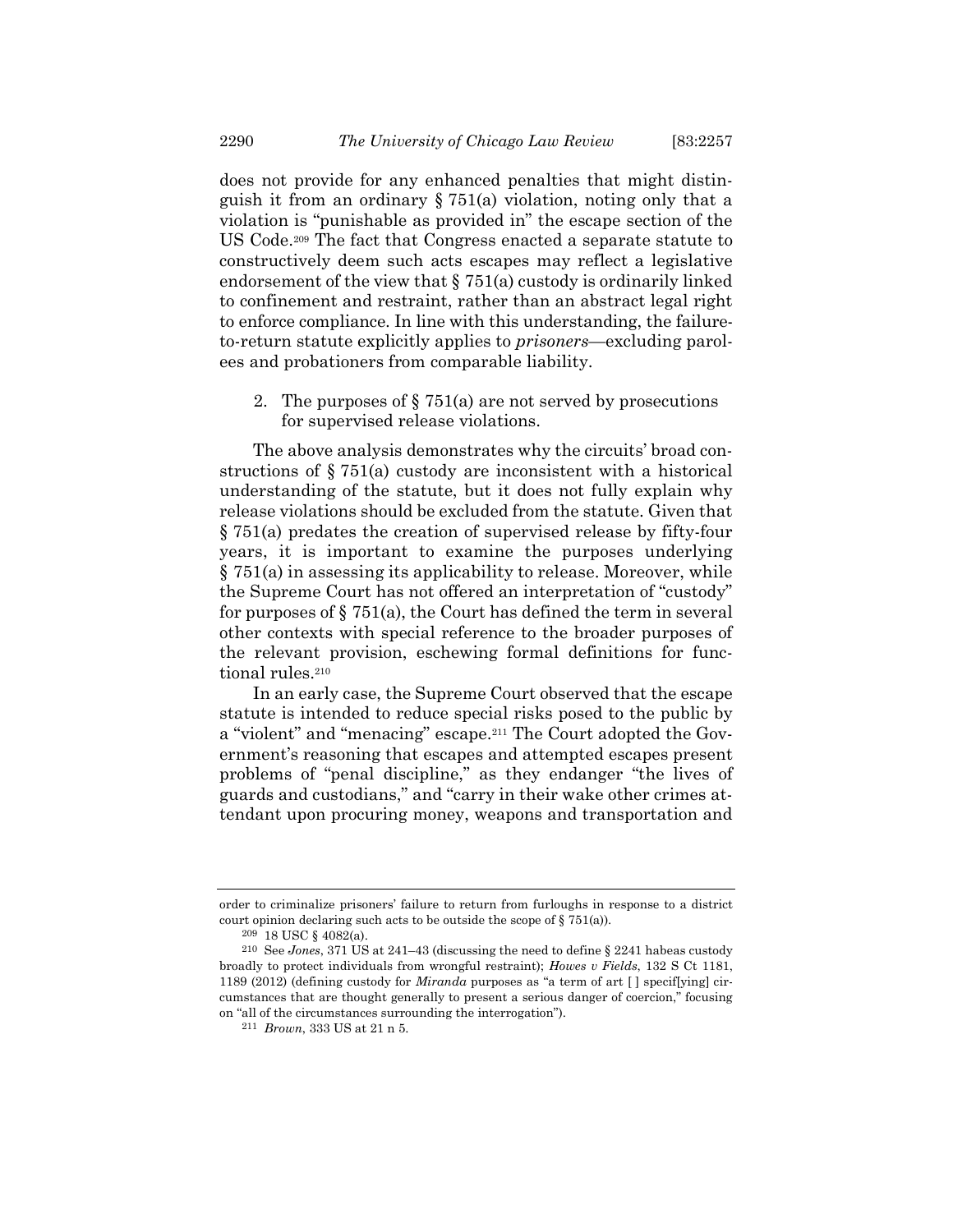upon resisting recapture."<sup>212</sup> Under this interpretation, an escaped prisoner commits an independent wrong by creating a dangerous environment. This wrong is punishable as an independent criminal offense. This reading of § 751(a) has had lasting legal effect. More recently, the Supreme Court has used this same logic to hold that escape "is a continuing offense . . . [g]iven the continuing threat to society posed by an escaped prisoner."<sup>213</sup>

While these concerns are certainly relevant in the context of supervised release, the harms prevented are occasionally more speculative. The "menaces" posed by a defendant who walks away from a halfway house, fails to report for a meeting, or violates a curfew are not equivalent to those posed by an escaped prisoner who immediately becomes a fugitive and must act quickly to evade detection. United States v Brown<sup>214</sup> points to proximate custodians endangered by a prison break, but defendants on release do not have similarly close guards.215 Release violators certainly have strong incentives to avoid detection and further penalties. But because they are not under direct surveillance, this evasion may not require the dangerous dash to obtain "money, weapons and transportation" that Brown envisions.<sup>216</sup>

But more importantly, unlike a prisoner or an arrestee, a defendant on release is essentially at liberty, having completed a preceding prison term. Sentencing judges may choose only between releasing the defendant to full liberty or adding a release term and requiring the defendant to adhere to a set of conditions. In short, the public already assumes a baseline degree of recidivism risk when an individual is released from prison. It is not clear that there is any increase in risk created by requiring that individual to undergo additional monitoring, let alone an increase sufficient to justify an independent offense for escape—particularly when there are preexisting mechanisms for redressing release violations.<sup>217</sup>

One counterargument is that Congress, in authorizing judges to consider incapacitation when imposing supervised release,

<sup>212</sup> Id.

<sup>213</sup> United States v Bailey, 444 US 394, 413 (1980).

<sup>214</sup> 333 US 18 (1948).

<sup>215</sup> Releasees are supervised by probation officers. Many judges impose standard conditions requiring defendants to report to their officer on a regular basis, allow visits by their officer, and notify their officer if they are arrested or questioned by law enforcement officers. See USSG § 5D1.3(c)(2), (10)–(11).

<sup>216</sup> Brown, 333 US at 21 n 5.

<sup>217</sup> See Part I.B.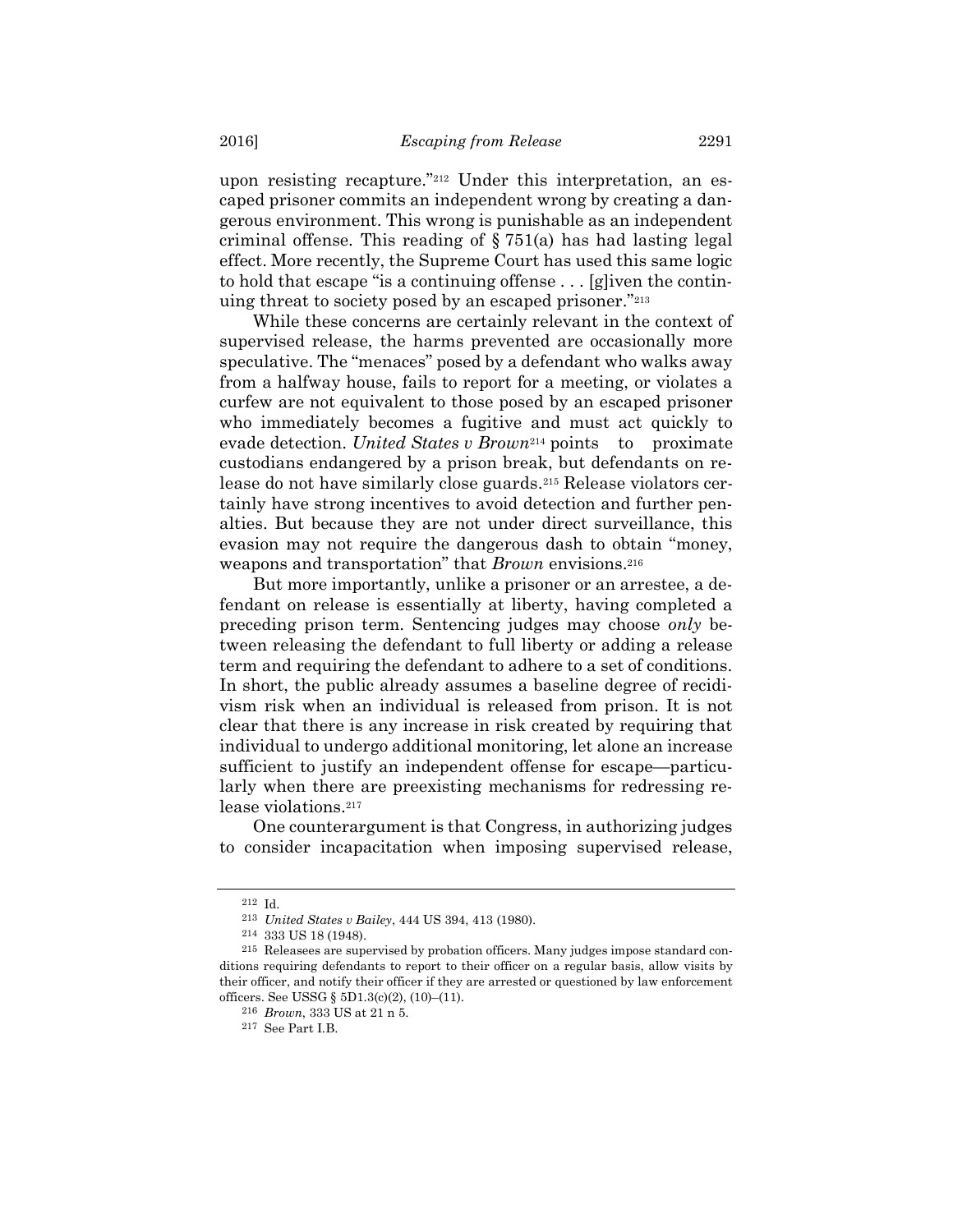acknowledged potential risks posed by releasees.218 This argument is not persuasive. Sentencing judges have a corresponding statutory duty to impose "no greater deprivation of liberty than is reasonably necessary."219 Release conditions are ordinarily quasiincapacitative at best;220 detentive conditions such as halfway house stays still permit defendants to seek employment and leave with permission. Because the central aim of supervised release is to ease the defendant's transition to community life, courts may not protect the public by replicating incarceration.

The transitional nature of supervised release is thus fundamentally at odds with the rationale underlying escape prosecutions. Simply put, supervised release requires judges to integrate formerly incarcerated persons into the wider community; escape is designed to punish offenders for the risks that they present to the public when they abscond from seclusion or resist lawful proceedings.

3. The rule of lenity favors a narrow construction of  $§ 751(a).$ 

The rule of lenity suggests that textual ambiguities in criminal statutes should be construed narrowly.221 Lenity is rarely applied, as it is operative only in "situations in which a reasonable doubt persists about a statute's intended scope even after resort to the language and structure, legislative history, and motivating policies of [a] statute."222 In theory, the rule operates as a background default to advance fair notice and cabin enforcement discretion.223 Another rationale is that the rule implements the separation of powers, "strik[ing] the appropriate balance between the legislature, the prosecutor, and the court in defining criminal liability."224 Under this view, lenity safeguards against interpretative slippage by requiring explicit legislative authorization for the expansion of criminal statutes. One commentator has gone further,

<sup>218</sup> See text accompanying note 55.

<sup>219</sup> 18 USC § 3583(d)(2).

<sup>220</sup> Detentive release conditions are subject to special statutory limitations. See 18 USC § 3583(d)(2). See also notes 77–78 and accompanying text.

<sup>221</sup> See Yates v United States, 135 S Ct 1074, 1088–89 (2015) ("[A]mbiguity concerning the ambit of criminal statutes should be resolved in favor of lenity.").

 $222$  Moskal v United States, 498 US 103, 108 (1990) (quotation marks and emphasis omitted).

<sup>223</sup> See United States v Standard Oil Co, 384 US 224, 234–37 (1966) (Harlan dissenting).

<sup>224</sup> Liparota v United States, 471 US 419, 427 (1985).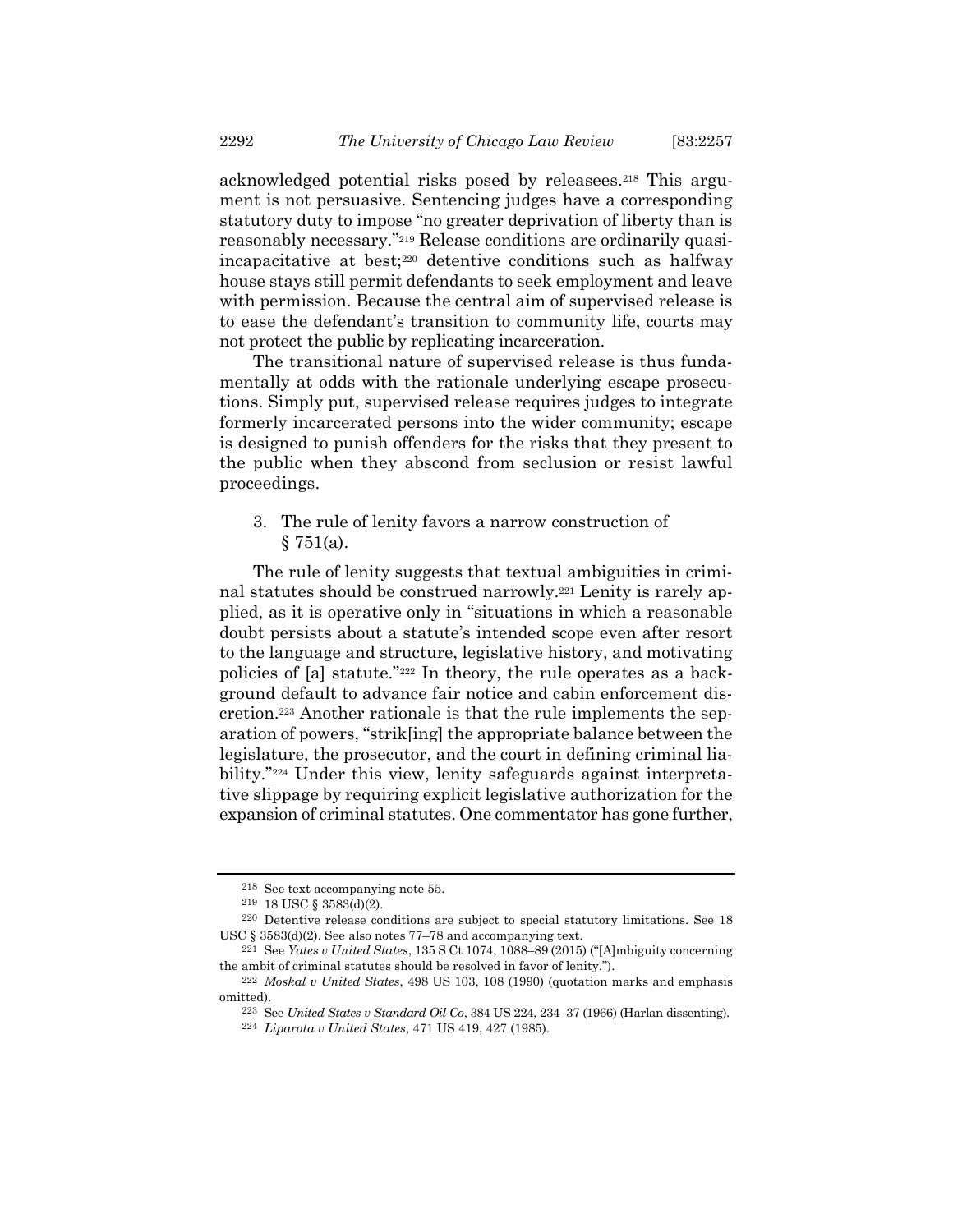suggesting that the rule of lenity is designed to "provoke legislative correction" by having judges construe statutes in favor of traditionally disfavored interest groups, causing favored groups to override the decision but clarify latent ambiguities in the process.<sup>225</sup>

The interpretative-slippage justification has special relevance in this area, in which changed circumstances may drastically expand an ambiguous criminal statute to a broad class of ex-offenders without a clear legislative mandate. These slippage concerns are more than hypothetical. Prosecutors must enforce rules even in the absence of such a legislative mandate or other similarly final resolution. Thus, expansive court constructions have a direct influence on prosecutorial policy. For example, in the escape context, the entry for  $\S 751(a)$  in the U.S. Attorneys' Manual currently provides that custody "need only be minimal."226 The manual cites Eighth Circuit precedent in support of this rule,<sup>227</sup> even though there is disagreement among the circuits over how broadly to construe § 751(a) custody. Although there are other strong statutory construction arguments in favor of an unequivocal finding that supervised release conditions are categorically noncustodial, in the alternative, courts may arrive at the same outcome through the application of lenity.

# B. The Categorical Rule: The Sentencing Reform Act

There are also several policy justifications for a categorical rule. Importantly, these justifications are not freestanding considerations, but are embodied within the SRA. While the circuits that have considered this issue have looked exclusively to  $\S 751(a)$ in determining whether supervised release conditions are custodial, the SRA is a similarly relevant statute. As discussed in Parts I.A–B, the SRA created supervised release in order to facilitate offender rehabilitation and centralize sentencing discretion. Both of these purposes are inextricably linked with the specific penalty structure that Congress created to redress violations, a structure that is compromised by parallel prosecutions for escape.

One of the principal innovations of the SRA was to separate the punitive and rehabilitative aspects of a prison sentence. To

<sup>225</sup> Einer Elhauge, Preference-Eliciting Statutory Default Rules, 102 Colum L Rev 2162, 2166, 2192–96 (2002).

<sup>226</sup> See U.S. Attorneys' Manual § 1808 (Department of Justice, Offices of the United States Attorneys), archived at http://perma.cc/KDE8-22TF.

 $227$  See id, citing United States v Cluck, 542 F2d 728, 731 (8th Cir 1976).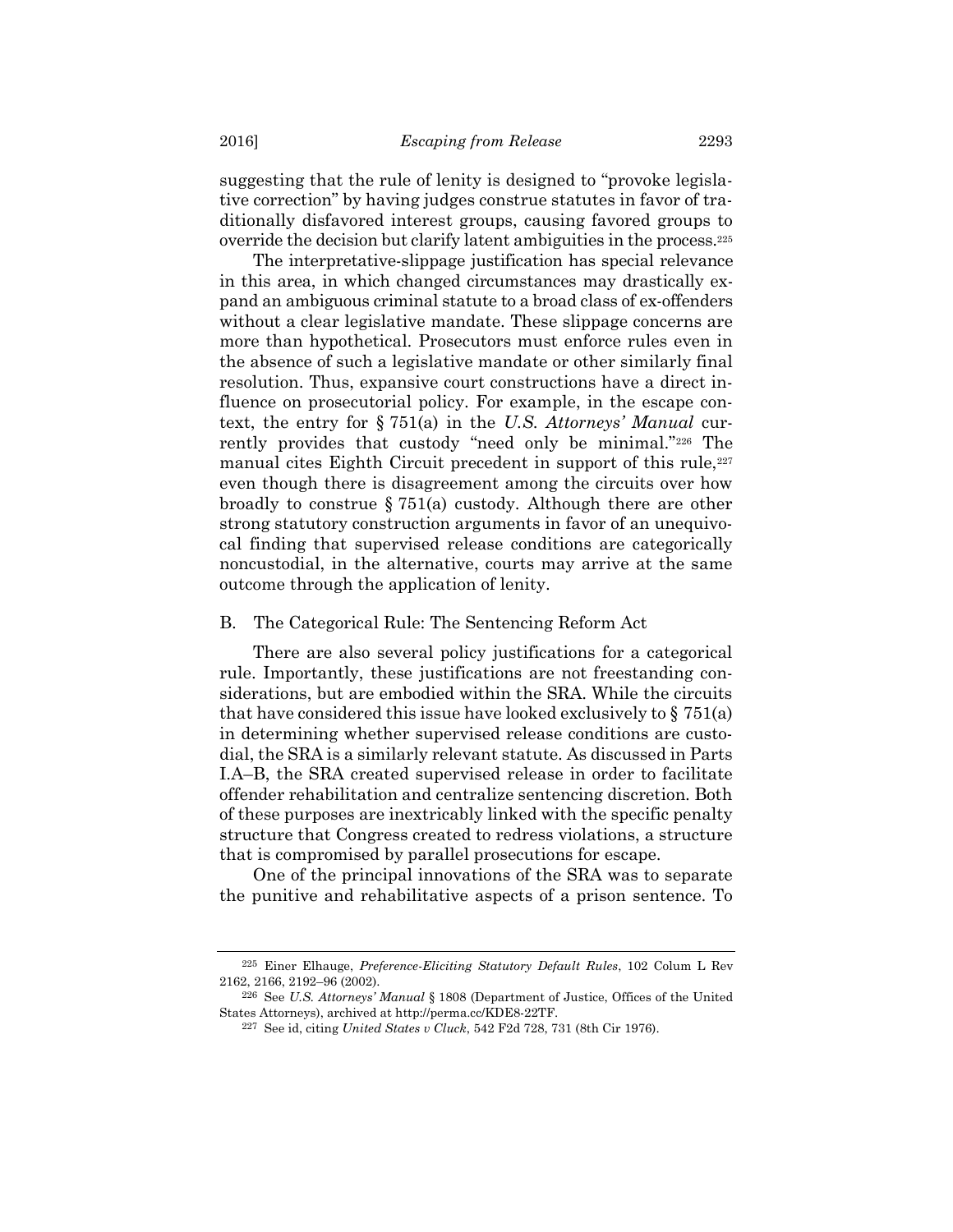enforce this divide, Congress has historically exerted careful control over the penalties that defendants may face for condition violations.228 The SRA originally did not contain revocation proceedings; Congress instead envisioned that contempt could redress serious violations.<sup>229</sup> For less serious violations, releasees' rehabilitation was best served by intermediate sanctions, rather than returning them to prison.<sup>230</sup>

Even revocation places meaningful limitations on reincarceration.231 First, revocation is not automatic. Sentencing judges have discretion in determining when to revoke, if at all.<sup>232</sup> Second, even when judges opt for prison time, they need not require incarceration for the entire length of the term. Congress made clear that the postrevocation sentence itself may include supervised release.233 This feature was added to allow judges to carefully craft their responses to condition violations, rather than forcing judges to reimprison releasees for longer than necessary.234 In short, revocation is structured to allow judges to ensure that a defendant remains at liberty whenever appropriate.

Because sentencing judges may carefully calibrate their response to a violation, supervised release's structure tolerates a degree of noncompliance as necessary for rehabilitation. Rather than requiring automatic sanctions for disfavored behaviors, the system allows releasees to make some errors before facing revocation. In line with this toleration, the Seventh Circuit in United States v Smith<sup>235</sup> criticized a sentencing judge for precommitting herself to a specific sanction for a violation,<sup>236</sup> thus "conflat[ing] criminality with disobedience."237 Framing condition violations as

<sup>228</sup> See Part I.B.

<sup>229</sup> See SRA, 98 Stat at 2000, codified at 18 USC § 3585(e)(3).

<sup>230</sup> See notes 58–61 and accompanying text.

<sup>231</sup> See 18 USC § 3583(e)(3) (setting the upper limits for revocation imprisonment for different classes of offenders); USSG § 7B1.1 (defining three grades of release violations); USSG § 7B1.3(a) (suggesting in a policy statement that judges should revoke release for Grade A or B violations, but may choose to revoke or otherwise modify release terms for Grade C violations).

<sup>232</sup> See 18 USC § 3583(e).

<sup>233</sup> See 18 USC § 3583(h).

<sup>234</sup> See 137 Cong Rec 14823–24 (June 13, 1991) (describing how, without postrevocation supervision, judges "may be faced with a Hobson's choice" between "continuing a defendant on supervision who merits a more severe sanction" and "re-imprison[ing] [a defendant] for a longer period than otherwise necessary").

<sup>235</sup> 770 F3d 653 (7th Cir 2014).

 $^{236}\,$  Id at 655.

<sup>237</sup> Id at 657.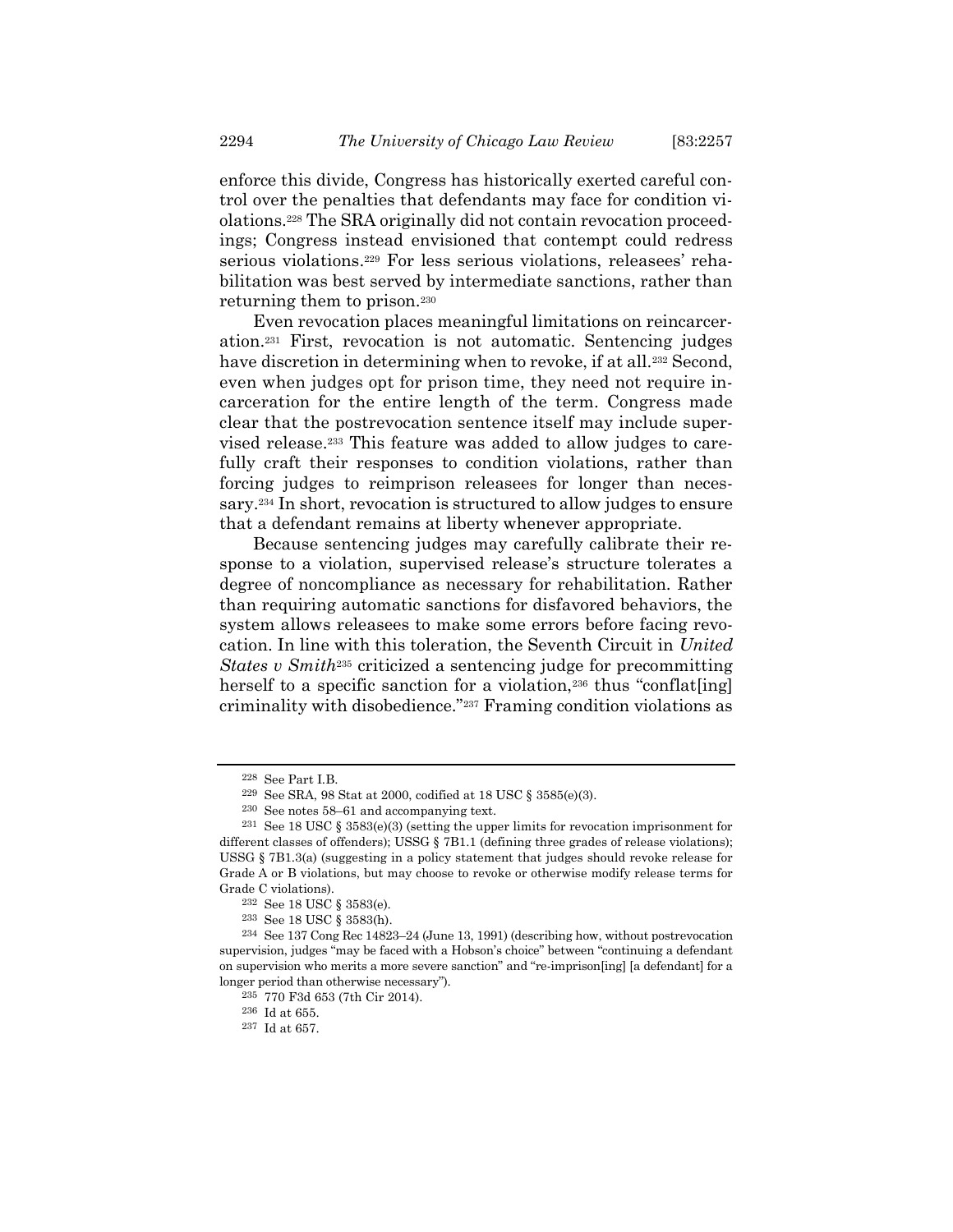independent crimes prevents rehabilitation by adding a new punitive layer to this system. Escape prosecutions blend disobedience and criminality by punishing releasees in instances in which a sentencing judge might choose a lesser sanction, or might even decline to sanction at all.<sup>238</sup> The results are conceptually odd. Under the dominant approach among the circuits, a sentencing judge's decision to excuse or to not excuse a condition violation has no bearing on whether the defendant may face criminal liability for that same action.

Escape prosecutions also thwart rehabilitation by drastically multiplying the consequences that a defendant faces for a locationbased condition violation. For example, imagine that a defendant commits a crime and is ordered to serve the maximum term of supervised release authorized by statute for his offense  $(R_1)$  after serving his prison term  $(P_1)$ . The defendant is ordered to reside at a halfway house, but he leaves the facility and fails to return. The defendant may face up to five years in prison if convicted of escape  $(P_2)$ .<sup>239</sup> Further, because escape is a class D felony, the sentencing judge is authorized to impose up to three years of supervised release  $(R_2)$ . 240

One of the mandatory conditions of all release terms is that the releasee avoids committing a "Federal, State, or local crime" while under supervision.<sup>241</sup> Thus, the defendant is now eligible for revocation of R1. The Sentencing Commission would classify an escape conviction as a Grade B violation.242 The Commission recommends that sentencing judges revoke release for a violation of this grade.<sup>243</sup> If the judge revokes  $R_1$ , the offender will be sentenced to a new prison term  $(P_3)$  for up to the maximum term length that the judge could have imposed for the defendant's first term of supervised release  $(R_1)$ , with no reduction for previous time spent on release.<sup>244</sup>

<sup>238</sup> The handbook for federal probation officers includes suggested responses for violations. These responses include formal reprimands, requests for modification of release conditions, and requests for revocations. Suggested responses to a first or second violation of home confinement include "[n]oncompliance meeting[s]," "[l]etter[s] of warning," "[i]ntensive supervision," and "[i]ntermittent confinement." See Guide to Judiciary Policy: Probation and Pretrial Services; Supervision of Federal Offenders § 620.40.20(b)(1) (Dec 10, 2010), archived at http://perma.cc/JX69-LG6F.

<sup>239</sup> 18 USC § 751(a).

<sup>240</sup> 18 USC § 3583(b)(2).

<sup>241</sup> 18 USC § 3583(d).

<sup>242</sup> See USSG § 7B1.1(a)(2).

<sup>243</sup> USSG § 7B1.3(a)(1).

<sup>244</sup> 18 USC § 3583(e)(3).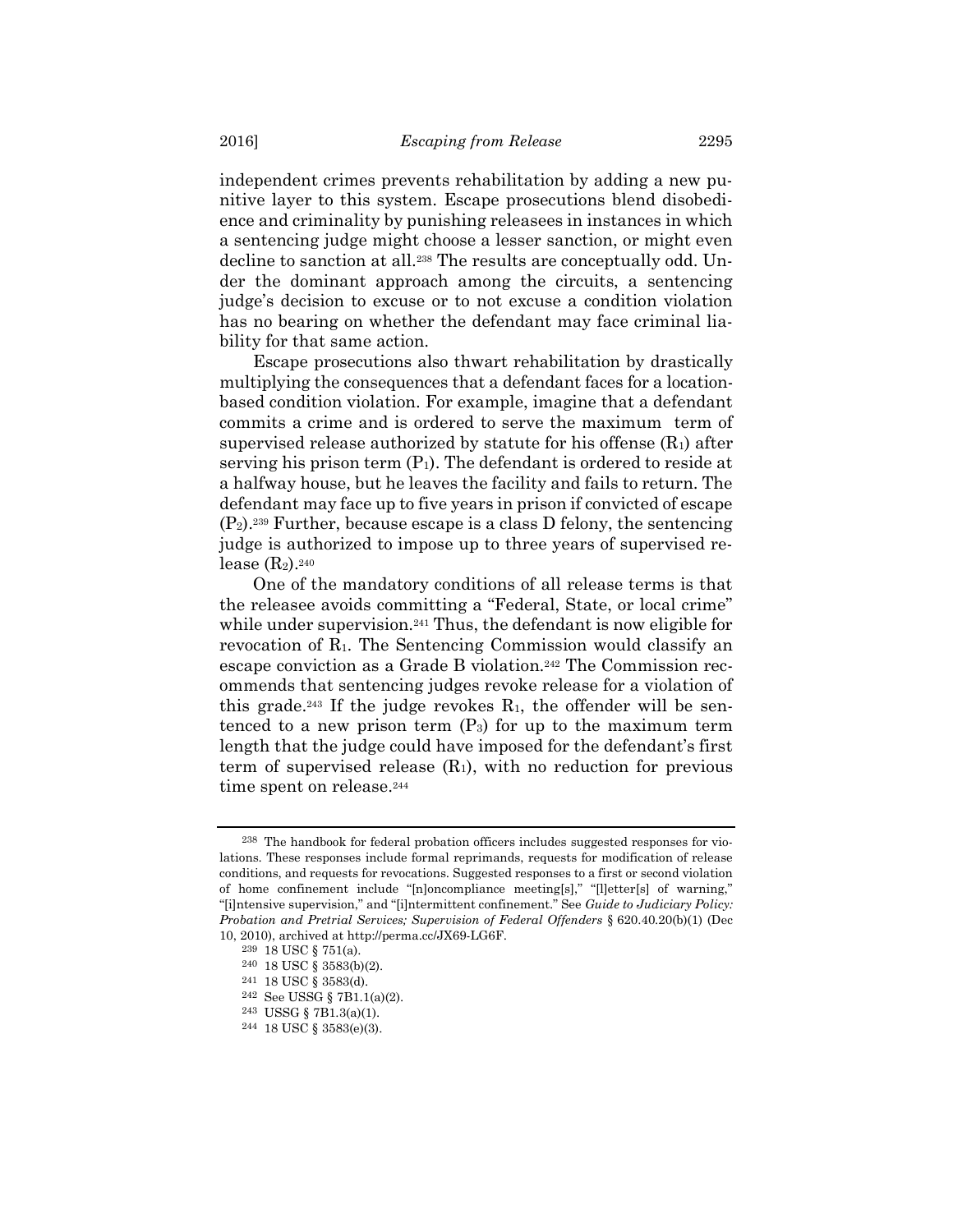To further complicate matters, the postrevocation sentence  $P_3$  may itself include a supervised release term  $(R_3)$ , so long as the total revocation term (consisting of both imprisonment and the new release term) does not exceed the maximum term of supervised release authorized for the original offense  $(P_3 + R_3 \le R_1).^{245}$ In total, a defendant who escapes in the second year of a threeyear term of supervised release  $(R_1 = 3)$  faces up to three years in prison as a revocation penalty  $(P_3)$ , minus any extra release  $(R_3)$ ; up to five years in prison for escape  $(P_2)$ ; and up to three years of a new supervised release term  $(R_2)$ . A single release violation may transform  $R_1$  into at most two release terms and two prison sentences.246 Even though the hypothetical defendant has already completed two years of his supervised release term, he may face a maximum of eight years of prison and a maximum of three years of supervised release.

This dual sentencing process also frustrates the discretioncentralization purposes of the SRA. A key innovation of the SRA was to consolidate sentencing authority in district court judges, rather than partitioning responsibility between judges and the United States Parole Commission.247 Escape prosecutions thwart this reform by multiplying the number of individuals with discretionary control over the defendant's sentence from the moment that the prosecutor decides to bring an independent criminal charge of § 751 escape.

A lack of centralized control may have the effect of replicating some of the perverse incentives that Congress expressly sought to avoid by consolidating authority in district court judges. For example, both Burke and Foster involved district court judges who added halfway house conditions to give homeless releasees a place to stay at the end of their sentences.248 Tying escape liability to violations may dissuade judges from acting similarly in the future, given that they do not have complete control over the consequences if the releasee absconds and is subsequently indicted for

 $245$  This inequality must hold because, as previously defined,  $R_1$  represents the maximum release term that a judge could statutorily authorize for the given offense. See 18 USC § 3583(h).

<sup>246</sup> Terms of supervised release do not run during any period in which the defendant is imprisoned in connection with a conviction for a crime, unless the imprisonment is for less than thirty days. The defendant in this hypothetical scenario likely cannot serve  $P_2$ and R1 concurrently. See 18 USC § 3624(e). Further, while supervised release terms run concurrently, judges may run prison terms consecutively upon revocation. See United States v Deutsch, 403 F3d 915, 917–18 (7th Cir 2005) (per curiam).

<sup>247</sup> See text accompanying note 45.

<sup>248</sup> See Burke, 694 F3d at 1063; Foster, 754 F3d at 1187–88.